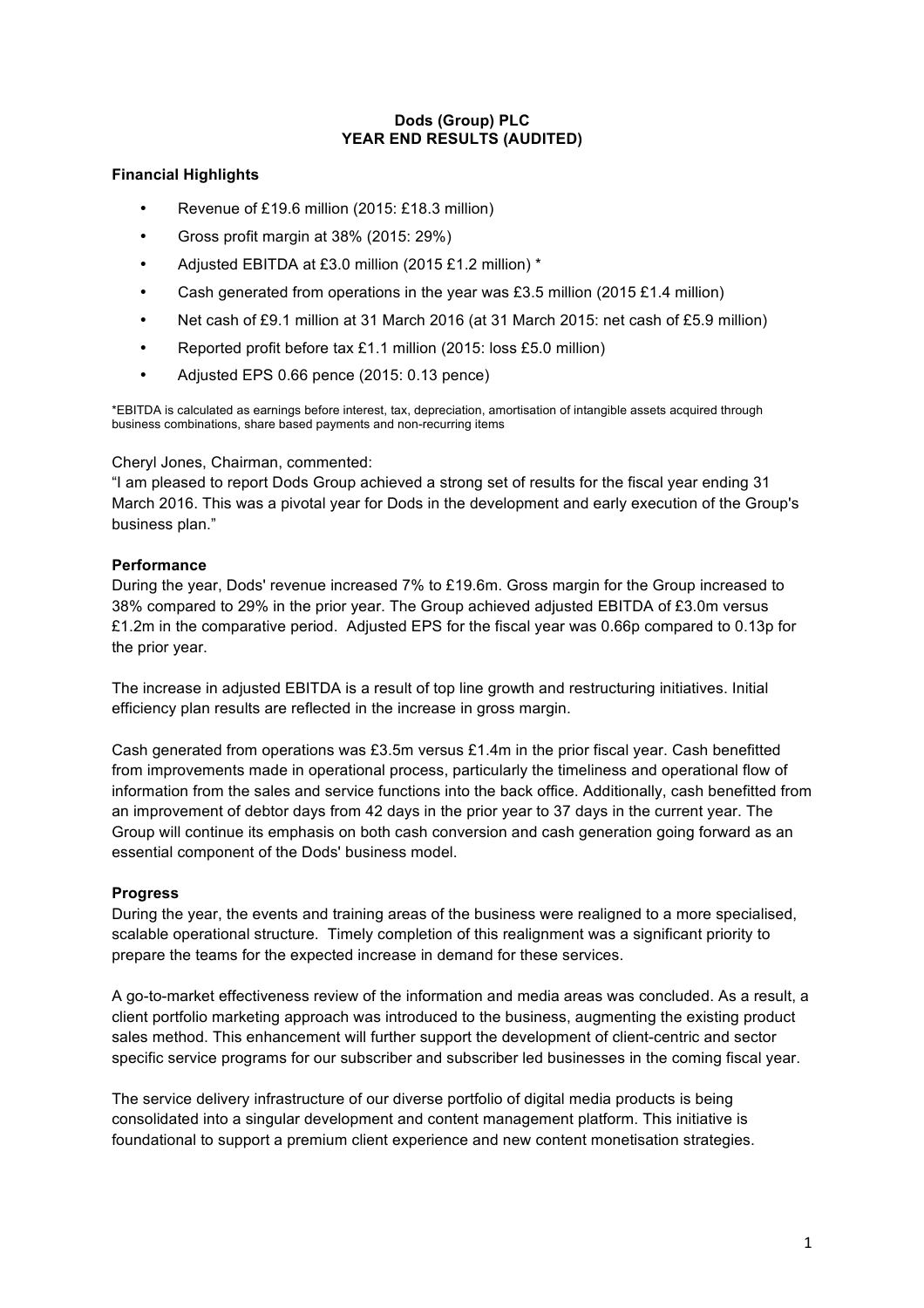Certain initiatives planned for the information area of the business were not concluded. At the time of this report, the information business is being refocussed to allow expansion of our research and insight products, to further the development of client work flow solutions and to support retention programs.

Dods' business model is reliant on digital platforms to provide a premium client experience and efficient workflow. Leadership committed to pursuing International Organisation for Standardisation (ISO) certification and formalised an internal program during the fiscal year. Specifically, ISO 27001:2013 defines best practice for an information security management system which is a set of policies concerned with the management of technology related risk.

In parallel to the Group's pursuit of ISO certification, Dods received Cyber Essentials PLUS certification in March 2016. Cyber Essentials is a government-backed, industry support scheme to help organisations protect themselves against cyber-attacks. Both of these certifications are important to assist in the protection of our clients and shareholders from related risks. Moreover, these certifications require a disciplined process approach and help institutionalise continuous improvement in service delivery and efficiency programmes.

# **Priorities**

The Group competes within a dynamic marketplace and on a daily basis there are opportunities for both progression and distraction. In order to provide continued improvement in financial results and drive an appropriate return to our shareholders, the cornerstone of Company's business approach must be to remain vigilantly focussed on its stated priorities.

Moreover, Dods recognises that in this highly dynamic marketplace, it needs to align the organisation to a unified set of objectives which underpin a "Client for Life" philosophy. Accordingly, Dods' priorities have been set out as:

- Choose the markets we wish to lead, and lead them
- Recognise emerging market trends look around the corner
- Employ talented and skilled staff
- Drive commercial sustainability through process integrity
- Practice intelligent use of resources think like owners
- Achieve speed-to-market solutions

# **Outlook**

The Board of Directors believes that by employing the aforementioned approach, the Company is well-positioned to achieve its financial objectives and marketplace goals in the coming year. As the financial performance of the Company improves, the Board of Directors will consider the payment of dividends in the future, taking into account the Company's available cash resources. The Board also believes that the Company's strengthening platform allows opportunities for acquisitive growth. Dods will closely monitor the market in order to identify the most attractive acquisition targets.

In March 2016, the Board announced that Martin Beck stepped down as a director with immediate effect and resigned as Chief Executive Officer. Guy Cleaver was promoted to the role of Chief Operating Officer, and assumed responsibility for all the Group's businesses with immediate effect. The Board plans to finalise the structure of the management team in the near term.

On behalf of the Board, I would like to recognise the efforts of management and each of the associates of Dods Group, and thank them for their determination and spirit of excellence. While Dods is not yet the Company it intends to become, this was a pivotal year in building the foundation for continued development and future performance.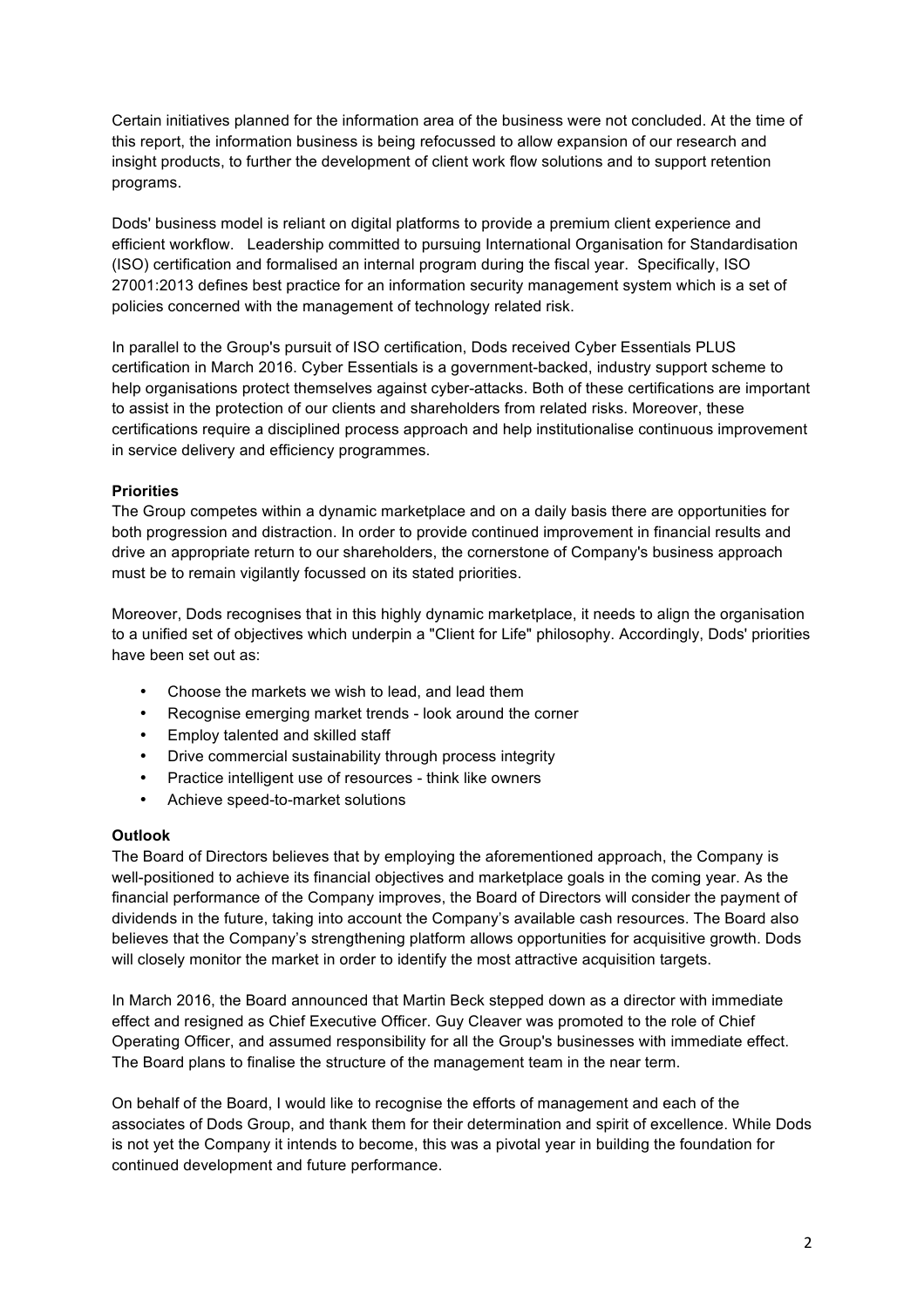# **Strategic report**

# **Our business**

Dods is a specialist content, media services and events company delivering information and analysis across multiple platforms. We provide the key information and insights required by our global client base to understand, navigate and engage in the political and public policy environments across the United Kingdom and European Union.

Specifically, content and expert insight is provided through a range of full-service mediums including, live events, online engagement programmes, face-to-face training, digital, print, and bespoke research. The Dods Group portfolio of brands, products and services include:

# *Digital & Print Media*

Dods' print, web and social media operations deliver unique news, comment and expert analysis, while providing channels for our customers to engage with senior decision-makers. Our brands are all market leaders in their fields and include The House, Total Politics, PoliticsHome, Civil Service World, Holyrood, Training Journal, Le Trombinoscope, and Parliament Magazine.

# *Events*

Our media brands are leveraged by our event organisers, reflecting each title's mission, audience and authority. Our full array of engagement events include: exhibitions, summits and round tables that allow targeted engagement between customers and decision-makers; policy briefing events that explain recent developments to attendees and inform them of the likely impact on their organisations and sectors; training programmes for UK and international public servants designed to provide them the skills to formulate and deliver policy; and organise awards events to celebrate best practice and achievement.

# *Information & Insight Services*

Dods is the market-leading brand for information monitoring, political and public sector insight services and bespoke research for institutions and stakeholders in the UK and EU. Dods also provides the most comprehensive and current source for contact and biographical data on political and public sector figures, both through online subscriptions and in print media format.

We ensure our customers are kept informed of pertinent policy developments and enable clients to use this data to track and communicate with decisions-makers across areas of strategic importance to their organisation. In addition, Dods provides in depth research, survey and polling services across our markets allowing customers to gain insight and gauge the attitudes of decision-makers. These insights feed into our clients' corporate, communications, and public affairs strategies.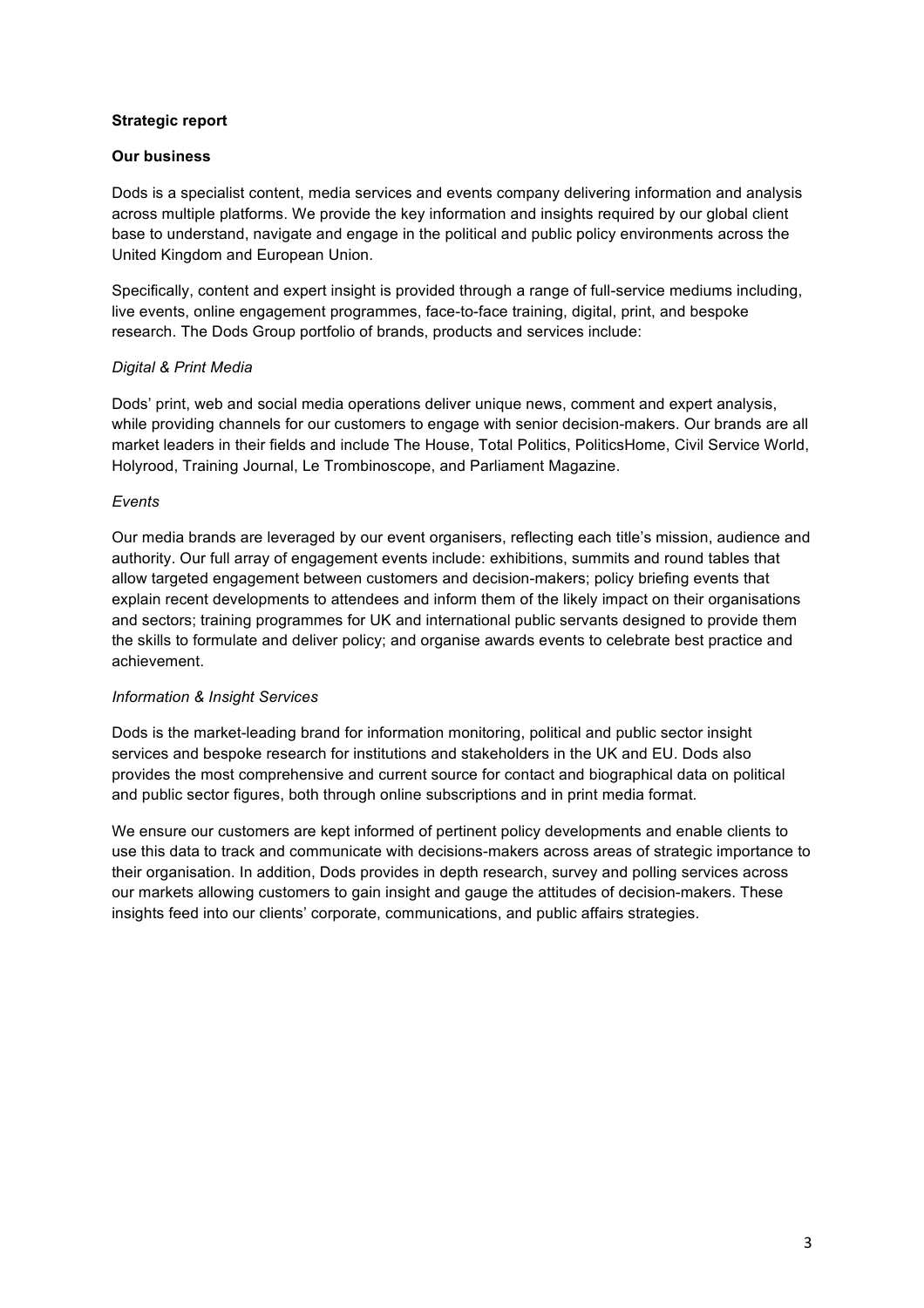# **Key financial information**

|                                                                       | 12 months | 12 months | 12 months |
|-----------------------------------------------------------------------|-----------|-----------|-----------|
|                                                                       | ended     | ended     | ended     |
|                                                                       | 31-Mar-16 | 31-Mar-15 | 31-Mar-14 |
|                                                                       | £'000     | £'000     | £'000     |
|                                                                       |           |           |           |
| <b>Revenue</b>                                                        | 19,620    | 18,301    | 19,775    |
| Gross Profit Margin                                                   | 38%       | 29%       | 29%       |
| Reported earnings before tax                                          | 1,122     | (4, 971)  | (1, 488)  |
| <b>Adjustments</b>                                                    |           |           |           |
| Adjustment to amortisation of intangible assets acquired through      |           | 2,781     |           |
| business combinations following product reviews                       |           |           |           |
| Non recurring restructuring costs                                     | 518       | 632       | 294       |
| Non recurring amortisation cost following software and systems review |           | 578       |           |
| Non recurring other items                                             | 26        | 340       | 181       |
|                                                                       |           |           |           |
| <b>Adjusted EBIT</b>                                                  | 1,666     | (640)     | (1,013)   |
| Net finance costs                                                     | 21        | 63        | 44        |
| Depreciation of property, plant and equipment                         | 230       | 228       | 225       |
| Amortisation of software intangible assets                            | 412       | 763       | 803       |
| Amortisation of intangible assets acquired through business           | 629       | 791       | 1,026     |
| <b>Adjusted EBITDA</b>                                                | 2,958     | 1,205     | 1,085     |

## **Business review**

During fiscal year 2016, revenue increased to £19.6m, representing 7% growth over the prior year. Adjusted EBITDA was £3.0m versus £1.2m in the prior year. Cash generated from operations was £3.5m compared to £1.4m in the prior year.

The improvement in adjusted EBITDA is a result of improved operational focus, restructuring initiatives, and the benefits derived from the initial stage of efficiency planning. The results of these programmes are also reflected in the year- over-year increase in gross profit margin to 38%.

Beginning in the first quarter of fiscal year 2016, the programme development and service delivery teams of the events and training areas were realigned to provide scalability and enable the company to capture the immediate market growth potential for these services. These efforts were successful and the events and training businesses increased revenues by 16% year over year.

The initiatives required for the information and media products were not completed in the fiscal year as envisaged. Therefore, subscriber base expansion and retention programs were delayed. Yearover-year revenue for these businesses were relatively flat with less than 2% growth.

At the time of writing of this document, the information business is being refocused to allow expansion of our research and insight products and further develop client work flow solutions. In addition, the service delivery infrastructure of our diverse portfolio of digital media products is being consolidated to a singular development and content management platform. These initiatives are paramount to support an enhanced user experience, future growth opportunities and new content monetisation strategies.

The business strategy today is reliant on digital platforms and delivery systems, requires an efficient infrastructure, and is dependent on technology-enabled workflows for subscribers and clients. Accordingly, leadership has committed to pursue International Organization for Standardization (ISO) certification.

Specifically, ISO 27001:2013 defines best practice for an information security management system (ISMS) which is a set of policies concerned with the management of technology-related risk. The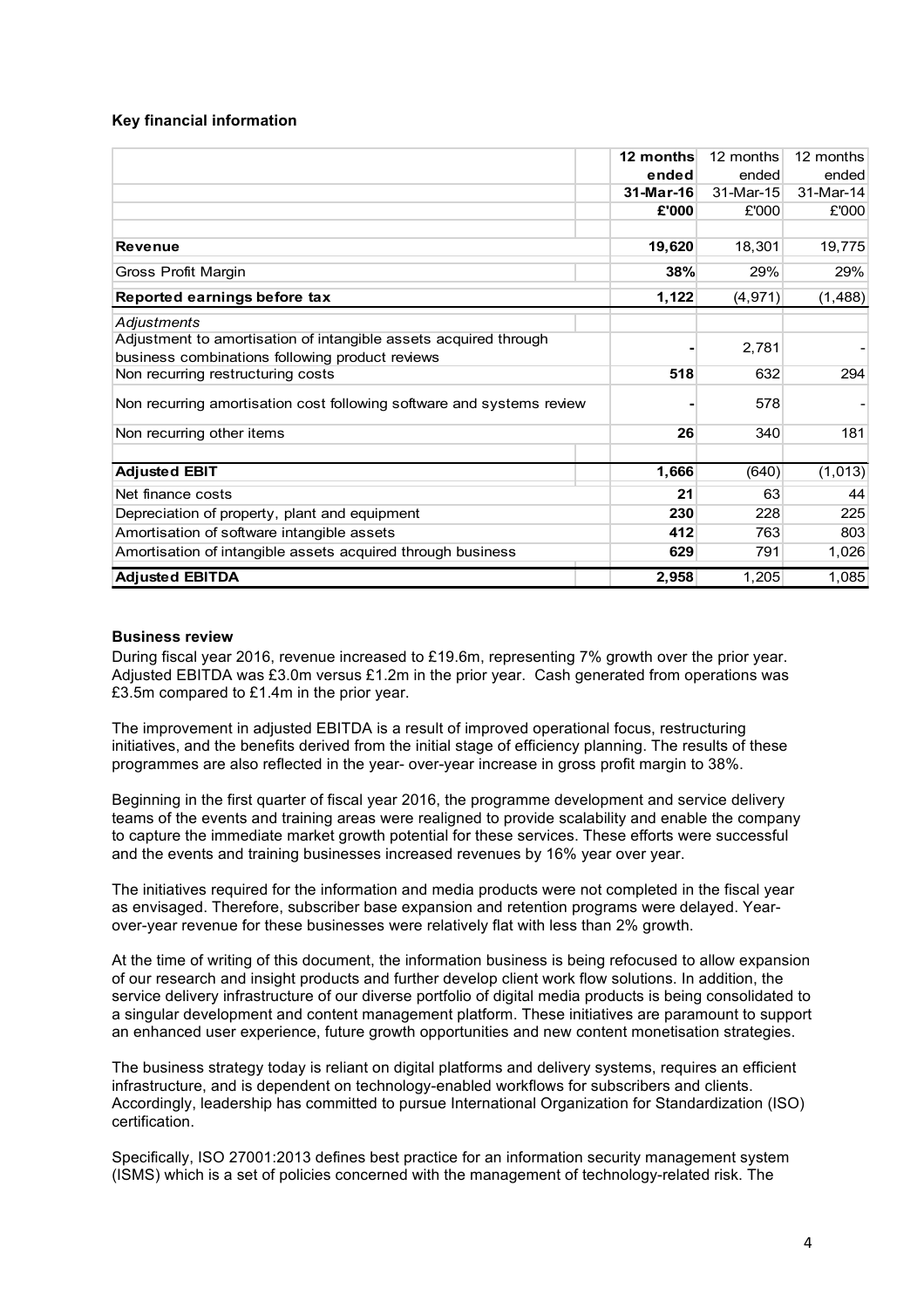ISMS itself is a coherent and documented set of policies, processes and systems to manage risks to a company's information assets (hardware, software, confidential information), protecting them from illicit use, disclosure, distribution and/or theft resulting in loss to the organization.

In parallel to the Group's pursuit of ISO certification, Dods received Cyber Essentials PLUS certification in March 2016. Cyber Essentials is a government-backed, industry support scheme to help organizations protect themselves against cyber-attacks. From 1 October 2014, government requires all suppliers bidding for certain sensitive and personal information handling contracts to be certified against the Cyber Essentials scheme. Additionally, subcontractors must be equally compliant.

The Group is aligning all strategic objectives and initiatives to underpin our overarching "Client for Life" philosophy. Below are the primary pillars that support our priorities and guide the use of our resources.

- **One Company** Provide a unified, easy-to-understand and navigate client experience
- **Process Driven Infrastructure** Provide consistently reliable product and service by ensuring internal teams are functionally aligned and operating efficiently
- **Go-to-Market Effectiveness** Speed to market, product innovation, emerging trends
- **Content Monetisation** Enhance client and user experience by offering modular product and service solutions and drive consumer awareness through the continual cross-promotion of product and service offerings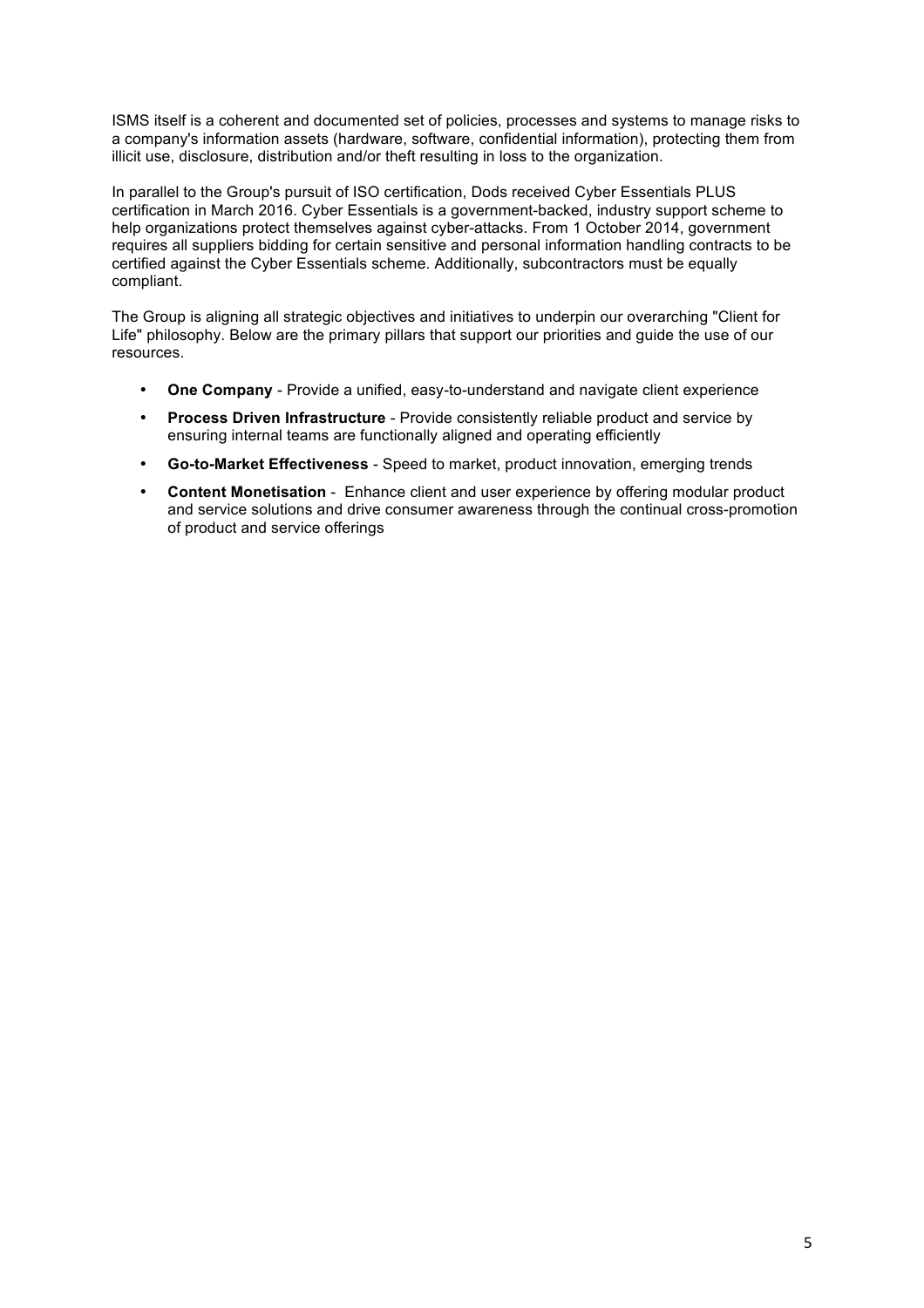### **CONSOLIDATED INCOME STATEMENT for the year ended 31 March 2016**

|                                                                                                                                                                                                                 | Note                | Year ended<br>31 March 2016 | Year ended<br>31 March 2015   |
|-----------------------------------------------------------------------------------------------------------------------------------------------------------------------------------------------------------------|---------------------|-----------------------------|-------------------------------|
| <b>Continuing Operations</b>                                                                                                                                                                                    |                     | £'000                       | £'000                         |
| Revenue                                                                                                                                                                                                         | 3                   | 19,620                      | 18,301                        |
| Cost of sales                                                                                                                                                                                                   |                     | (12, 172)                   | (13, 104)                     |
| <b>Gross profit</b>                                                                                                                                                                                             |                     | 7,448                       | 5,197                         |
| <b>Administrative expenses:</b><br>Non-recurring items<br>Amortisation of intangible assets acquired through business<br>combinations<br>Impairment of intangible assets acquired through business combinations | 4<br>5, 13<br>5, 13 | (544)<br>(629)              | (1,550)<br>(1,904)<br>(1,668) |
| Other administrative expenses<br><b>Total administrative expenses</b>                                                                                                                                           | 5                   | (5, 132)<br>(6, 305)        | (4,989)<br>(10, 111)          |
| <b>Operating profit/(loss)</b>                                                                                                                                                                                  |                     | 1,143                       | (4, 914)                      |
| Finance income<br>Financing costs                                                                                                                                                                               | 8<br>9              | 26<br>(47)                  | 32<br>(89)                    |
| Profit/(loss) before tax                                                                                                                                                                                        | 5                   | 1,122                       | (4,971)                       |
| Income tax (charge)/credit                                                                                                                                                                                      | 10                  | (36)                        | 292                           |
| Profit/(loss) for the year attributable to equity holders of parent<br>company                                                                                                                                  |                     | 1,086                       | (4,679)                       |
| Profit/(loss) per share<br>Basic<br><b>Diluted</b>                                                                                                                                                              | 11<br>11            | 0.32 p<br>0.32 <sub>p</sub> | (1.38) p<br>$(1.35)$ p        |
| <b>CONSOLIDATED STATEMENT OF COMPREHENSIVE INCOME</b><br>for the year ended 31 March 2016                                                                                                                       |                     |                             |                               |
|                                                                                                                                                                                                                 |                     | Year ended<br>31 March 2016 | Year ended<br>31 March 2015   |
|                                                                                                                                                                                                                 |                     | £'000                       | £'000                         |

| 1,086 | (4,679) |
|-------|---------|
|       |         |
| (2)   | (62)    |
| (2)   | (62)    |
| 1.084 | (4,741) |
|       |         |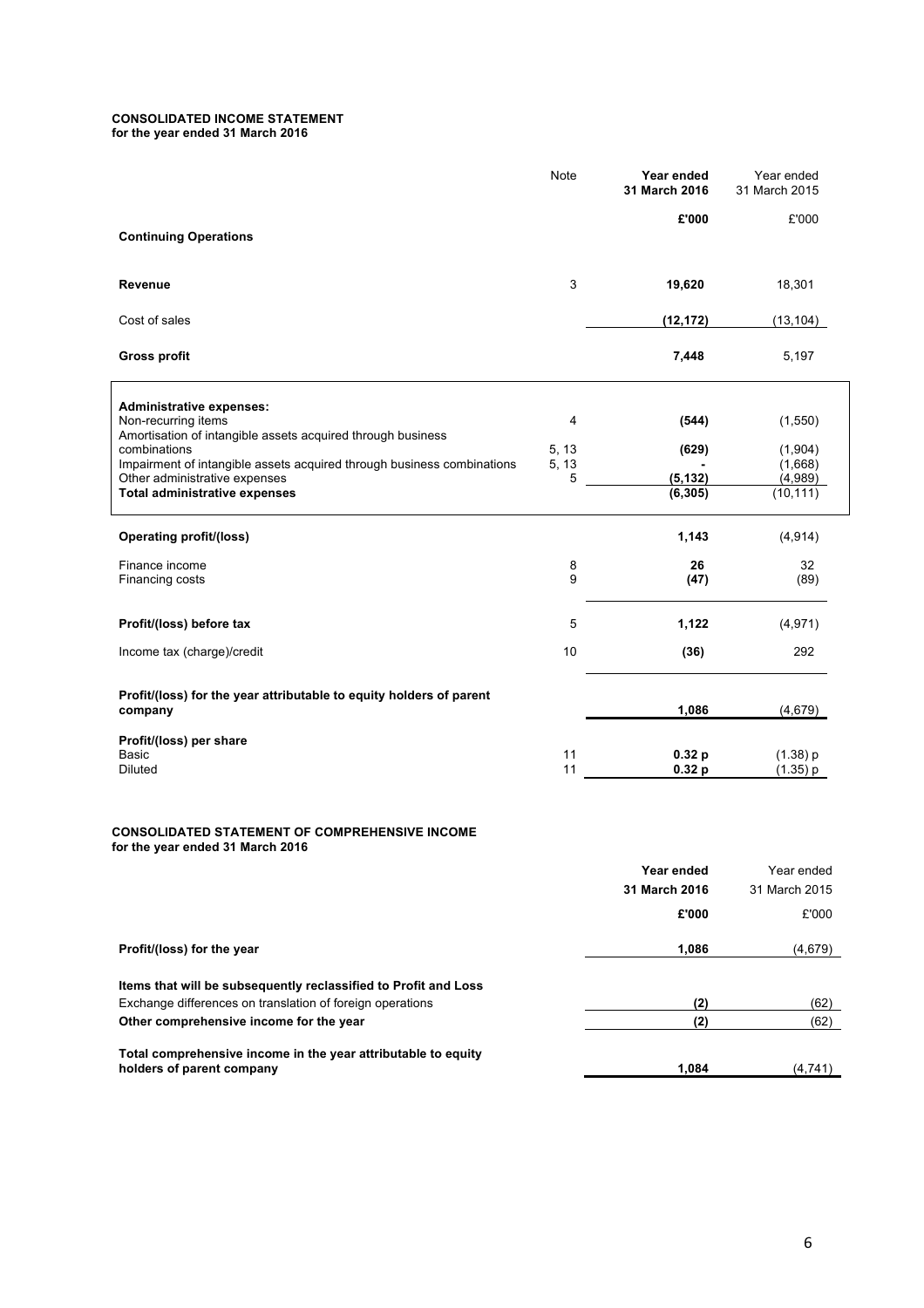## **CONSOLIDATED STATEMENT OF FINANCIAL POSITION As at 31 March 2016**

|                                                 | <b>Note</b> | 2016<br>£'000 | 2015<br>£'000 |
|-------------------------------------------------|-------------|---------------|---------------|
| Goodwill                                        |             |               |               |
|                                                 | 12          | 13,282        | 13,282        |
| Intangible assets                               | 13          | 9,260         | 10,058        |
| Property, plant and equipment                   | 14          | 186           | 308           |
| <b>Non-current assets</b>                       |             | 22,728        | 23,648        |
|                                                 |             |               |               |
| Inventories                                     | 16          | 41            | 74            |
| Trade and other receivables                     | 18          | 2,190         | 2,971         |
| Cash at bank and in hand                        | 18,25       | 9,083         | 5,908         |
| <b>Current assets</b>                           |             | 11,314        | 8,953         |
|                                                 |             |               |               |
| Income tax payable                              |             | (5)           | (30)          |
| Trade and other payables                        | 19          | (7, 469)      | (7, 168)      |
| <b>Current liabilities</b>                      |             | (7, 474)      | (7, 198)      |
|                                                 |             |               |               |
| <b>Net current assets</b>                       |             | 3,840         | 1,755         |
|                                                 |             |               |               |
| <b>Total assets less current liabilities</b>    |             | 26,568        | 25,403        |
|                                                 |             |               |               |
| Deferred tax liability                          | 21          | (839)         | (808)         |
| <b>Non-current liabilities</b>                  |             | (839)         | (808)         |
| <b>Net assets</b>                               |             | 25,729        | 24,595        |
|                                                 |             |               |               |
| Equity attributable to equity holders of parent |             |               |               |
| Issued capital                                  | 22          | 17,083        | 17,078        |
| Share premium                                   |             | 8,057         | 8,009         |
| Other reserves                                  |             | 409           | 409           |
| Retained profit/(deficit)                       |             | 221           | (882)         |
| Share option reserve                            |             | 27            | 47            |
| <b>Translation reserve</b>                      |             | (68)          | (66)          |
|                                                 |             | 25,729        |               |
| <b>Total equity</b>                             |             |               | 24,595        |

The accompanying notes form an integral part of this consolidated statement of financial position.

These financial statements were approved by the Board of Directors and were signed on its behalf by:

**Cheryl C. Jones** Chairman

23 May 2016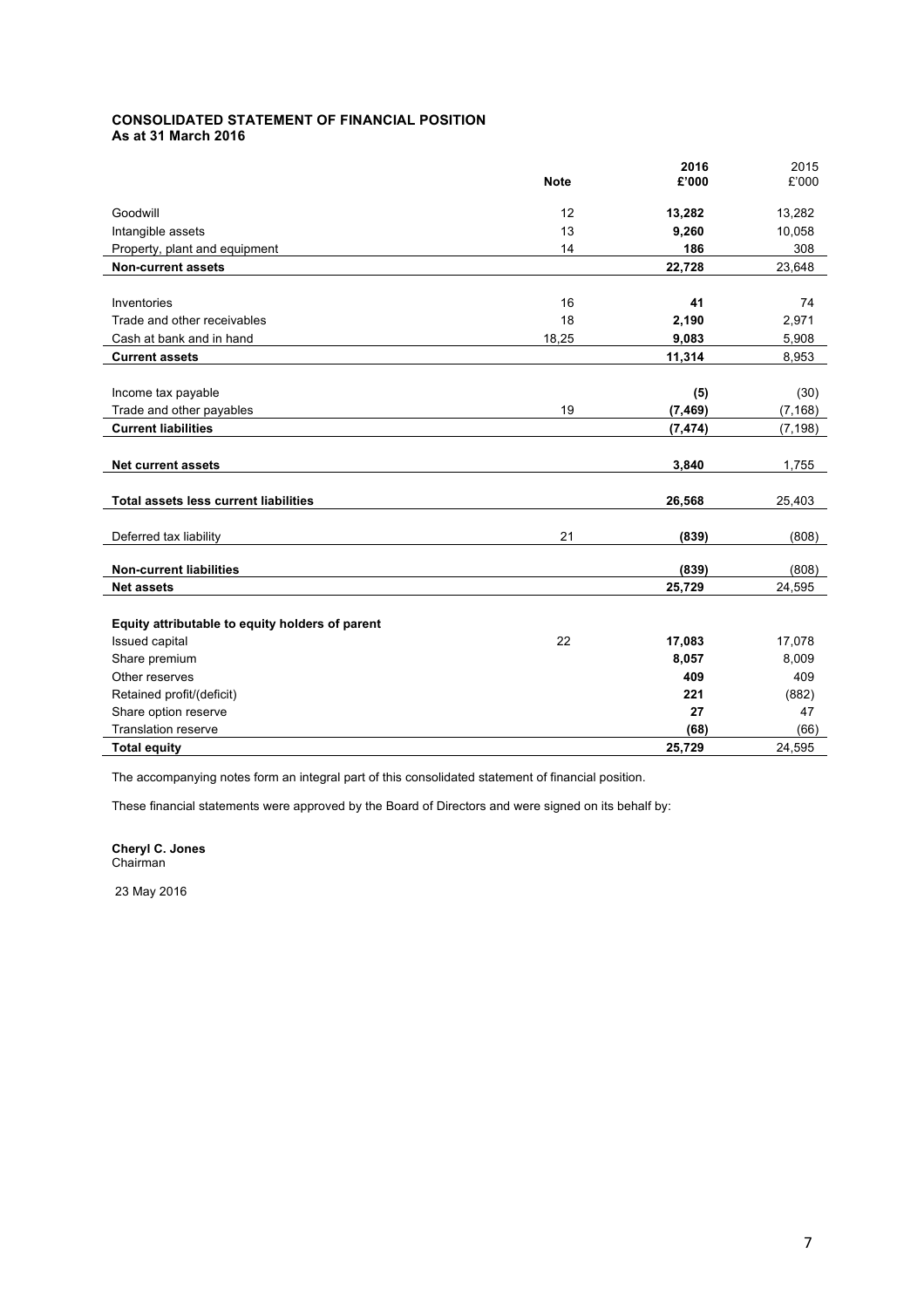# **CONSOLIDATED STATEMENT OF CHANGES IN EQUITY**

**for the year ended 31 March 2016**

|                                  | Share<br>capital | Share<br>premium | Merger<br>reserve | Retained<br>earnings | Translation<br>reserve   | Share<br>option<br>reserve | Total<br>shareholders'<br><b>Funds</b> |
|----------------------------------|------------------|------------------|-------------------|----------------------|--------------------------|----------------------------|----------------------------------------|
|                                  | £'000            | £'000            | £'000             | £'000                | £'000                    | £'000                      | £'000                                  |
| At 31 March 2014                 | 17,078           | 8,009            | 409               | 3,367                | (4)                      | 471                        | 29,330                                 |
| Total comprehensive loss         |                  |                  |                   |                      |                          |                            |                                        |
| Loss for the year                |                  |                  |                   | (4,679)              |                          |                            | (4,679)                                |
| Other comprehensive loss         |                  |                  |                   |                      |                          |                            |                                        |
| Currency translation differences |                  |                  |                   |                      | (62)                     |                            | (62)                                   |
| Lapsed option transfer           |                  |                  |                   | 430                  | $\overline{\phantom{a}}$ | (430)                      |                                        |
| Share based payment              |                  |                  |                   |                      | $\overline{\phantom{0}}$ | 6                          | 6                                      |
| At 31 March 2015                 | 17,078           | 8,009            | 409               | (882)                | (66)                     | 47                         | 24,595                                 |
| Total comprehensive loss         |                  |                  |                   |                      |                          |                            |                                        |
| Profit for the year              |                  |                  |                   | 1,086                |                          |                            | 1,086                                  |
| Other comprehensive loss         |                  |                  |                   |                      |                          |                            |                                        |
| Currency translation differences |                  |                  |                   |                      | (2)                      |                            | (2)                                    |
| Transactions with owners         |                  |                  |                   |                      |                          |                            |                                        |
| Exercise of share options        | 5                | 48               |                   |                      |                          |                            | 53                                     |
| Lapsed option transfer           |                  | $\overline{a}$   |                   | 17                   | $\overline{\phantom{a}}$ | (17)                       |                                        |
| Share based payment              |                  |                  |                   |                      | $\overline{\phantom{0}}$ | (3)                        | (3)                                    |
| At 31 March 2016                 | 17,083           | 8,057            | 409               | 221                  | (68)                     | 27                         | 25,729                                 |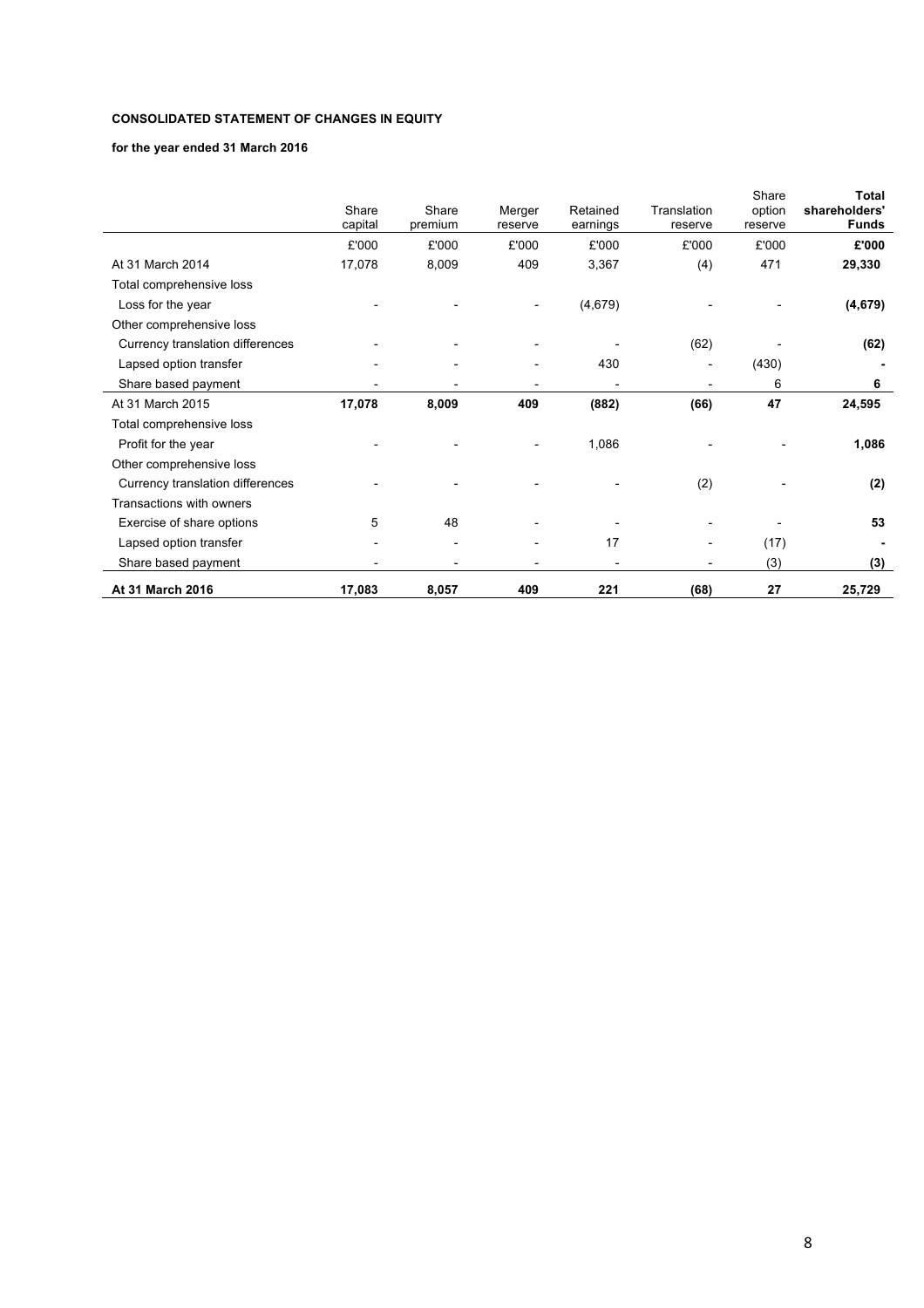# **CONSOLIDATED STATEMENT OF CASH FLOWS**

| for the year ended 31 March 2016 |  |  |  |  |  |
|----------------------------------|--|--|--|--|--|
|----------------------------------|--|--|--|--|--|

|                                                                                             | Note     | Year ended<br>31 March 2016 | Year ended<br>31 March 2015 |
|---------------------------------------------------------------------------------------------|----------|-----------------------------|-----------------------------|
|                                                                                             |          | £'000                       | £'000                       |
|                                                                                             |          |                             |                             |
| Profit/(loss) for the year                                                                  |          | 1,086                       | (4,679)                     |
| Depreciation of property, plant and equipment                                               |          | 230                         | 228                         |
| Amortisation of intangible assets acquired through                                          |          |                             |                             |
| business combinations                                                                       | 13<br>13 | 629<br>412                  | 1,904<br>763                |
| Amortisation of other intangible assets<br>Accelerated amortisation of software intangibles | 4        |                             | 578                         |
| Impairment of intangible assets acquired through                                            |          |                             |                             |
| business combinations                                                                       | 13       |                             | 1,668                       |
| Share based payments (credit)/charge                                                        |          | (3)                         | 6                           |
| Net finance costs                                                                           |          | 21                          | 57                          |
| Income tax charge/(credit)                                                                  |          | 36                          | (292)                       |
| Operating cash flows before movements in working<br>capital                                 |          | 2,411                       | 233                         |
|                                                                                             |          |                             |                             |
| Change in inventories                                                                       |          | 33                          | 50                          |
| Change in trade and other receivables                                                       |          | 781                         | 788                         |
| Change in trade and other payables                                                          |          | 300                         | 378                         |
| Cash generated by operations                                                                |          | 3,525                       | 1,449                       |
|                                                                                             |          |                             |                             |
| Taxation paid                                                                               |          | (30)                        |                             |
|                                                                                             |          |                             |                             |
| Net cash from operating activities                                                          |          | 3,495                       | 1,449                       |
|                                                                                             |          |                             |                             |
| Cash flows from investing activities                                                        |          |                             |                             |
| Interest and similar income received                                                        | 8        | 26                          | 32                          |
| Acquisition to property, plant and equipment                                                | 14       | (108)                       | (73)                        |
| Additions to intangible assets                                                              | 13       | (244)                       | (638)                       |
| Net cash used in investing activities                                                       |          | (326)                       | (680)                       |
|                                                                                             |          |                             |                             |
| Cash flows from financing activities                                                        |          |                             |                             |
| Proceeds from issue of share capital                                                        | 22       | 54                          |                             |
| Interest and similar expenses paid                                                          | 9        | (47)                        | (89)                        |
|                                                                                             |          |                             |                             |
| Net cash from/(used) in financing activities                                                |          | 7                           | (89)                        |
|                                                                                             |          |                             |                             |
| Net increase in cash and cash equivalents in<br>continuing operations                       |          | 3,176                       | 679                         |
| Opening cash and cash equivalents                                                           |          | 5,908                       | 5,291                       |
| Effect of exchange rate fluctuations on cash held                                           |          | (1)                         | (62)                        |
| Closing cash and cash equivalents in continuing                                             |          |                             |                             |
| operations                                                                                  | 24       | 9.083                       | 5.908                       |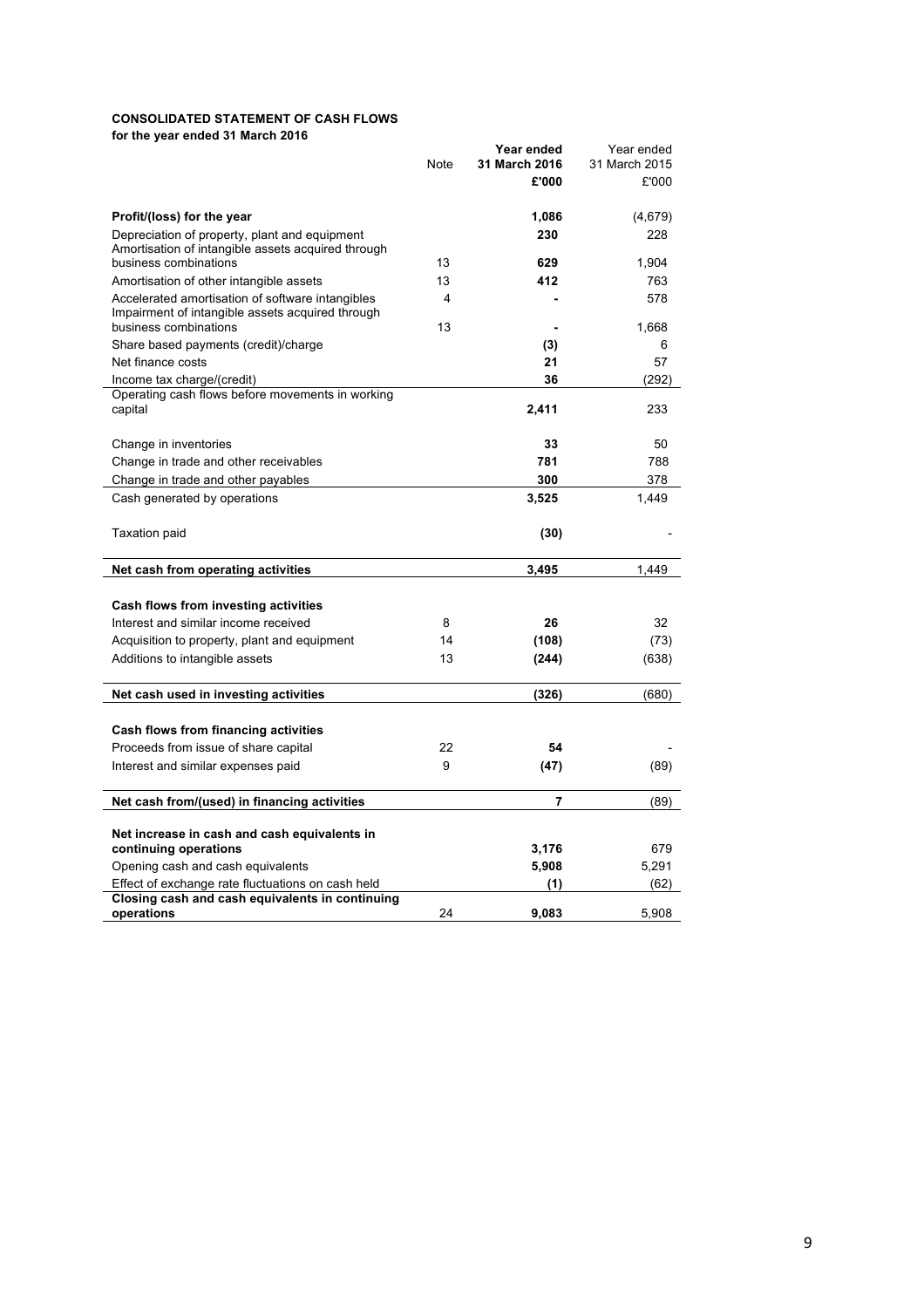### **Notes to the financial statements 31 March 2016**

## **1 Statement of Accounting Policies**

Dods (Group) PLC is a Company incorporated in England and Wales.

The consolidated financial statements of Dods (Group) PLC have been prepared and approved by the directors in accordance with International Financial Reporting Standards as endorsed by the International Accounting Standards Board and as adopted by the EU ("adopted IFRS"). The Company has elected to prepare its parent company financial statements in accordance with FRS 102; these are presented after the notes to the consolidated financial statements.

The Group financial statements consolidate those of the Company and its subsidiaries (together referred to as the "Group"). The parent company financial statements present information about the Company as a separate entity and not about its group.

The accounting policies set out below, have, unless otherwise stated, been applied consistently to all periods presented in these Group financial statements.

Judgements made by the directors in the application of these accounting policies that have a significant effect on the financial statements and estimates with a significant risk of material adjustment in the next year are discussed in note 2.

#### **Standards adopted**

There are no IFRS or IFRIC interpretations that are effective for the first time for the financial year beginning on or after 1 April 2016 that have had a material impact on the group.

#### **Basis of preparation**

The financial statements have been prepared in accordance with applicable accounting standards, and under the historical cost accounting rules, except for derivative financial instruments which are stated at their fair value, and non-current assets and disposal groups held for sale which are stated at the lower of previous carrying value and fair value less costs to sell.

#### **Going Concern**

The Group had net current assets as at 31 March 2016 of £3,840,000 (2015: £1,755,000). The Directors have considered the implications for Going Concern below.

The Board remains satisfied with the Group's funding and liquidity position.

The Board remains mindful regarding the uncertainties inherent in the current economic conditions. The Group's forecasts and projections, taking account of reasonable changes in trading performance given these uncertainties, show the Group operating within its current cash flow with significant headroom going forward.

On the basis of these forecasts, and given the level of available cash, the Board has concluded that the going concern basis of preparation continues to be appropriate.

Further information on the Group's business activities, together with factors likely to affect its future development, performance and position are set out in the Business and Financial review on pages 4 to 7, and in the Directors' Report on page 8. In addition, note 17 sets out the Group's objectives, policies and processes for managing its capital, financial risks, financial instruments and hedging activities, and its exposures to credit and liquidity risk.

## **Basis of consolidation**

Subsidiaries are entities controlled by the Group (parent company and its subsidiaries referred to as the "Group"). Control is achieved where the Group is exposed, or has rights to variable returns and has the ability to affect those returns. The results of subsidiaries acquired or sold are included in the consolidated financial statements from the date control commences to the date control ceases. Where necessary, adjustments are made to the results of the acquired subsidiaries to align their accounting policies with those of the Group. All intra-group transactions, balances, income and expenditure are eliminated on consolidation.

The financial information does not constitute the Group's statutory accounts, but is derived from those accounts. This financial information has been agreed with the auditors for release. The consolidated financial information is prepared on the basis of the accounting policies states in the Group's Annual Report 2016. The accounting policies have been applied consistently to all periods presented in these consolidated financial statements.

### **Business combinations**

Business combinations are accounted for using the acquisition method at the acquisition date, which is the date on which control is transferred to the Group. In assessing control, the Group takes into consideration potential voting rights that currently are exercisable.

The Group measures goodwill as the fair value of the consideration transferred (including the fair value of any previously-held equity interest in the acquiree) and the recognised amount of any non-controlling interest in the acquiree, less the net recognised amount (generally fair value) of the identifiable assets acquired and liabilities assumed, all measured as of the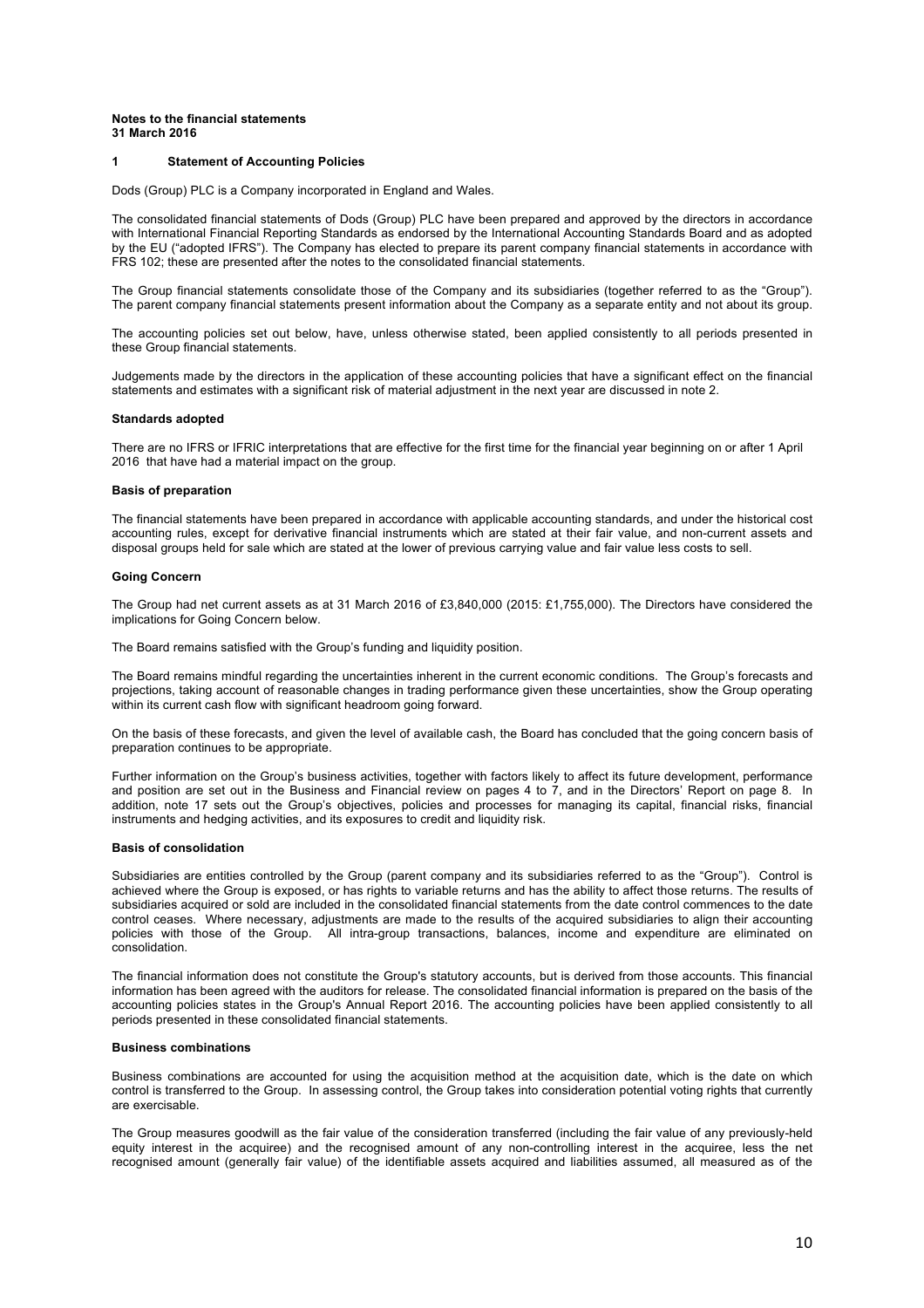acquisition date. When the excess is negative, a bargain purchase gain is recognised immediately in profit or loss.

The consideration transferred does not include amounts related to the settlement of pre-existing relationships. Such amounts are generally recognised in profit or loss.

Costs related to the acquisition, other than those associated with the issue of debt or equity securities, that the Group incurs in connection with a business combination are expensed as incurred. Costs relating to acquisitions are shown in non-recurring items.

Any contingent consideration payable is recognised at fair value at the acquisition date. If the contingent consideration is classified as equity, it is not remeasured and settlement is accounted for within equity. Otherwise, subsequent changes to the fair value of the contingent consideration are recognised in profit or loss.

### **Revenue recognition - sale of goods**

Revenue is measured at the fair value of consideration received or receivable and represents amounts receivable for goods and services provided in the normal course of business, net of discounts, VAT and other sales-related taxes, and provisions for returns and cancellations.

Revenue on books or magazines provided for clients is recognised when the significant risks and rewards of ownership of the goods have passed to the buyer and the amount of revenue can be measured reliably.

When books are sold on a sale or return basis, revenue is recognised on distribution less a provision for expected returns.

#### **Revenue recognition - sale of services**

Revenue in respect of subscription-based services, including online services and licensing, is recognised on a straight line basis over the period of subscription or licence. The unrecognised element is carried within creditors as deferred revenue.

Revenue in respect of advertising services is recognised on publication. Where publications are printed and distributed in more than one volume, the fair value of the revenue attributable to each volume is recognised as it is distributed.

Where long term training is provided together with training materials, the fair value of the materials provided to delegates is recognised as revenue upon distribution. The remaining revenue is recognised in stages as courses occur.

When long term training programmes are designed on a client's behalf, revenue relating to the conception, set-up and design of the programme is recognised when the first event occurs. Revenue in relation to the organisation and administration of the programme is recognised over the programme's life.

Revenue on all one-off events and conferences is recognised as they occur. Cash received in advance and directly attributable costs relating to future events are deferred. Losses anticipated at the balance sheet date are provided in full.

Revenue for recruitment services provided is recognised when an unconditional offer is accepted. Retainer revenue is recognised upon completion of the candidate's probationary period. Interim revenue is recognised for the period in which the interim staff member works.

### **Leases**

When the Group enters into a lease which entails taking substantially all the risks and rewards of ownership of an asset, the lease is treated as a finance lease or similar hire purchase contract. All other leases are treated as operating leases.

Operating lease rentals are charged to the income statement on a straight line basis over the period of the lease.

Lease incentives are recognised in the income statement as an integrated part of the total lease expense.

### **Post retirement benefits - defined contribution**

The Group contributes to independent defined contribution pension schemes. The assets of the schemes are held separately from those of the Group in independently administered funds. The amount charged to the profit and loss account represents the contributions payable to the schemes in respect of the accounting period.

## **Post retirement benefits - defined benefit**

The Group's French subsidiary operated a defined benefit pension scheme which was open to all employees, who were entitled to a lump sum on retirement. . Following the disposal of the major part of the French business in June 2008, the scheme remains available to 5 remaining French employees of the Group.

At the time of the transfer of the major part of the business, the liability was calculated by a qualified independent actuary to determine the net defined obligations. The liability was less than €500. The Directors consider this to be an immaterial amount and therefore have not given the disclosures required by IAS 19, "Employee Benefits".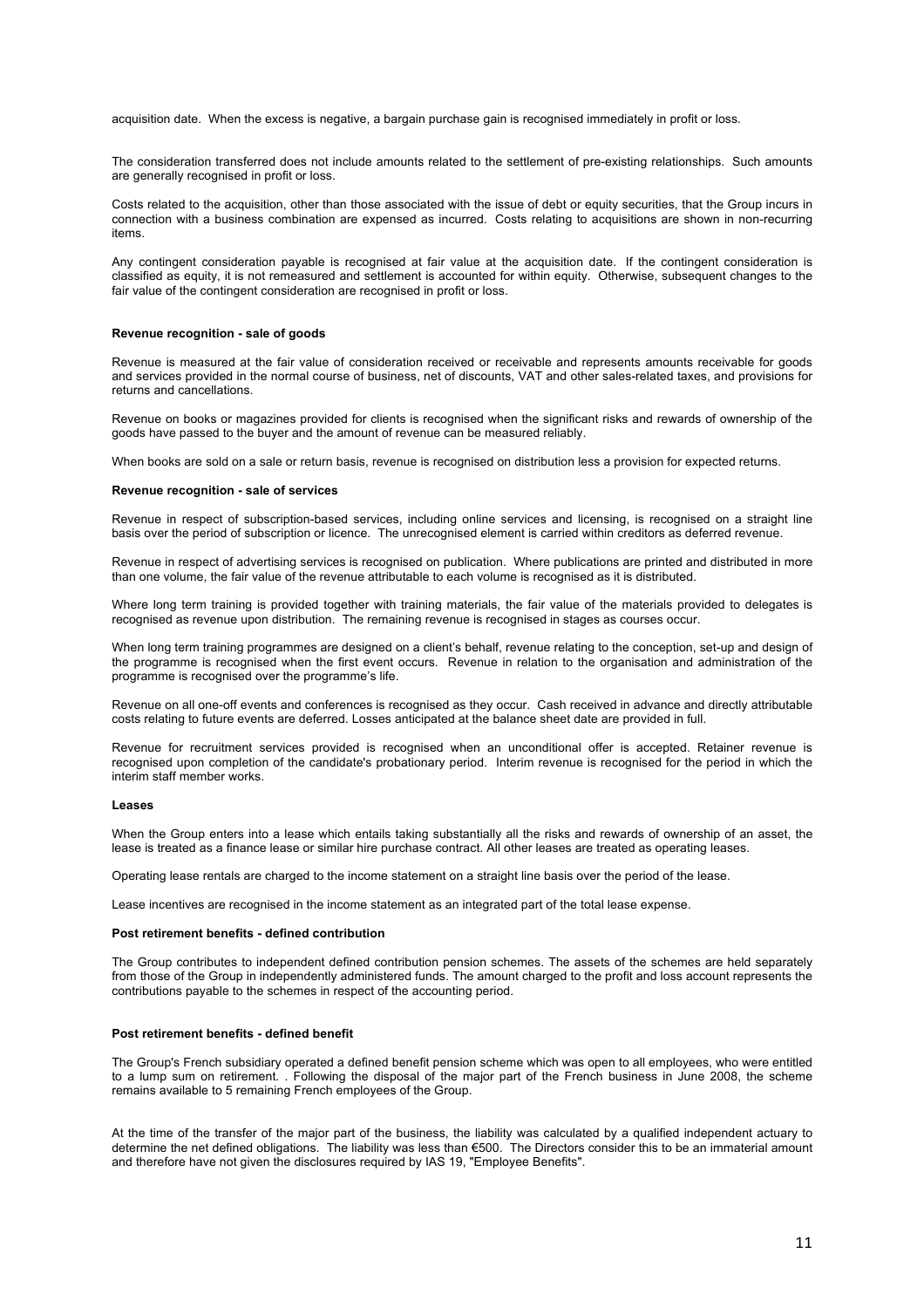### **Share based payment**

The Group operates a number of equity-settled, share-based compensation plans. The fair value of the employee services received in exchange for the grant of the options is recognised as an expense with a corresponding increase in equity. The total amount to be expensed over the vesting period is determined by reference to the fair value of the options granted, but excluding the impact of any non-market related vesting conditions. Non-market related vesting conditions are included in assumptions about the number of options that are expected to vest. At each balance sheet date, the Group revises its estimates of the number of options that are expected to vest. It recognises the impact of the revision to original estimates, if any, in the income statement, with a corresponding adjustment to equity.

Deferred tax is recognised where it is probable that tax relief will be available on the difference between exercise price and market price at the balance sheet date.

### **Non-recurring items**

Non-recurring items are items which in management's judgement need to be disclosed by virtue of their size, incidence or nature. Such items are included within the income statement caption to which they relate and are separately disclosed either in the notes to the consolidated financial statements or on the face of the consolidated income statement.

Non-recurring items are not in accordance with any specific IFRS definition and therefore may be different to other companies' definition of "non-recurring items".

### **Taxation**

The tax expense represents the sum of the tax currently payable and deferred tax.

Current tax is based on taxable profit for the year and any adjustment to tax payable in respect of previous years. Taxable profit differs from net profit as reported in the income statement because it excludes items of income or expense that are taxable or deductible in other years and it further excludes items that are never taxable or deductible.

The Group's assets and liabilities for current tax are calculated using tax rates that have been enacted or substantively enacted by the balance sheet date.

Deferred tax is tax expected to be payable or recoverable on differences between the carrying amounts of assets and liabilities in the financial statements and the corresponding tax bases used in the computation of taxable profit, and is accounted for using the balance sheet liability method. Deferred tax liabilities are generally recognised for all taxable temporary differences and deferred tax assets are recognised to the extent that it is probable that taxable profit will be available against which temporary differences can be utilised. Such assets and liabilities are not recognised if the temporary difference arises from the initial recognition of goodwill or from the initial recognition of other assets and liabilities in a transaction that affects neither the tax nor the accounting profit other than in a business combination.

Deferred tax liabilities are recognised for taxable temporary differences arising on investments in subsidiaries except where the Group is able to control the reversal of the temporary difference and it is probable that the temporary difference will not reverse in the foreseeable future.

The carrying amount of the deferred tax asset is reviewed at each balance sheet date and reduced to the extent that it is no longer probable that sufficient taxable profits will be available to allow all or part of the asset to be recovered.

Deferred tax is calculated at the tax rates enacted or that are expected to apply (substantively enacted) at the balance sheet dated when the liability is settled or the asset is realised. Deferred tax is charged or credited to the income statement, except when it relates to items charged or credited directly to equity, in which case the deferred tax is also dealt with in equity.

Deferred tax assets and liabilities are offset when there is a legally enforceable right to set off current tax assets against current tax liabilities and when they relate to income taxes levied by the same taxation authority or the Group intends to settle its current tax assets and liabilities on a net basis.

### **Goodwill**

Goodwill represents the difference between the cost of acquisition of a business and the fair value of identifiable assets, liabilities and contingent liabilities acquired. Identifiable intangibles are those which can be sold separately or which arise from legal rights regardless of whether those rights are separable. Goodwill is stated at cost less any accumulated impairment losses. Goodwill is allocated to cash generating units and is tested annually for impairment. Any impairment is recognised immediately in profit or loss and is not subsequently reversed.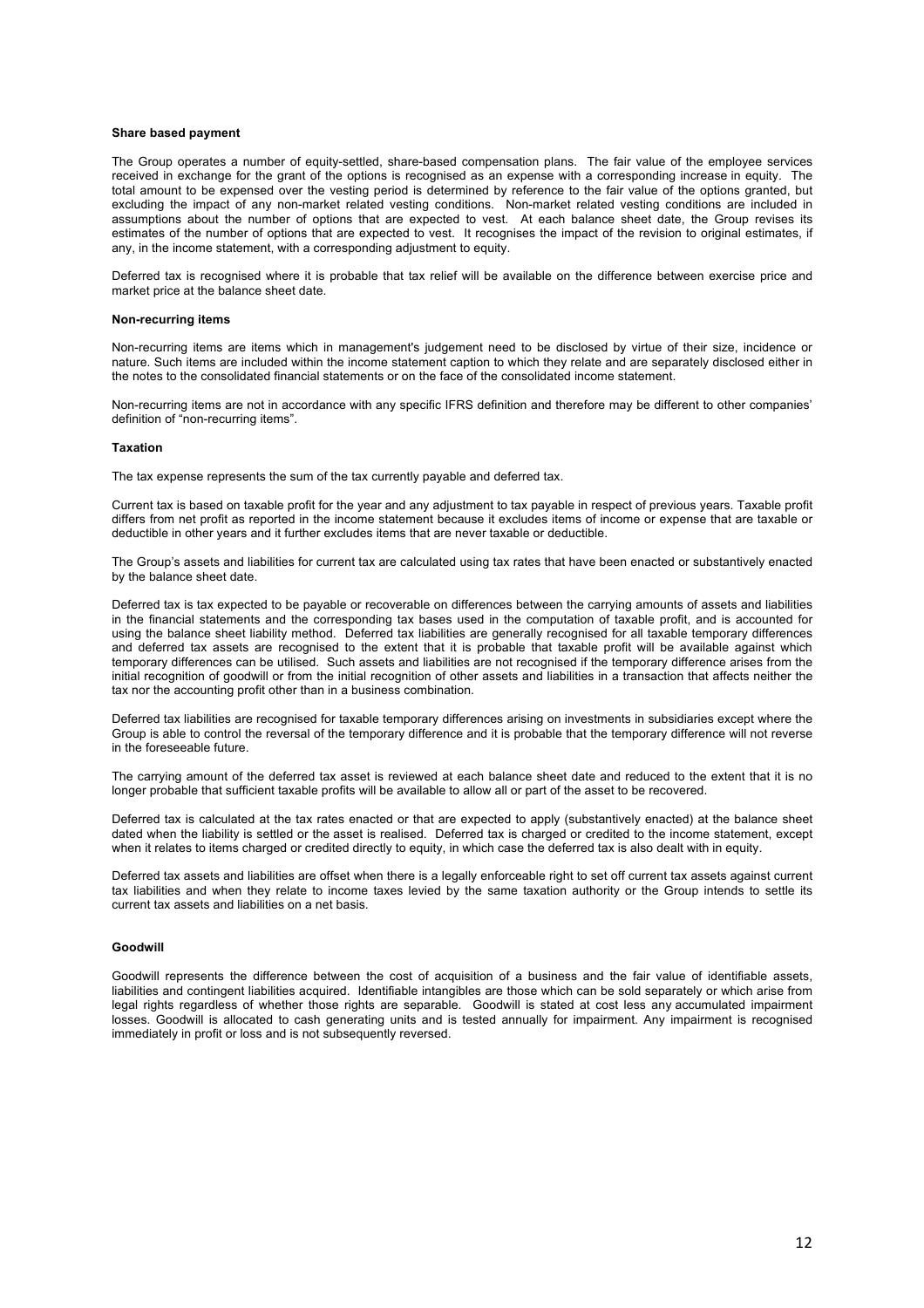### **Intangible assets**

Intangible assets acquired by the Group are stated at cost less accumulated amortisation and impairment losses, if any. Intangible assets are amortised on a straight-line basis over their useful lives in accordance with IAS 38 "Intangible Assets". Assets are not revalued. The amortisation period and method are reviewed at each financial year end and are changed in accordance with IAS 8 "Accounting Policies, Changes in Accounting Estimates and Errors" if this is considered necessary. The estimated useful lives are as follows:

| Publishing rights      | 10-75 years (one specific right is deemed to have a UEL of 75<br>years) |
|------------------------|-------------------------------------------------------------------------|
| Brand names            | $15-20$ years                                                           |
| Customer relationships | 1-8 years                                                               |
| <b>Customer lists</b>  | 4 years                                                                 |
| Order books            | 1 year                                                                  |
| Other assets           | 1 year                                                                  |

Software which is not integral to a related item of hardware is included in intangible assets and amortised over its estimated useful lives of between 3-6 years. The salaries of staff employed in the development of new software relating to our information services products, and salaries of staff employed in building our digital platform architecture within the Group are capitalised into software

#### . **Impairment**

The carrying amounts of the Group's intangible assets are reviewed at each reporting date to determine whether there is any indication of impairment. If any such indication exists, then the asset's recoverable amount is estimated. For goodwill the recoverable amount is estimated each year at each balance sheet date.

The recoverable amount of an asset or cash-generating unit is the greater of its value in use and its fair value less costs to sell. In assessing value in use, the estimated future cash flows are discounted to their present value using a pre-tax discount rate that reflects current market assessments of the time value of money and the risks specific to the asset.

For the purpose of impairment testing, assets are grouped together into the smallest group of assets that generates cash inflows from continuing use that are largely independent of the cash inflows of other assets or groups of assets (the "cashgenerating unit"). The goodwill acquired in a business combination, for the purpose of impairment testing, is allocated to cashgenerating units that are expected to benefit from the synergies of the combination.

An impairment loss is recognised whenever the carrying amount of an asset or its cash-generating unit exceeds its estimated recoverable amount. Impairment losses are recognised in profit or loss. Impairment losses recognised in respect of cashgenerating units are allocated first to reduce the carrying amount of any goodwill allocated to the units and then to reduce the carrying amounts of the other assets in the unit (group of units) on a pro rata basis.

An impairment loss in respect of goodwill is not reversed. In respect of other assets, impairment losses recognised in prior periods are assessed at each reporting date for any indications that the loss has decreased or no longer exists. An impairment loss is reversed if there has been a change in the estimates used to determine the recoverable amount.

An impairment loss is reversed only to the extent that the asset's carrying amount does not exceed the carrying amount that would have been determined, net of depreciation or amortisation, if no impairment loss had been recognised.

#### **Property, plant and equipment**

Property, plant and equipment is stated at cost less accumulated depreciation and impairment losses, if any.

Depreciation is provided to write off the cost less estimated residual value of property, plant and equipment by equal instalments over their estimated useful economic lives as follows:

| Leasehold improvements           | Over the shorter of the life of the asset or lease period |
|----------------------------------|-----------------------------------------------------------|
| Equipment, fixtures and fittings | 5 vears                                                   |
| IT Equipment                     | 3 vears                                                   |

Depreciation methods, useful lives and residual values are reviewed at each balance sheet date.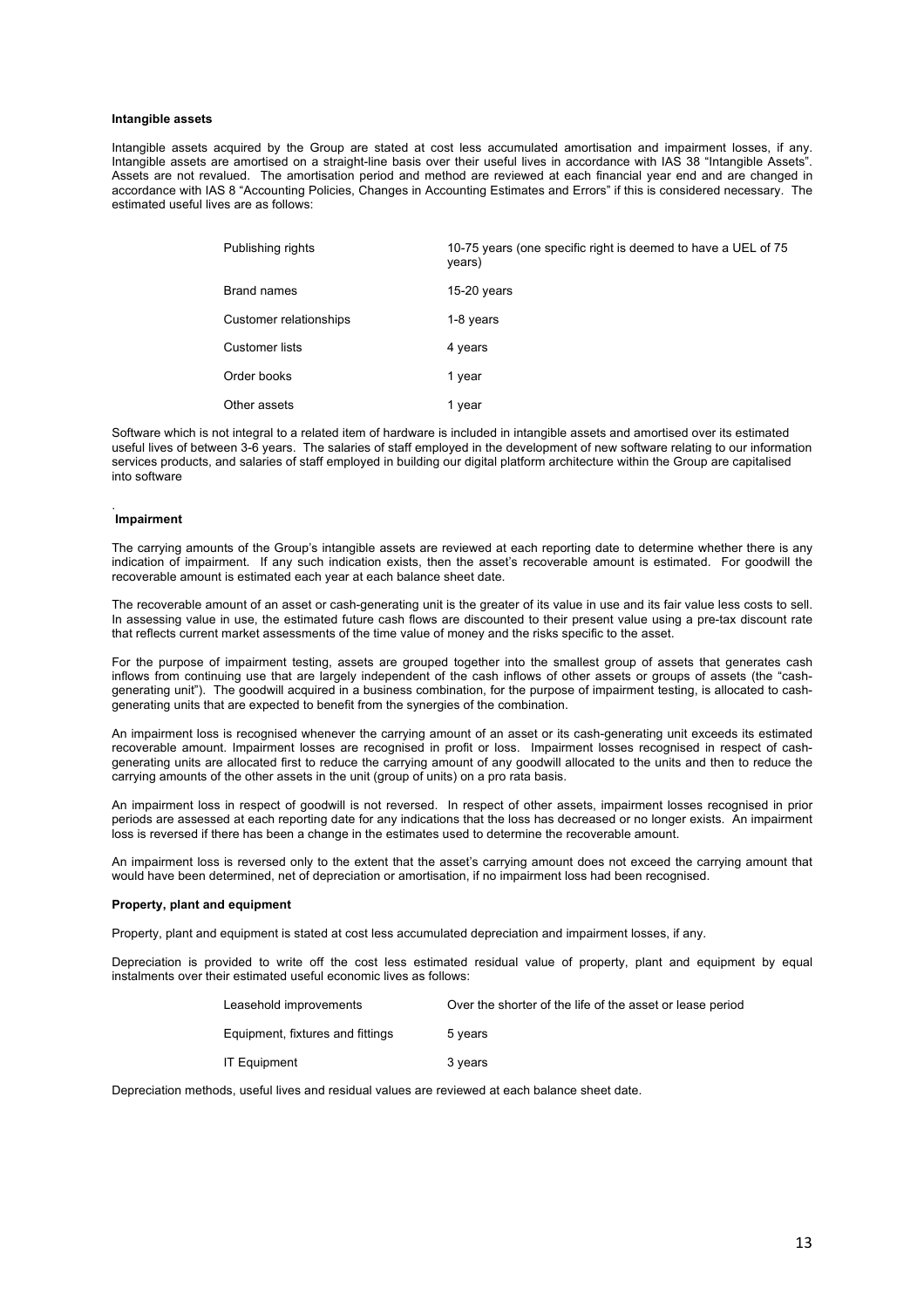### **Inventories, work in progress and long term contracts**

Inventories are stated at the lower of cost and net realisable value. Work in progress consists of internal and third party editorial and production costs prior to print, which are capitalised for new publications and substantial updates of continuing publications. Work in progress is valued at the lower of cost and net realisable value being the recoverable amount based on anticipated forward sales from the first print run. Inventories are expensed through cost of sales.

### **Cash**

Cash includes cash on hand and in banks. Cash in banks earn interest at the respective bank deposit rates.

### **Provisions**

A provision is recognised in the balance sheet when the Group has a present legal or constructive obligation as a result of a past event, and it is probable that an outflow of economic benefits will be required to settle the obligation. If the effect is material, provisions are determined by discounting the expected future cash flows at a pre tax rate that reflects current market assessments of the time value of money and, where appropriate, the risks specific to the liability.

### **Financial liabilities and equity instruments**

Financial assets and financial transactions are recognised on the Group's balance sheet when the Group becomes a party to the contractual provisions of the instrument.

Financial liabilities and equity instruments are classified according to the substance of the contractual arrangements entered into. An equity instrument is any contract that evidences a residual interest in the assets of the Group after deducting all of its liabilities, and includes no contractual obligations upon the Group to deliver cash or other financial assets or to exchange financial assets or financial liabilities with another party under conditions that are potentially unfavourable to the Group, and, where the instrument will or may be settled in the Company's own equity instruments, it is either a non-derivative that includes no obligation to deliver a variable number of the Company's own equity instruments or is a derivative that will be settled by the Company exchanging a fixed amount of cash or other financial assets for a fixed number of its own equity instruments.

Equity instruments issued by the Company are recorded at the proceeds received, net of direct issue costs.

### **Derivative financial instruments**

The Group's activities expose it primarily to the financial risks of changes in foreign currency exchange rates. The Group uses foreign exchange forward contracts to hedge these exposures. The Group does not apply hedge accounting. The Group does not use derivative financial instruments for speculative purposes.

### **Foreign currencies**

The individual financial statements of each Group company are presented in the currency of the primary economic environment in which it operates (its functional currency). For the purpose of the consolidated financial statements, the results and financial position of each Group company are expressed in pounds sterling, which is the presentation currency of the Group.

In preparing the financial statements of the individual companies, transactions in currencies other than the entity's functional currency (foreign currencies) are recorded at the rates of exchange prevailing on the dates of the transactions. At each balance sheet date, monetary assets and liabilities that are denominated in foreign currencies are retranslated at the rates prevailing on the balance sheet date.

Non-monetary items that are measured in terms of historical cost in a foreign currency are not retranslated but remain at the exchange rate at the date of the transaction.

Exchange differences arising on the settlement of monetary items, and on the retranslation of monetary items, are included in profit or loss for the period. Exchange differences arising on the retranslation of non-monetary items carried at fair value are included in the income statement for the period except for differences arising on the retranslation of non-monetary items in respect of which gains and losses are recognised directly in equity. For such non-monetary items, any exchange component of that gain or loss is also recognised directly in equity.

For the purpose of presenting consolidated financial statements, the assets and liabilities of the Group's foreign operations are translated at exchange rates prevailing on the balance sheet date. Income and expense items are translated at the average exchange rates for the period ended on the balance sheet date. Exchange rate differences arising, if any, are recognised directly in equity in the Group's translation reserve. Such translation differences are recognised as income or as expense in the income statement in the period in which the operation is disposed of.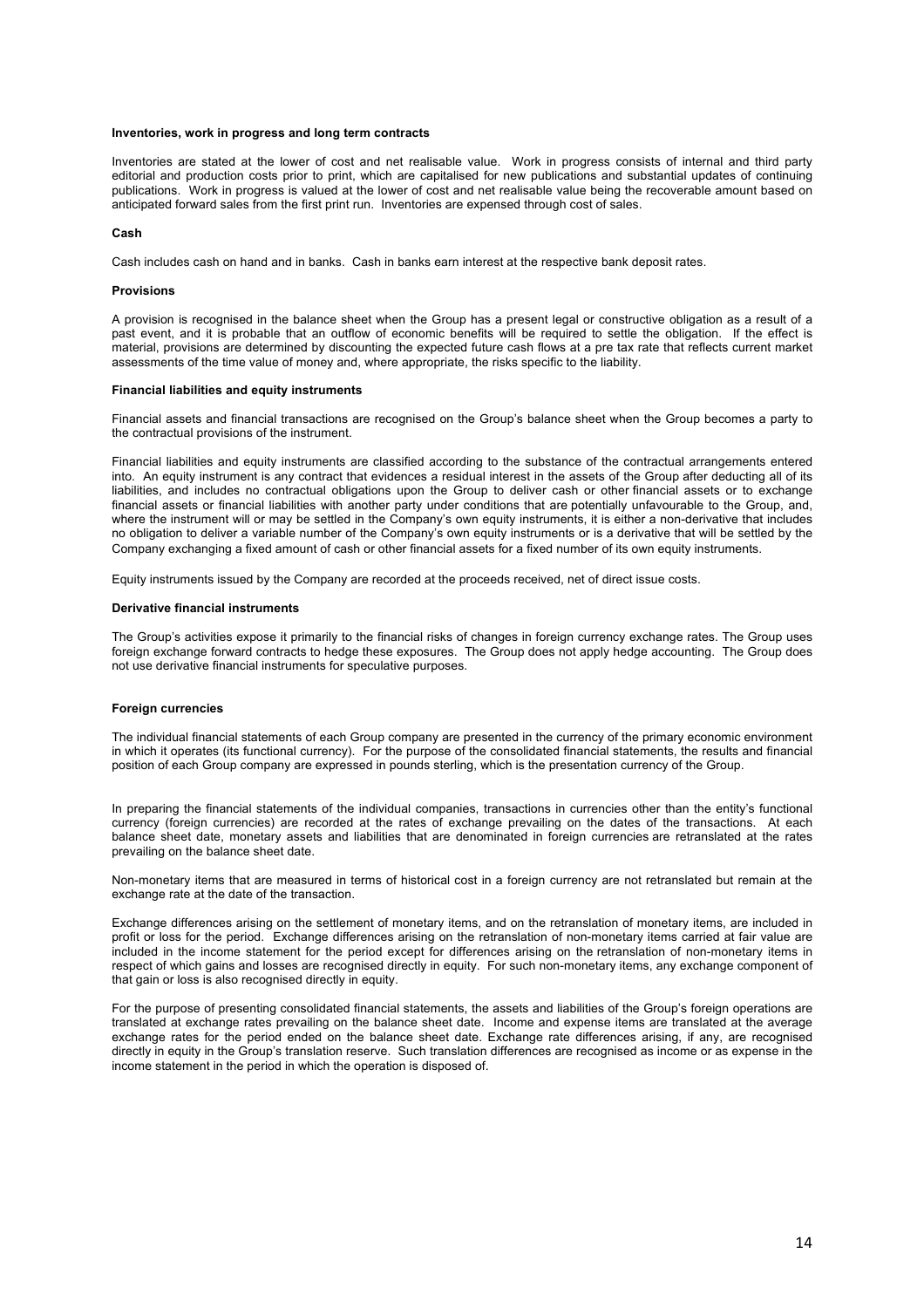### **2 Accounting estimates, judgements and adopted IFRS not yet effective**

The key assumptions concerning the future and other key sources of estimation and judgements at the balance sheet date that have a risk of causing a material adjustment to the carrying amounts of assets and liabilities within the next financial year are discussed below.

### **a) Capitalisation of internal costs and assessment of their future recoverability**

Management has capitalised costs incurred in relation to the development of internally generated intangible assets. The main area where costs have been capitalised has been summarised below:

### *i) Development of software*

The salaries of staff employed in the development of new software within the Group have been capitalised into software, within other intangible assets. These development costs are then expensed over the estimated useful life of the software, being 3-6 years.

Management estimate the extent to which internally generated intangibles will be recovered by assessing future earnings. This is based on past revenue performance and the likelihood of future releases. Future sales performance varies from such assessments and changes to provisions against specific publications may be necessary.

#### **b) Intangible assets**

When the Group makes an acquisition, management review the business and assets acquired to determine whether any intangible assets should be recognised separately from goodwill. If such an asset is identified, it is valued by discounting the probable future cash flows expected to be generated by the asset over the estimated life of the asset. Where there is uncertainty over the amount of economic benefit and the useful life, this is factored into the calculation. Judgements and estimations are also used by the Directors for the value in use calculation for impairment purposes of goodwill and other intangible assets. Details of goodwill and intangible assets are given in notes 12 and 13.

### **c) Recoverability of trade receivables**

Trade receivables are reflected net of estimated provisions for doubtful accounts. This provision is based on the ageing of receivable balances and historical experience. Details of trade receivables are given in note 17.

#### **d) Deferred tax**

Deferred tax assets and liabilities require management judgement in determining the amounts to be recognised. In particular, judgement is used when assessing the extent to which deferred tax assets should be recognised with consideration given to the timing and level of future taxable income. Details of deferred tax are given in note 21.

Details of judgements and estimates in relation to the impairment of goodwill are given in note 12.

### **Adopted IFRS not yet applied**

A number of new standards, amendments to standards and interpretations are in issue but not yet effective for annual periods beginning on 1 April 2016 and have not been applied in preparing these consolidated financial statements. None of these are expected to have a significant effect on the consolidated financial statements of the Group.

The Group continues to monitor the potential impact of other new standards and interpretations which may be endorsed by the European Union and require adoption by the Group in future accounting periods.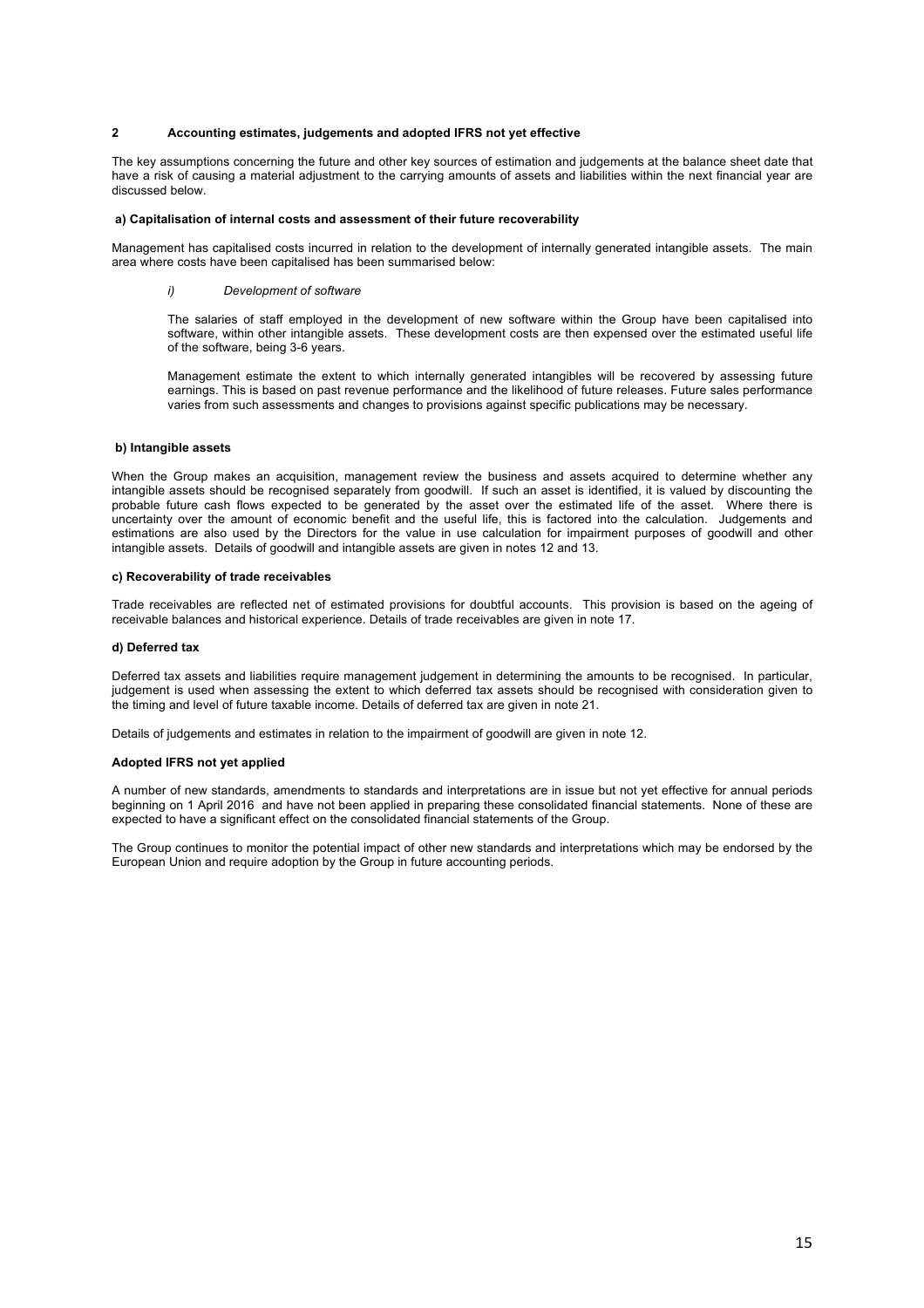## **3 Segmental information**

## **Business segments**

The Group considers that it has one operating business segment**,** being the provision of key information and insights into the political and public policy environments around the UK and European Union.

The Group's principal activity is the curation and aggregation of high quality information and data and the provision of services through a combination of online information and digital services, training courses, conferences and events publications, and other media. The Group operates primarily in the UK, Belgium and France and has market-leading positions in much of its portfolio. These products and services can be paired and bundled to provide comprehensive solutions.

No client accounted for more than 10% of total revenue.

### **Geographical segments**

The following table provides an analysis of the Group's performance and assets by geographical market. Segment revenue is based on the geographical location of customers and segment assets on the basis of location of assets.

|                             | Revenue by geographical<br>market |             | Carrying amount of segment<br>assets |             | Additions to property, plant<br>assets | and equipment and intangible |
|-----------------------------|-----------------------------------|-------------|--------------------------------------|-------------|----------------------------------------|------------------------------|
|                             | Year ended                        | Year ended  | Year ended                           | Year ended  | Year ended                             | Year ended                   |
|                             | 31 Mar 2016                       | 31 Mar 2015 | 31 Mar 2016                          | 31 Mar 2015 | 31 Mar 2016                            | 31 Mar 2015                  |
|                             | £'000                             | £'000       | £'000                                | £'000       | £'000                                  | £'000                        |
| UK                          | 15.376                            | 14.109      | 33.531                               | 32.076      | 352                                    | 711                          |
| Continental Europe and rest |                                   |             |                                      |             |                                        |                              |
| of world                    | 4.244                             | 4,192       | 511                                  | 525         | ٠                                      |                              |
| Continuing operations       | 19.620                            | 18.301      | 34.042                               | 32.601      | 352                                    | 711                          |

## **4 Non-recurring items**

|                                                                                                                     | Year ended<br>31 Mar 2016 | Year ended<br>31 Mar 2015 |
|---------------------------------------------------------------------------------------------------------------------|---------------------------|---------------------------|
|                                                                                                                     | £'000                     | £'000                     |
| Accelerated amortisation of software intangibles<br>Payments in lieu of notice, compensation for loss of office and |                           | 578                       |
| associated legal fees                                                                                               | 218                       | 386                       |
| Redundancy and people related costs                                                                                 | 300                       | 246                       |
| Strategic consultancy                                                                                               |                           | 83                        |
| Office relocation                                                                                                   | 26                        |                           |
| Closure of Cambridgeshire Office                                                                                    |                           | 46                        |
| Impairment of Debtor Balances                                                                                       |                           | 211                       |
|                                                                                                                     | 544                       | 1.550                     |

Payments in lieu of notice, compensation for loss of office and associated legal fees in respect of a former Chief Executive Officer.

Redundancy and people related costs represent the effect of a Group initiative to appropriately restructure the business and reduce costs.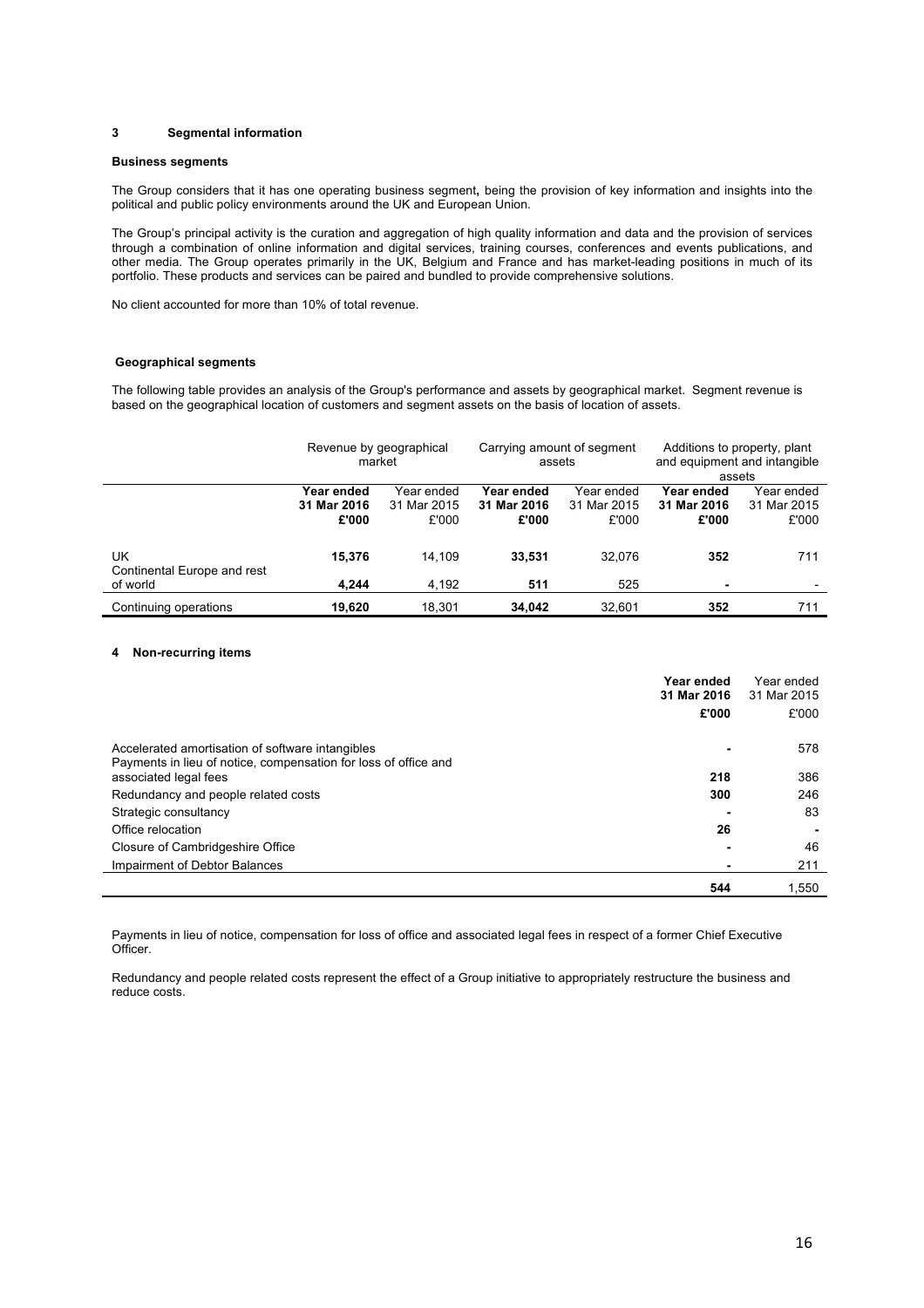## **5 Profit / (loss) before tax**

|                                                                              | Year ended  | Year ended  |
|------------------------------------------------------------------------------|-------------|-------------|
| Profit / (loss) before tax has been arrived at after charging:               | 31 Mar 2016 | 31 Mar 2015 |
|                                                                              | £'000       | £'000       |
|                                                                              |             |             |
| Impairment of intangible assets                                              |             | 1,668       |
| Depreciation of property, plant and equipment                                | 230         | 228         |
| Amortisation of intangible assets acquired through business combinations     | 629         | 1,904       |
| Amortisation of other intangible assets                                      | 412         | 763         |
| Staff costs (see note 7)                                                     | 8.493       | 9.231       |
| Non-recurring items (see note 4)                                             | 544         | 1,550       |
| Operating lease charge                                                       | 320         | 398         |
|                                                                              |             |             |
| <b>Auditors' remuneration</b>                                                |             |             |
| Fees payable to the Company's auditor for the audit of the Company's annual  |             |             |
| accounts                                                                     | 15          | 15          |
| Fees payable to the Company's auditor and its associates for other services: |             |             |
| The audit of the Company's subsidiaries, pursuant to legislation             | 55          | 59          |
|                                                                              | 70          | 74          |

## **6 Directors' remuneration**

The remuneration of the directors of the Company for the year ended 31 March 2016 is set out below:

|                                                               |          |        |                 | Pension       | Compensation<br>for loss of | Year ended  | Year ended  |
|---------------------------------------------------------------|----------|--------|-----------------|---------------|-----------------------------|-------------|-------------|
|                                                               | Salaries | Fees   | <b>Benefits</b> | contributions | office                      | 31 Mar 2016 | 31 Mar 2015 |
|                                                               | £        | £      | £               | £             | £                           | £           | £           |
| <b>Executive directors</b>                                    |          |        |                 |               |                             |             |             |
| M Beck<br>(resigned 31st March 2016)                          | 164,878  |        | 1,685           | 365           | 197,676                     | 364,604     | 177,799     |
| <b>K</b> Sadler<br>(resigned 25 <sup>th</sup> September 2014) |          |        |                 |               |                             |             | 480,394     |
| <b>Non-executive directors</b>                                |          |        |                 |               |                             |             |             |
| The Lord Adonis                                               |          | 30,000 |                 |               |                             | 30,000      | 25,000      |
| Sir William Wells                                             |          | 40,833 |                 |               |                             | 40,833      | 25,000      |
| $C$ Jones $(1)$                                               |          | 25,000 |                 |               |                             | 25,000      | 21,410      |
| M Higgins                                                     |          |        |                 |               |                             |             | 58,872      |
| (appointed 4 <sup>th</sup> April 2014,                        |          |        |                 |               |                             |             |             |
| resigned 25 September 2014)<br>H Marsh                        |          |        |                 |               |                             |             | 15,833      |
| (resigned 19 <sup>th</sup> November 2014)                     |          |        |                 |               |                             |             |             |
| A Wilson                                                      |          |        |                 |               |                             |             | 1,667       |
| Total                                                         | 164,878  | 95,833 | 1,685           | 365           | 197,676                     | 460,437     | 805,975     |

1. Strategic consultancy services were provided to the Group to the value of £162,500. See related parties note 26.

## **Directors' interests**

The current Directors and their interests in the share capital of the Company at 31 March 2016 are disclosed within the Directors' Report.

## **Key management compensation**

The compensation for key management is wholly short term employee benefit.

|                                   | Year ended<br>31 Mar 2016 | Year ended<br>31 Mar 2015 |
|-----------------------------------|---------------------------|---------------------------|
|                                   |                           |                           |
| Remuneration of senior management | 404.957                   | 298,192                   |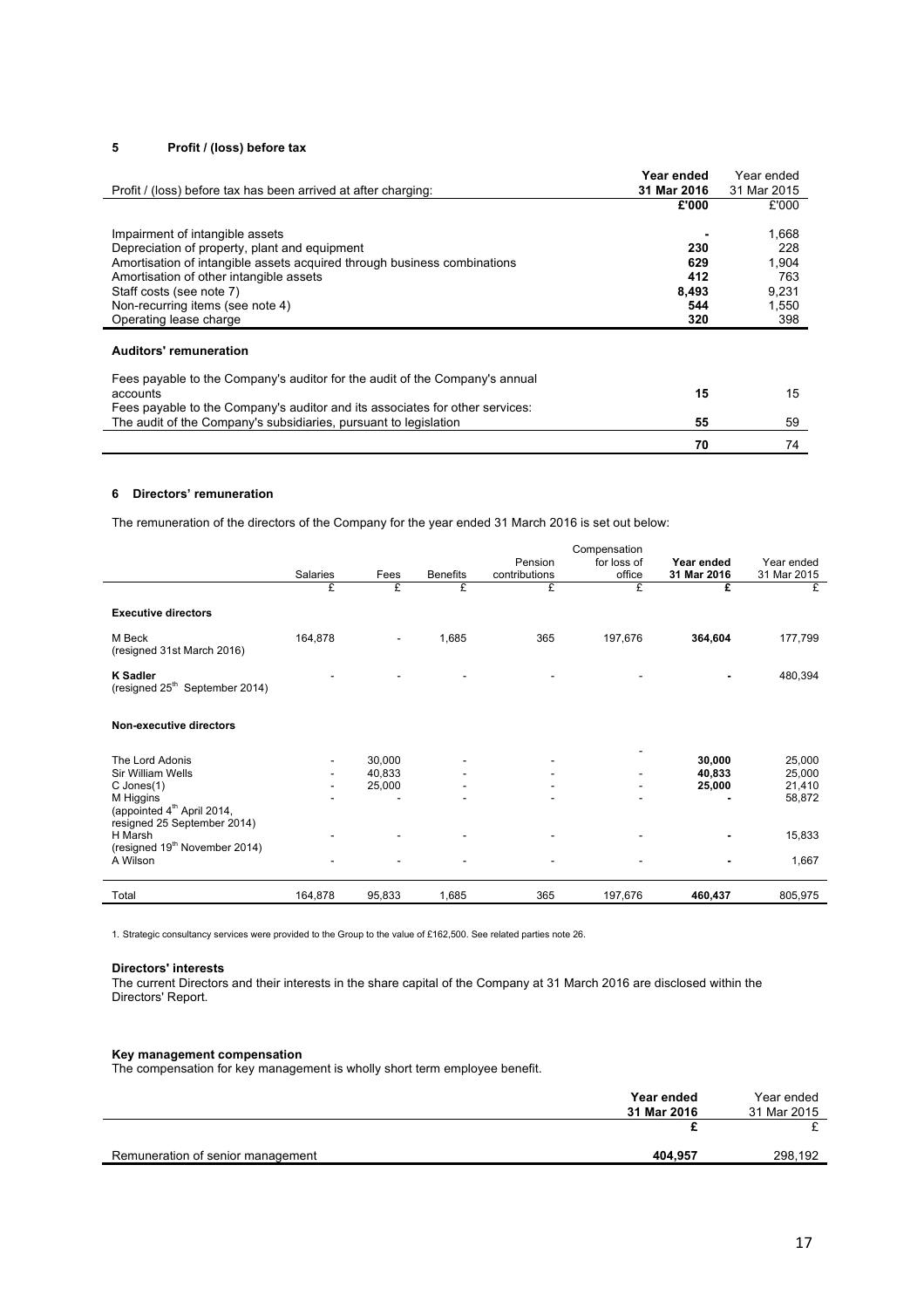# **7 Staff costs**

The average number of persons employed by the Group (including executive directors) during the year within each category was:

|                                     | Year ended<br>31 Mar 2016 | Year ended<br>31 Mar 2015 |
|-------------------------------------|---------------------------|---------------------------|
| Editorial and production staff      | 96                        | 91                        |
| Sales and marketing staff           | 57                        | 119                       |
| Managerial and administration staff | 57                        | 58                        |
|                                     | 210                       | 268                       |

The aggregate payroll costs in respect of these employees (including executive directors) were:

|                                     | Year ended<br>31 Mar 2016 | Year ended<br>31 Mar 2015 |
|-------------------------------------|---------------------------|---------------------------|
|                                     | £'000                     | £'000                     |
| Wages and salaries                  | 7,583                     | 8,094                     |
| Social security costs               | 868                       | 1,091                     |
| Pension and other costs             | 45                        | 40                        |
| Share based payment charge/(credit) | (3)                       | 6                         |
|                                     | 8.493                     | 9.231                     |

# **8 Finance income**

|                          | Year ended<br>31 Mar 2016 | Year ended<br>31 Mar 2015 |
|--------------------------|---------------------------|---------------------------|
|                          | £'000                     | £'000                     |
| Bank interest receivable | 26                        | 32                        |

# **9 Financing costs**

|                              | Year ended<br>31 Mar 2016 | Year ended<br>31 Mar 2015 |
|------------------------------|---------------------------|---------------------------|
|                              | £'000                     | £'000                     |
| On bank loans and overdrafts |                           |                           |
| Net exchange losses          | 47                        | 81                        |
|                              | 47                        | 89                        |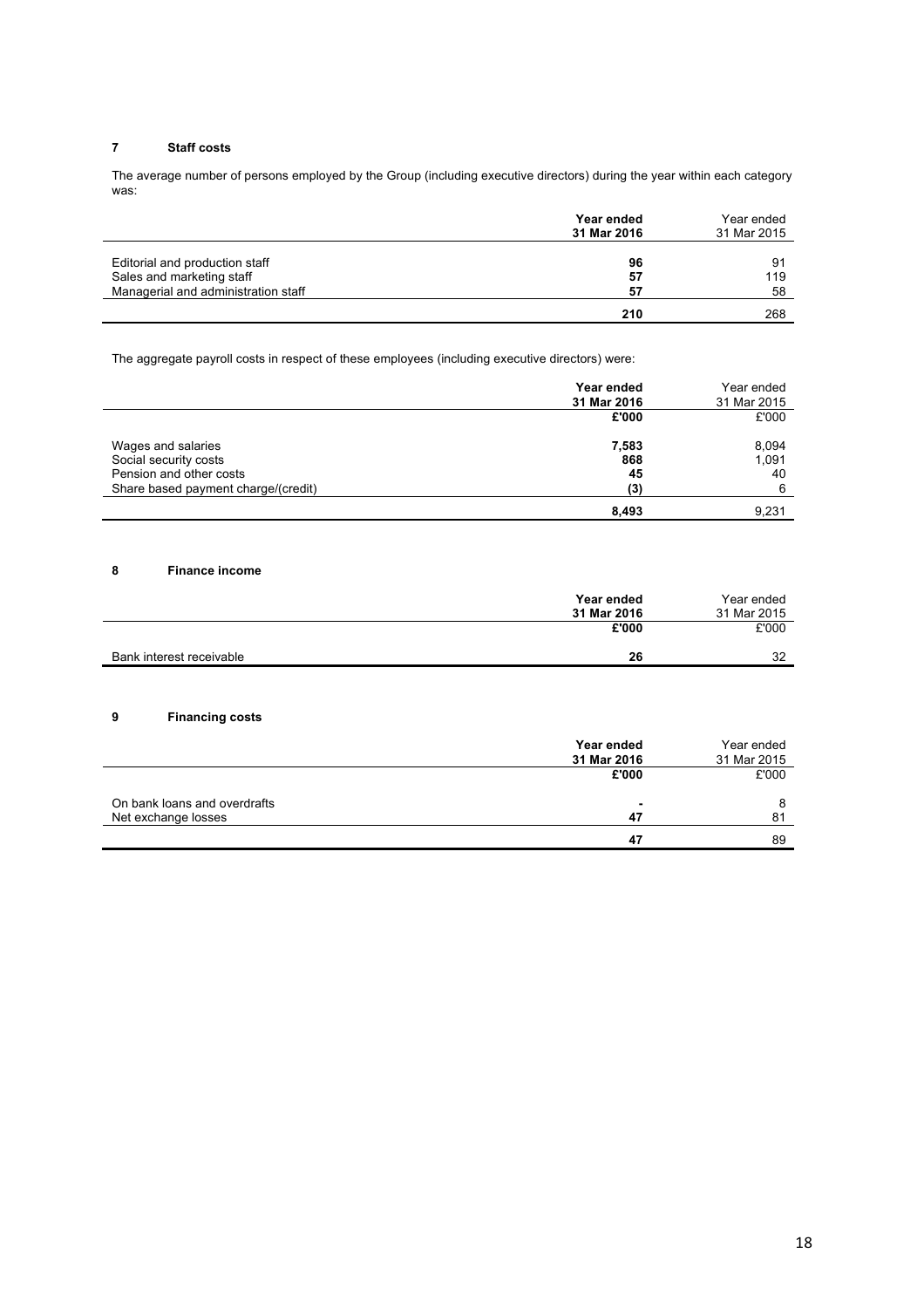## **10 Taxation**

j.

|                                                               | Year ended<br>31 Mar 2016 | Year ended<br>31 Mar 2015 |
|---------------------------------------------------------------|---------------------------|---------------------------|
|                                                               | £'000                     | £'000                     |
| <b>Current tax</b>                                            |                           |                           |
| Current tax on income for the year at 20% (2015: 20%)         | 5                         |                           |
| Overseas tax                                                  |                           |                           |
| Current tax expense on income for the year at 20% (2015: 20%) |                           |                           |
| Total current tax expense                                     | 5                         |                           |
|                                                               |                           |                           |
| Deferred tax (see note 21)                                    |                           |                           |
| Origination and reversal of temporary differences             | 68                        | (171)                     |
| Effect of change in tax rate                                  | (37)                      | (121)                     |
| Total deferred tax charge/(income)                            | 31                        | (292)                     |
|                                                               |                           |                           |
| Total income tax charge/(credit)                              | 36                        | (292)                     |

The tax charge for the period differs from the standard rate of corporation tax in the UK of 20% (2015: 20%).

The differences are explained below:

|                                                          | Year ended<br>31 Mar 2016 | Year ended<br>31 Mar 2015 |
|----------------------------------------------------------|---------------------------|---------------------------|
|                                                          | £'000                     | £'000                     |
| Income tax reconciliation                                |                           |                           |
| Profit/(loss) before tax                                 | 1,122                     | (4, 971)                  |
|                                                          |                           |                           |
| Notional tax charge at standard rate of 20% (2015: 20%)  | 224                       | (1,044)                   |
| Effects of:                                              |                           |                           |
| Expenses not deductible for tax purposes                 | 9                         | 6                         |
| Accelerated capital allowances and temporary differences | (74)                      | 575                       |
| Difference between UK and French tax rates               |                           | 187                       |
| Other                                                    |                           | (16)                      |
| Utilisation of tax losses and tax credits                | (123)                     |                           |
| Total income tax charge/(credit)                         | 36                        | (292)                     |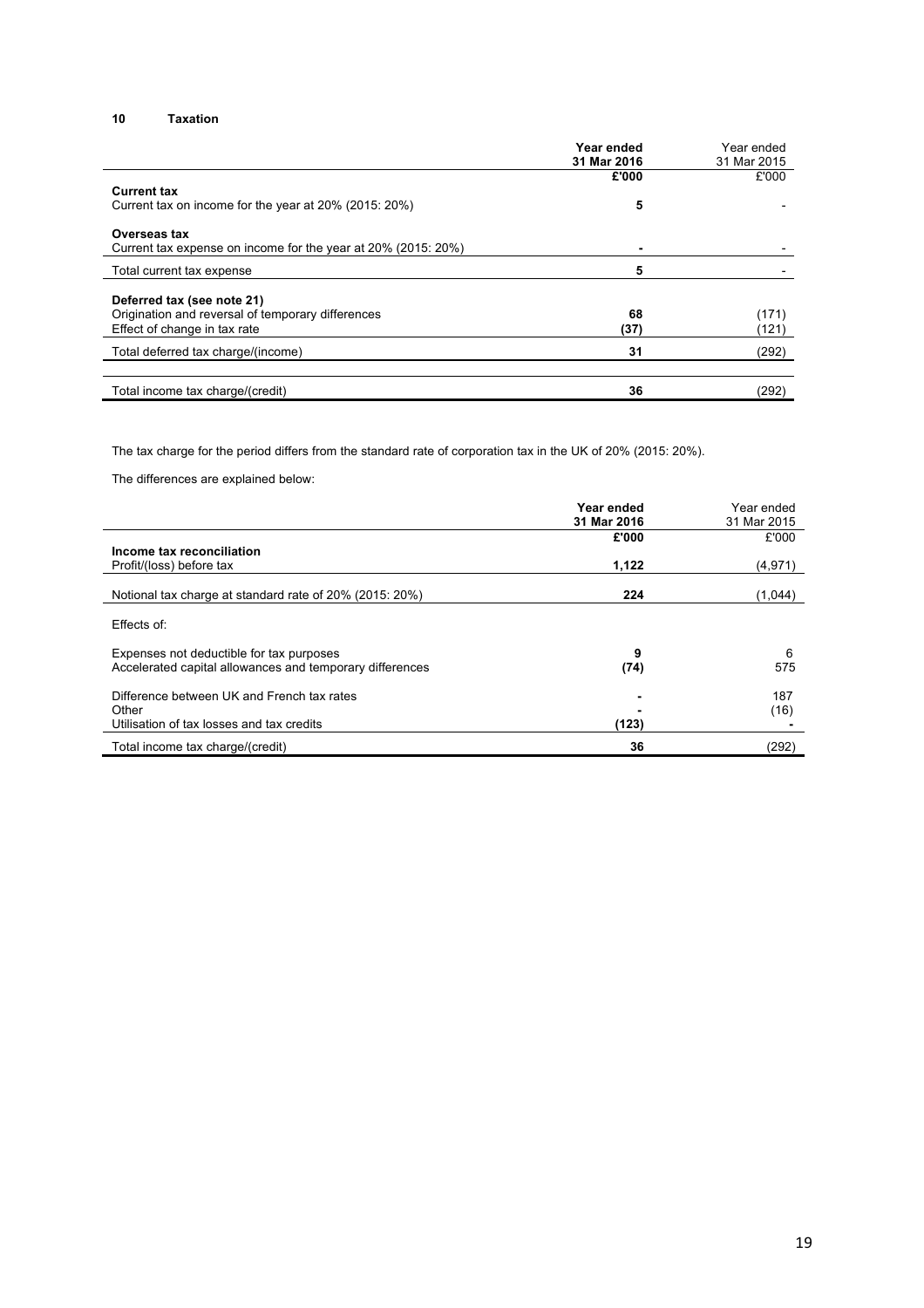# **11 Earnings per share**

| Year ended  | Year ended  |
|-------------|-------------|
| 31 Mar 2016 | 31 Mar 2015 |
| £'000       | £'000       |
| 1,086       | (4,679)     |
| 544         | 1,550       |
|             |             |
| 629         | 1.904       |
|             |             |
|             | 1,668       |
| (3)         | 6           |
| 2.256       | 449         |
|             |             |

|                                                                                                       | Year ended<br>31 Mar 2016                          | Year ended<br>31 Mar 2015                   |
|-------------------------------------------------------------------------------------------------------|----------------------------------------------------|---------------------------------------------|
| Weighted average number of shares<br>In issue during the year - basic<br>Adjustment for share options | <b>Ordinary shares</b><br>340,305,953<br>1,785,000 | Ordinary shares<br>339,770,953<br>5,620,000 |
| In issue during the year - diluted                                                                    | 342,090,953                                        | 345,390,953                                 |
| Earnings per share<br>Basic<br>Diluted                                                                | 0.32 p<br>0.32 p                                   | $(1.38)$ p<br>$(1.35)$ p                    |
| <b>Adjusted Earnings per share</b><br>Basic<br>Diluted                                                | 0.66 p<br>0.66 p                                   | 0.13 <sub>p</sub><br>0.13 p                 |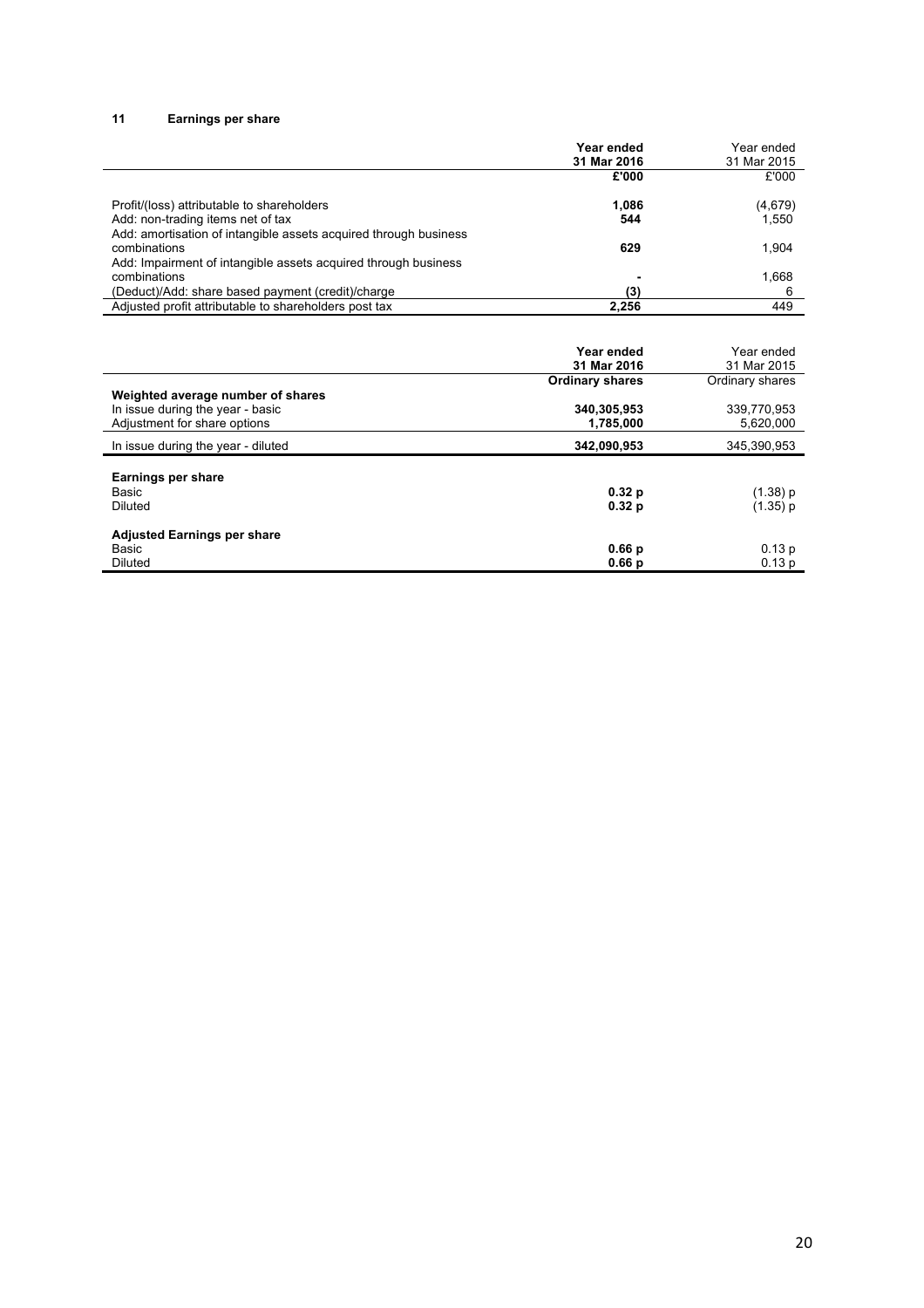### **12 Goodwill**

|                                | Year ended<br>31 Mar 2016 | Year ended<br>31 Mar 2015 |
|--------------------------------|---------------------------|---------------------------|
| <b>Cost and Net book value</b> | £'000                     | £'000                     |
| Opening balance                | 13.282                    | 13,282                    |
| <b>Closing balance</b>         | 13.282                    | 13.282                    |

Goodwill acquired in a business combination is allocated at acquisition to the cash-generating units (CGUs) that are expected to benefit from that business combination. The carrying amount of goodwill has been allocated as follows:

|      | Year ended<br>31 Mar 2016 | Year ended<br>31 Mar 2015 |
|------|---------------------------|---------------------------|
|      | £'000                     | £'000                     |
| Dods | 13.282                    | 13,282                    |
|      | 13.282                    | 13,282                    |

Goodwill is not amortised but tested annually for impairment with the recoverable amount being determined from value in use calculations. The key assumptions for the value in use calculations are those regarding the discount rate, growth rates and forecasts of income and costs.

The Group assessed whether the carrying value of goodwill was supported by the discounted cash flow forecasts of the Group based on financial forecasts approved by management covering a five year period, taking in to account both past performance and expectations for future market developments. Management has used a five year model using an underlying growth rate of 5%. Management estimates the discount rate using a pre-tax rate that reflects current market assessments of the time value of money and the risks specific to media businesses.

The impairment charge was £nil (2015: £nil).

### **CGU**

The recoverable amount of the CGU is determined from value in use calculations.

Value in use was determined by discounting future cash flows generated from the continuing use of the titles and was based on the following most sensitive assumptions:

- cash flows for 2016/17 were projected based on the budget for 2016/17
- cash flows for years ending 31 March 2018 to 2021 were prepared using underlying growth rates at an average of 5%, based on management's view on likely trading and likely growth;
- this assumption is based upon both assumed increases in revenue from yield improvements and expansion of markets and also strict cost control;
- cash flows beyond 2021 are extrapolated using 2% growth rate;
- cash flows were discounted using the CGU's pre-tax discount rate of 10.2%.

Based on the above sensitivity assumptions the calculations disclosed significant headroom against the carrying value of goodwill for the CGU. The Directors carried out a number of sensitivity scenarios on the data. In the Directors view there is not any key assumption that the Directors based their determination upon that would cause the CGU's carrying amount to exceed its recoverable amount.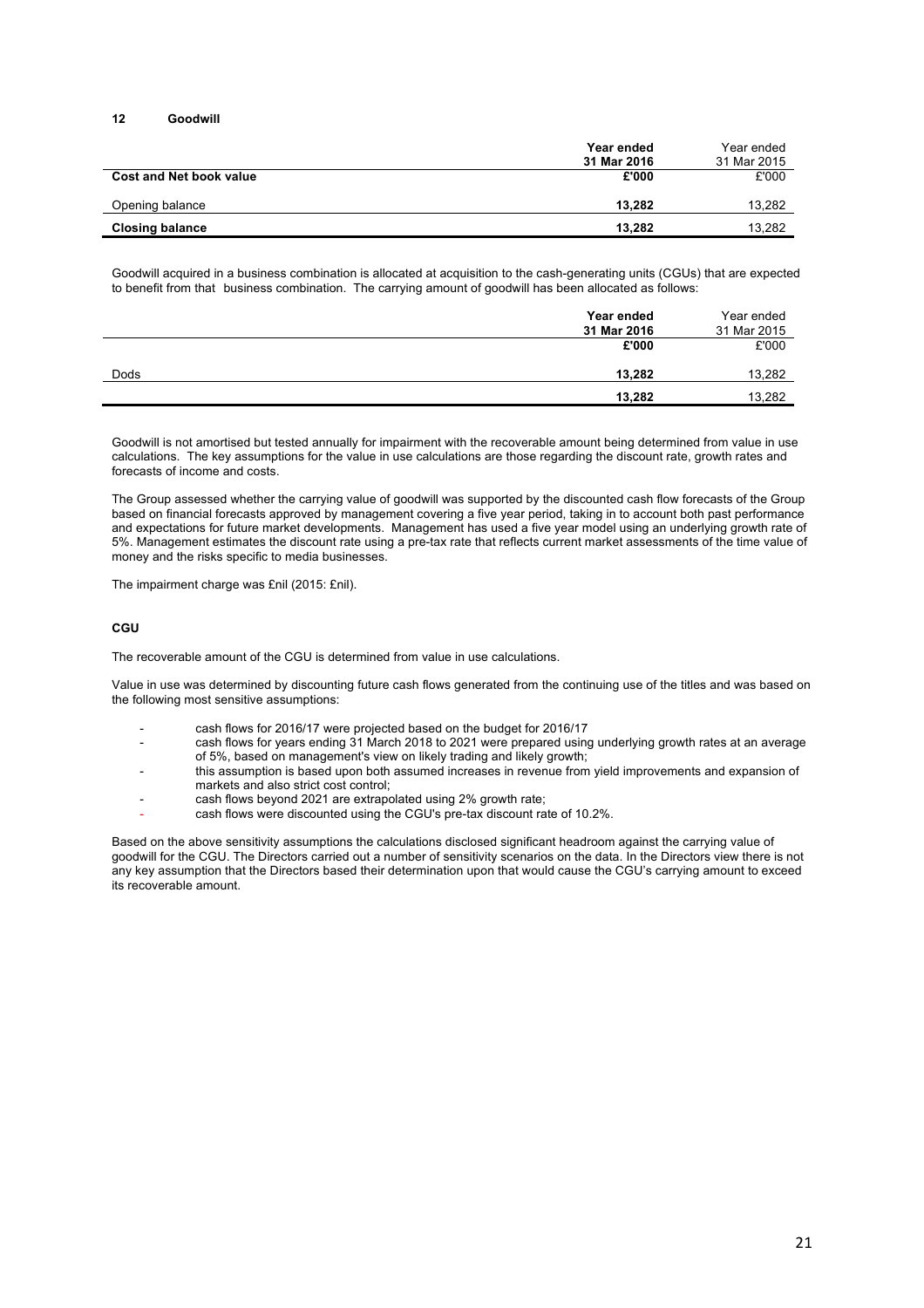# **13 Intangible assets**

|                                        | Assets acquired through |          |        |
|----------------------------------------|-------------------------|----------|--------|
|                                        | business combinations   | Software | Total  |
|                                        | £'000                   | £'000    | £'000  |
| Cost                                   |                         |          |        |
| At 31 March 2014                       | 24,215                  | 3,176    | 27,391 |
| Additions - externally purchased       |                         | 142      | 142    |
| Additions - internally generated       |                         | 496      | 496    |
| At 31 March 2015                       | 24,215                  | 3,814    | 28,029 |
| Additions - internally generated       |                         | 244      | 244    |
| At 31 March 2016                       | 24,215                  | 4,058    | 28,273 |
|                                        |                         |          |        |
| Amortisation                           |                         |          |        |
| At 31 March 2014                       | 12,166                  | 893      | 13,059 |
| Charged in year                        | 1,904                   | 763      | 2,667  |
| Non-recurring accelerated amortisation | 1,668                   | 578      | 2,246  |
| Exchange adjustment                    |                         | (1)      | (1)    |
| At 31 March 2015                       | 15,738                  | 2,233    | 17,971 |
| Charged in year                        | 629                     | 412      | 1,041  |
| At 31 March 2016                       | 16,367                  | 2,646    | 19,013 |
|                                        |                         |          |        |
| Net book value                         |                         |          |        |
| At 31 March 2014                       | 12,049                  | 2,283    | 14,332 |
| At 31 March 2015                       | 8,477                   | 1,581    | 10,058 |
| At 31 March 2016                       | 7,848                   | 1,412    | 9,260  |
|                                        |                         |          |        |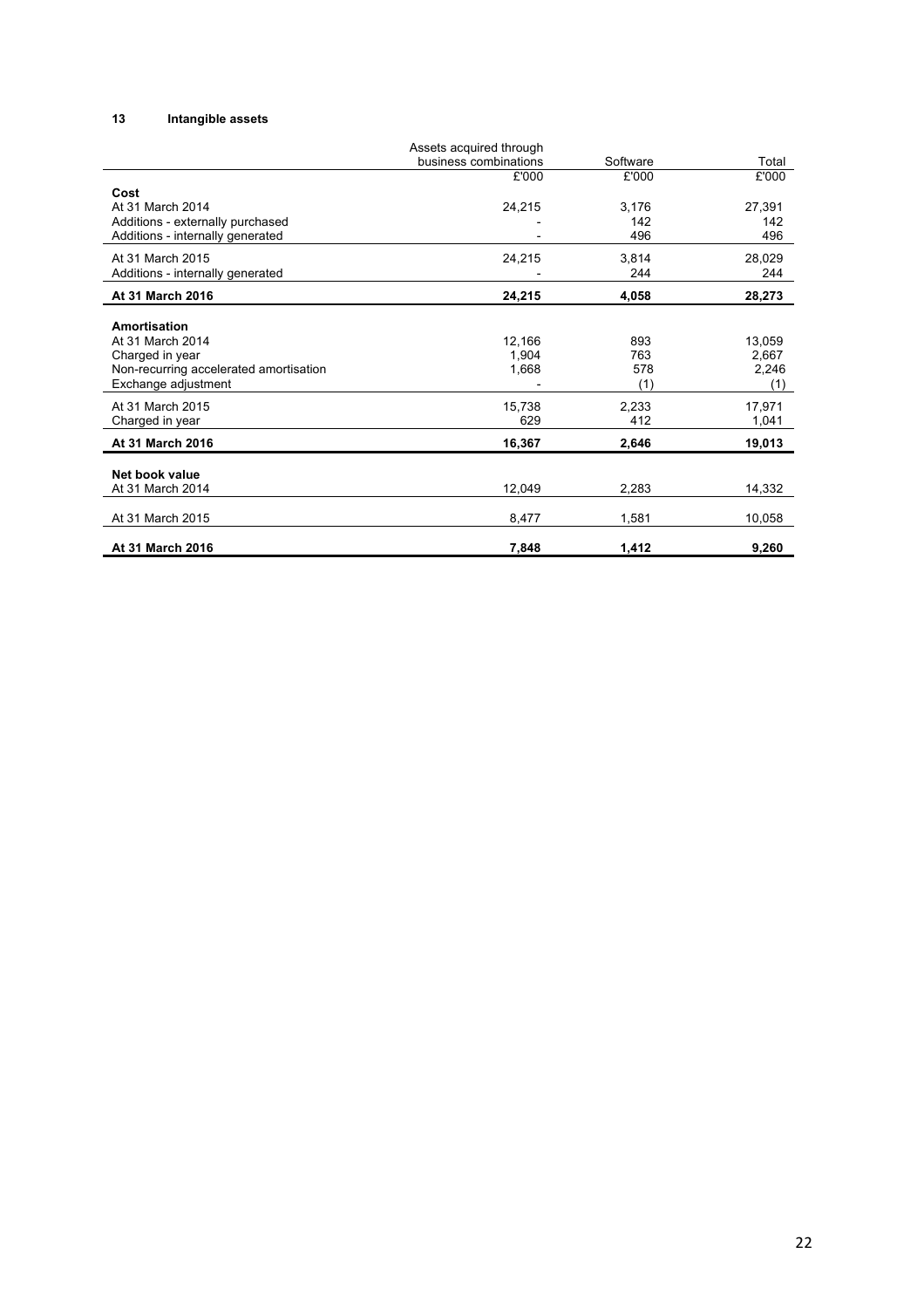# **Assets acquired through business combinations**

|                                              | Publishing<br>rights | <b>Brand</b><br>names | Customer<br>relationships | Customer<br>lists        | Other<br>assets          | Total  |
|----------------------------------------------|----------------------|-----------------------|---------------------------|--------------------------|--------------------------|--------|
|                                              | £'000                | £'000                 | £'000                     | £'000                    | £'000                    | £'000  |
| Cost                                         |                      |                       |                           |                          |                          |        |
| At 31 March 2014                             | 19,193               | 1,277                 | 2,951                     | 640                      | 154                      | 24,215 |
| At 31 March 2015                             | 19,193               | 1,277                 | 2,951                     | 640                      | 154                      | 24,215 |
| At 31 March 2016                             | 19,193               | 1,277                 | 2,951                     | 640                      | 154                      | 24,215 |
|                                              |                      |                       |                           |                          |                          |        |
| Amortisation                                 |                      |                       |                           |                          |                          |        |
| At 31 March 2014                             | 7,916                | 672                   | 2,784                     | 640                      | 154                      | 12,166 |
| Charged in year<br>Non-recurring accelerated | 1,788                | 64                    | 52                        |                          |                          | 1,904  |
| amortisation                                 | 1,127                | 541                   | $\overline{\phantom{a}}$  | $\overline{\phantom{a}}$ | $\overline{\phantom{a}}$ | 1,668  |
| At 31 March 2015                             | 10,831               | 1,277                 | 2,836                     | 640                      | 154                      | 15,738 |
| Charged in year                              | 577                  |                       | 52                        |                          |                          | 629    |
| At 31 March 2016                             | 11,408               | 1,277                 | 2,888                     | 640                      | 154                      | 16,367 |
|                                              |                      |                       |                           |                          |                          |        |
| Net book value                               |                      |                       |                           |                          |                          |        |
| At 31 March 2014                             | 11,277               | 605                   | 167                       |                          | $\overline{\phantom{a}}$ | 12,049 |
|                                              |                      |                       |                           |                          |                          |        |
| At 31 March 2015                             | 8,362                |                       | 115                       |                          |                          | 8,477  |
|                                              |                      |                       |                           |                          |                          |        |
| At 31 March 2016                             | 7,785                |                       | 63                        |                          |                          | 7,848  |

No intangible assets have an indefinite useful economic life.

Included within intangible assets are internally generated assets with a net book value of £1,405,000 (2015: £1,490,000).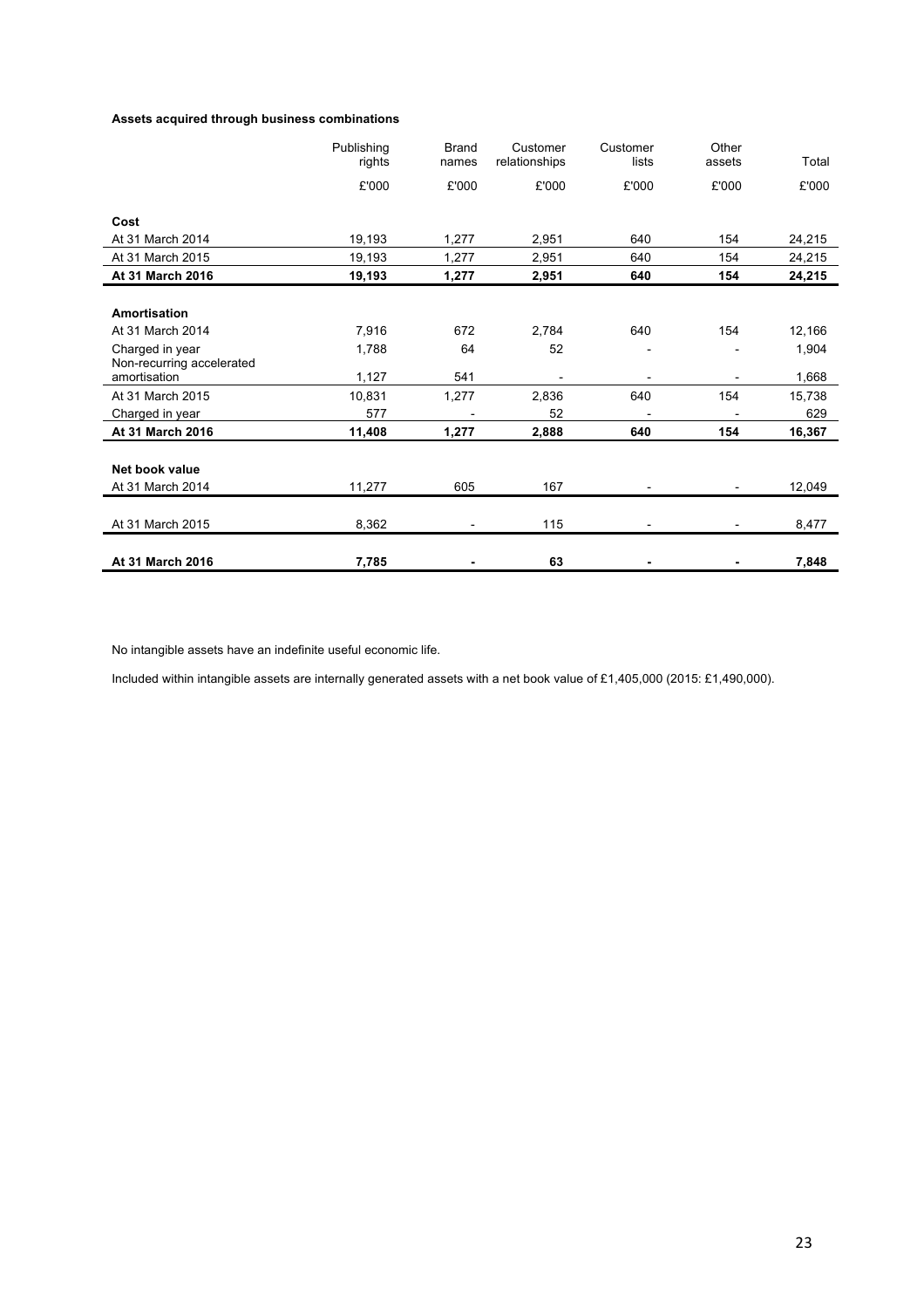## **14 Property, plant and equipment**

|                                                                             | Leasehold    | Equipment and       |                      |
|-----------------------------------------------------------------------------|--------------|---------------------|----------------------|
|                                                                             | improvements | motor vehicles      | Total                |
|                                                                             | £'000        | £'000               | £'000                |
| Cost<br>At 31 March 2014<br>Additions<br>Disposals                          | 567          | 663<br>73<br>(154)  | 1,230<br>73<br>(154) |
| At 31 March 2015<br>Additions<br><b>Disposals</b>                           | 567<br>75    | 582<br>33           | 1,149<br>108         |
| At 31 March 2016                                                            | 642          | 615                 | 1,257                |
| <b>Depreciation</b><br>At 31 March 2014<br>Charge for the year<br>Disposals | 320<br>94    | 439<br>134<br>(144) | 759<br>228<br>(144)  |
| At 31 March 2015<br>Charge for the year<br>Disposals                        | 412<br>130   | 429<br>100          | 841<br>230           |
| At 31 March 2016                                                            | 542          | 529                 | 1,071                |
| Net book value<br>At 31 March 2014                                          | 247          | 224                 | 471                  |
| At 31 March 2015                                                            | 155          | 153                 | 308                  |
| At 31 March 2016                                                            | 100          | 86                  | 186                  |

The Group did not have any assets recognised from obligations under finance leases in either the current or prior year.

### **15 Subsidiaries**

The results of each of the following principal subsidiary undertakings have been included in the Group accounts as at 31 March 2016 and 2015:

| Company                                   | Activity        | % Holding | Country of registration  |
|-------------------------------------------|-----------------|-----------|--------------------------|
|                                           |                 |           |                          |
| Vacher Dod Publishing Limited             | Dormant         | 100       | <b>England and Wales</b> |
| <b>Training Journal Limited</b>           | Holding company | 100       | <b>England and Wales</b> |
| Fenman Limited <sup>(i)</sup>             | Publishing      | 100       | <b>England and Wales</b> |
| Dods Parliamentary Communications Limited | Publishing      | 100       | <b>England and Wales</b> |
| Monitoring Services Limited (ii)          | Dormant         | 100       | <b>England and Wales</b> |
| Political Wizard Limited (ii)             | Dormant         | 100       | <b>England and Wales</b> |
| Le Trombinoscope SAS                      | Publishing      | 100       | France                   |
| <b>Total Politics Limited</b>             | Publishing      | 100       | <b>England and Wales</b> |
| <b>Holyrood Communications Limited</b>    | Publishing      | 100       | Scotland                 |

All subsidiaries are owned directly except as noted below.

- (i) The Company directly owns 50% of the issued share capital of Fenman Limited with the residual 50% being owned by Training Journal Limited, of which the company owns 100%. The Company therefore controls the entire issued share capital of Fenman Limited.
- (ii) Dods Parliamentary Communications Limited owns 75% of the issued share capital of Political Wizard Limited with the residual 25% being owned by Monitoring Services Limited, of which Dods Parliamentary Communications Limited owns 100%. The Company owns 100% of the issued share capital of Dods Parliamentary Communications Limited and therefore controls the entire issued share capital of Political Wizard Limited.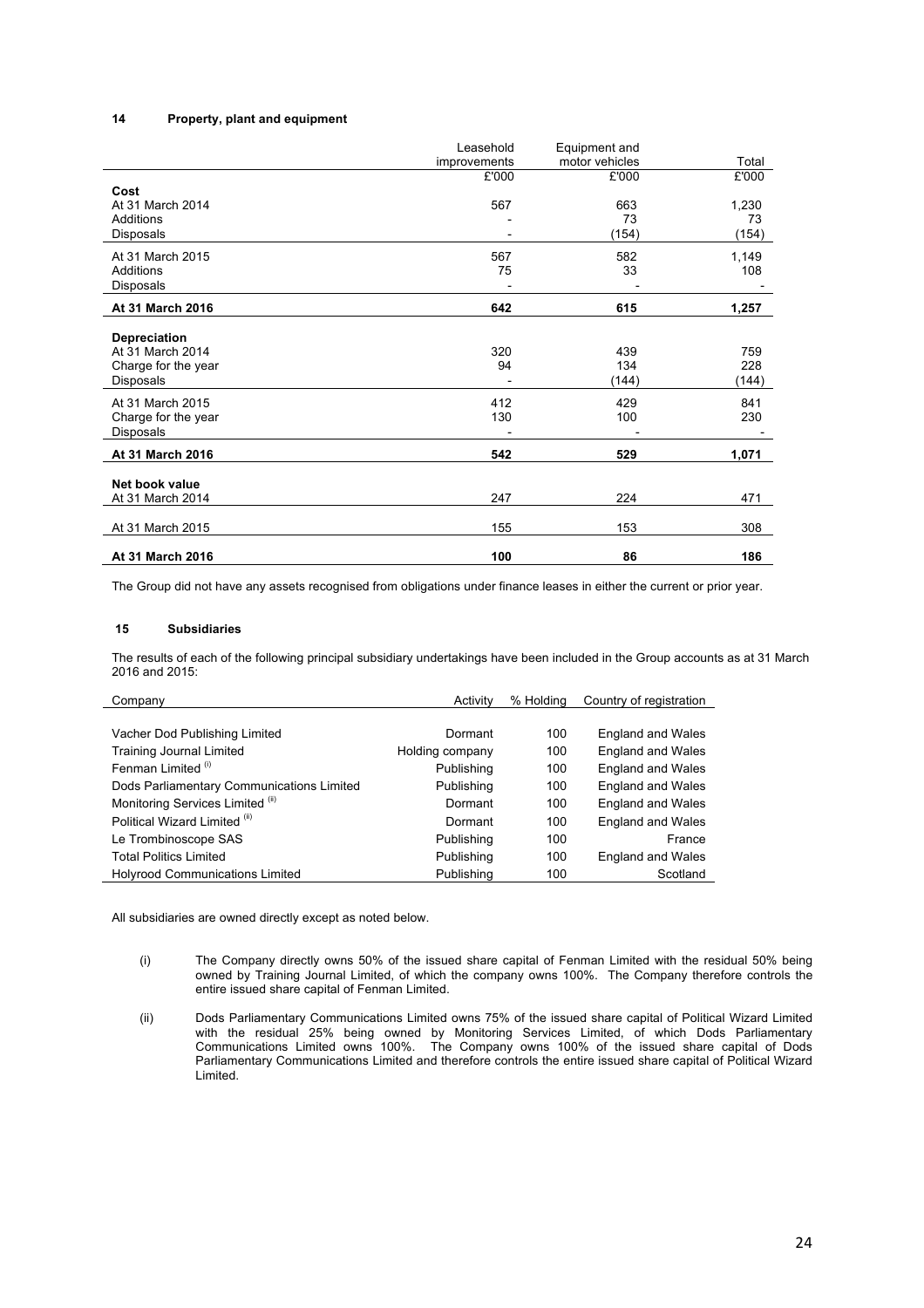## **16 Inventories**

|                | Year ended<br>31 Mar 2016 | Year ended<br>31 Mar 2015 |
|----------------|---------------------------|---------------------------|
|                | £'000                     | £'000                     |
| Finished goods | 41                        | 74                        |
|                | 41                        | 74                        |

## **17 Financial instruments**

#### **Summary of financial assets and liabilities by category**

The carrying amount of financial assets and liabilities recognised at the balance sheet date of the reporting periods under review may also be categorised as follows:

|                                                  | Year ended<br>31 Mar 2016 | Year ended<br>31 Mar 2015 |
|--------------------------------------------------|---------------------------|---------------------------|
|                                                  | £'000                     | £'000                     |
| <b>Financial assets</b>                          |                           |                           |
| Trade and other receivables                      | 1,453                     | 2,501                     |
| Cash and cash equivalents                        | 9,083                     | 5,908                     |
|                                                  | 10,536                    | 8,409                     |
|                                                  |                           |                           |
| <b>Non-financial instruments</b>                 |                           |                           |
| <b>Financial Liabilities:</b>                    |                           |                           |
| Current:                                         |                           |                           |
| Financial liabilities measured at amortised cost |                           |                           |
| Trade and other payables                         | (5, 819)                  | (5, 719)                  |
|                                                  | (5,819)                   | (5,719)                   |
|                                                  |                           |                           |
| Net financial assets and liabilities             | 4,717                     | 2,690                     |
| Plant, property and equipment                    | 188                       | 308                       |
| Goodwill                                         | 13,282                    | 13,282                    |
| Other intangible assets                          | 9,260                     | 10,058                    |
| Prepayments                                      | 737                       | 470                       |
| Inventories                                      | 41                        | 74                        |
| Taxation payable                                 | (1,655)                   | (1, 479)                  |
| Provisions for deferred tax                      | (839)                     | (808)                     |
|                                                  | 21,012                    | 21,905                    |
|                                                  |                           |                           |
| Total equity                                     | 25,729                    | 24,595                    |

The Group has exposure to several forms of risk through its use of financial instruments. Details of these risks and the Group's policies for managing these risks are included below.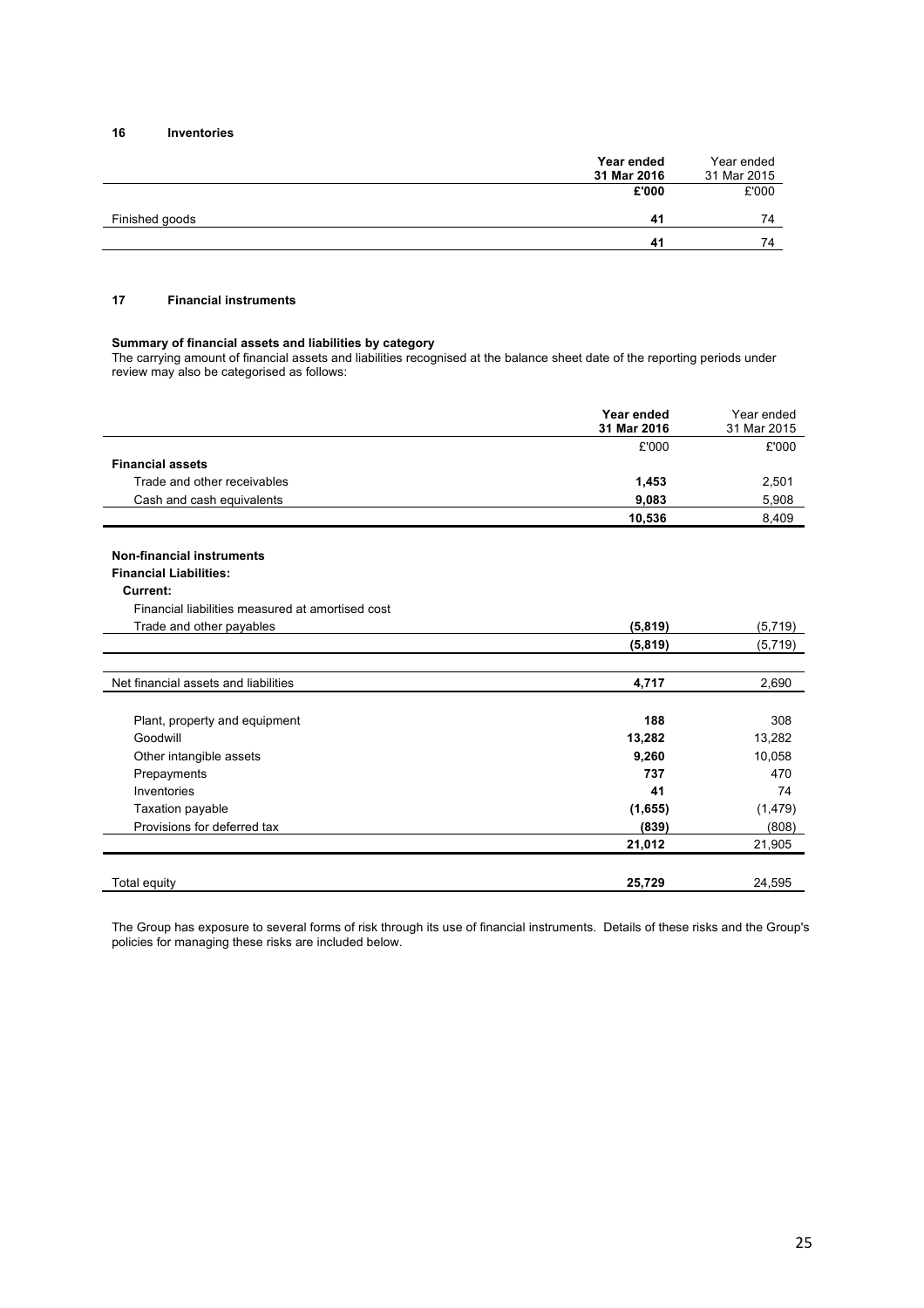## **Credit risk**

Credit risk is the risk of financial loss to the company if a customer or counterparty to a financial instrument fails to meet its contractual obligations. The Group's principal financial assets are trade and other receivables, and cash.

The Group's credit risk is primarily attributable to its trade receivables and cash. The amounts presented in the balance sheet are net of allowances for doubtful receivables. The Group has no significant concentration of credit risk, with exposure spread over a large number of counterparties and customers.

At 31 March 2016, £463,000 of the Group's trade receivables were exposed to risk in countries other than the United Kingdom (2015: £616,000).

|                                                            | Gross       | <b>Provided</b> | Gross       | Provided    |
|------------------------------------------------------------|-------------|-----------------|-------------|-------------|
|                                                            | Year ended  | Year ended      | Year ended  | Year ended  |
|                                                            | 31 Mar 2016 | 31 Mar 2016     | 31 Mar 2015 | 31 Mar 2015 |
|                                                            | £'000       | £'000           | £'000       | £'000       |
| The ageing of trade receivables at the reporting date was: |             |                 |             |             |
| Overdue by less than 3 months                              | 1.616       | 175             | 2.650       | 157         |
| Overdue by greater than 3 months                           | 45          | 45              | 92          | 92          |
|                                                            | 1.661       | 220             | 2.742       | 249         |

Provisions against trade receivables are based on an ageing analysis of overdue receivables and any other indications which suggest an impairment as estimated by management.

The movement in allowance for doubtful accounts in respect of trade receivables during the year was as follows:

|                         | Year ended  | Year ended  |
|-------------------------|-------------|-------------|
|                         | 31 Mar 2016 | 31 Mar 2015 |
|                         | £'000       | £'000       |
| Balance at 1 January    | 249         | 58          |
| Legacy debtor provision | ٠           | 211         |
| Movement                | (29)        | (20)        |
| Balance at 31 March     | 220         | 249         |

### **Liquidity risk**

Liquidity risk is the risk that the Group will not be able to meet its financial obligations as they fall due.

The contractual cash flow of each financial liability is materially the same as their carrying amount.

#### **Currency risk**

The Group is exposed to currency risk on transactions denominated in Euros.

The Group, currently, has foreign exchange forward contracts hedging 35% of the Group's anticipated foreign exchange cashflows for next year in place. A maximum of 75% of the Group's profits or cash flows can be hedged under the Group's treasury policy.

### **Share capital**

The holders of ordinary shares are entitled to receive dividends as declared from time to time and are entitled to one vote per share at meetings of the Company. For further details of share capital see note 22.

#### **Sensitivity analysis**

In managing interest rate and currency risks the Group aims to reduce the impact of short-term fluctuations on the Group's earnings. Over the longer-term, however, permanent changes in foreign exchange and interest rates would have an impact on consolidated earnings.

At 31 March 2016, it is estimated that a general increase of one percentage point in interest rates would have decreased the Group's profit/(loss) before tax by approximately £nil (2015: £nil).

It is estimated that a general increase of one percentage point in the value of the Euro against Sterling would have increased the Group's profit/(loss) before tax by approximately £14,000 (2015: £24,000).

### **Fair values**

The directors consider that the fair value of financial instruments is materially the same as their carrying amounts.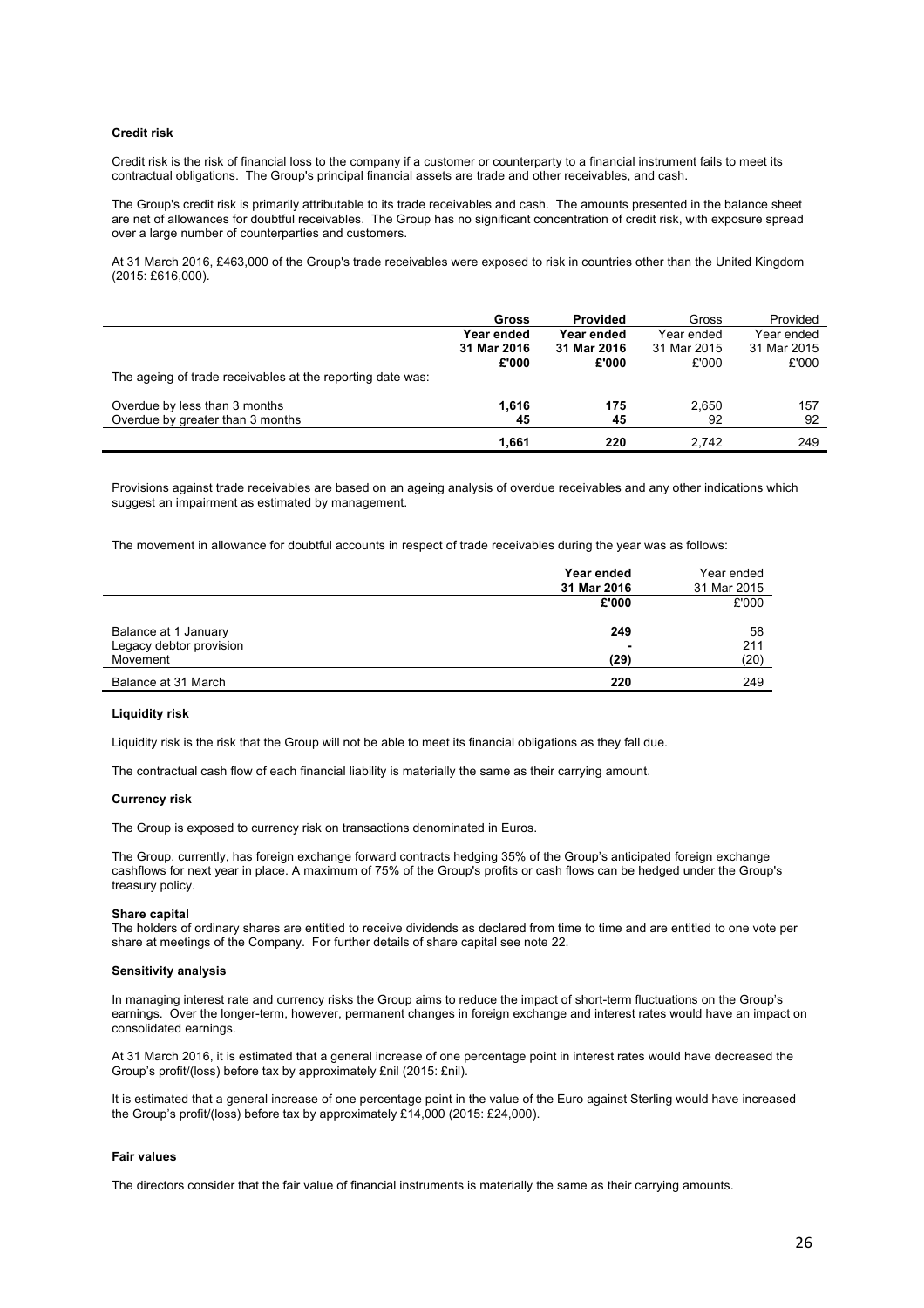### **Capital management**

The Board's policy is to maintain a strong capital base so as to maintain investor, creditor and market confidence and to sustain future development of the business. The Group's capital management objectives are to ensure the Group's ability to continue as a going concern and to provide an adequate return to shareholders by pricing products and services commensurately with the level of risk.

## **18 Other financial assets**

|                                | Year ended<br>31 Mar 2016 | Year ended<br>31 Mar 2015 |
|--------------------------------|---------------------------|---------------------------|
| Trade and other receivables    | £'000                     | £'000                     |
| Trade receivables              | 1,441                     | 2,493                     |
| Other receivables              | 12                        |                           |
| Prepayments and accrued income | 737                       | 470                       |
|                                | 2.190                     | 2.971                     |

Trade and other receivables denominated in currencies other than Sterling comprise £354,000 (2015: £582,000) predominately denominated in Euros.

|                           | Year ended<br>31 Mar 2016 | Year ended<br>31 Mar 2015 |
|---------------------------|---------------------------|---------------------------|
| Cash and cash equivalents | £'000                     | £'000                     |
| Cash and cash equivalents | 9.083                     | 5.908                     |

Cash includes £278,000 (2015: £895,000) denominated in Euros.

## **19 Current liabilities**

|                                                   | Year ended  | Year ended  |
|---------------------------------------------------|-------------|-------------|
|                                                   | 31 Mar 2016 | 31 Mar 2015 |
| Trade and other payables                          | £'000       | £'000       |
| Trade creditors                                   | 683         | 902         |
| Other creditors including tax and social security | 1,650       | 1.449       |
| Accruals and deferred income                      | 5.136       | 4.817       |
|                                                   | 7.469       | 7.168       |

Trade creditors and accruals comprise amounts outstanding for trade purchases and ongoing costs. The average credit period taken for trade purchases is 23 days (2015: 16 days).

Current liabilities denominated in currencies other than Sterling comprise £18,000 (2015: £1,000) denominated in Euros.

## **20 Interest bearing loans and borrowings**

The Group has no borrowings.

In connection with the Group's banking facilities with the Bank of Scotland, the Company and its UK subsidiary undertakings have entered into a cross guarantee, which gives a fixed and floating charge over the assets of the UK trading companies of the Group.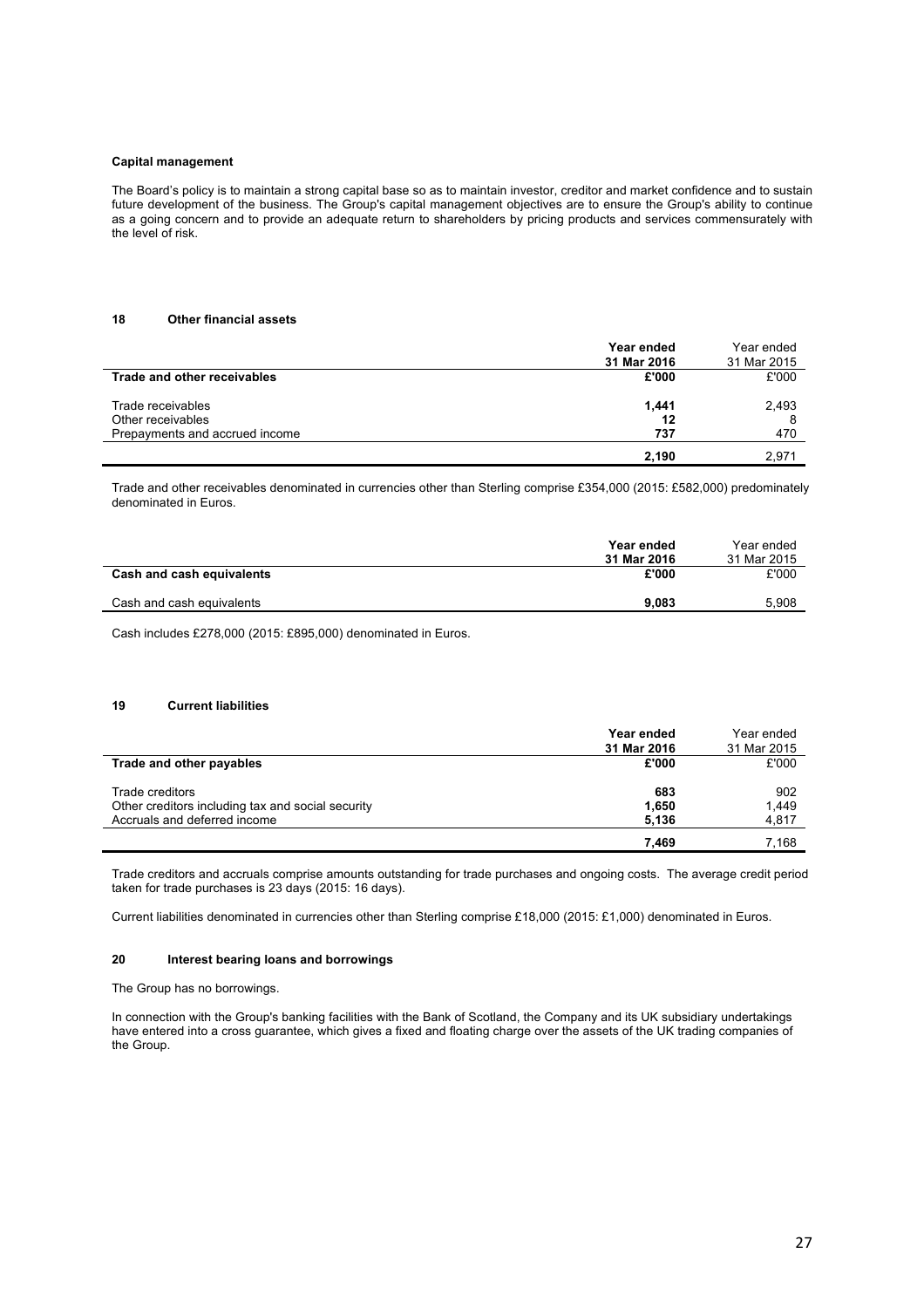## **21 Deferred tax liability**

The following are the major deferred tax liabilities and assets recognised by the Group, and movements thereon during the current and prior year.

|                              | Liabilities |                          |                | Assets     |                          |       |  |
|------------------------------|-------------|--------------------------|----------------|------------|--------------------------|-------|--|
|                              |             | Other                    | Accelerated    |            |                          |       |  |
|                              | Intangible  | Timing                   | capital        |            | Employee                 |       |  |
|                              | assets      | <b>Differences</b>       | allowances     | Tax losses | benefits                 | Total |  |
|                              | £'000       | £'000                    | £'000          | £'000      | £'000                    | £'000 |  |
| At 31 March 2014             | 1,387       | $\overline{\phantom{0}}$ | (49)           | (238)      | $\overline{\phantom{0}}$ | 1,100 |  |
| Effect of change in tax rate | (121)       |                          |                |            | -                        | (121) |  |
| Charge to income             | (203)       | 151                      | (142)          | 23         |                          | (171) |  |
| At 31 March 2015             | 1,063       | 151                      | (191)          | (215)      | $\overline{\phantom{a}}$ | 808   |  |
| Effect of change in tax rate | (51)        | 14                       | $\overline{a}$ |            | -                        | (37)  |  |
| Charge to income             | (47)        | 48                       | 42             | 25         |                          | 68    |  |
| At 31 March 2016             | 965         | 213                      | (149)          | (190)      |                          | 839   |  |

Deferred tax assets and liabilities have been offset in both the current and preceding year as the current tax assets and liabilities can be legally offset against each other, and they relate to taxes levied by the same taxation authority or the Group intends to settle its current tax assets and liabilities on a net basis.

At the balance sheet date, the Group has unused tax losses of £7,083,000 (2015: £7,391,000) available for offset against future profits. A deferred tax asset of £190,000 (2015: £215,000) has been recognised in respect of such losses.

## **22 Called-up share capital**

|                                       | 9p deferred shares<br>Number | 1p ordinary shares<br>Number | £'000  |
|---------------------------------------|------------------------------|------------------------------|--------|
| Issued share capital at 31 March 2015 | 151,998,453                  | 339,770,953                  | 17,078 |
| Exercise of share options             | $\overline{\phantom{0}}$     | 535,000                      |        |
| At 31 March 2016                      | 151,998,453                  | 340,305,953                  | 17,083 |

At an extraordinary meeting of shareholders on 7 February 2012 members adopted a new set of Articles of Association and also a capital reorganisation.

The Articles of Association have taken advantage of the Companies Act 2006 in which there is no need to have an authorised share capital and therefore nothing is disclosed.

The capital reorganisation took place on the same date and split the issued share capital into two. Deferred shares, holders of which do not have the right to receive notice of any general meeting of the Company or any right to attend, speak or vote at such meeting. The deferred shareholders are not entitled to receive any dividend or other distribution and shall on a return of assets in a winding up of the Company entitle the holders only to the repayment of 1pence in aggregate. The deferred shares are also incapable of transfer and no share certificate will be issued.

During the year the Company issued 535,000 Ordinary Shares on the exercise of employee share options for cash consideration of £53,500 of which £5,350 was credited to share capital and £48,150 to share premium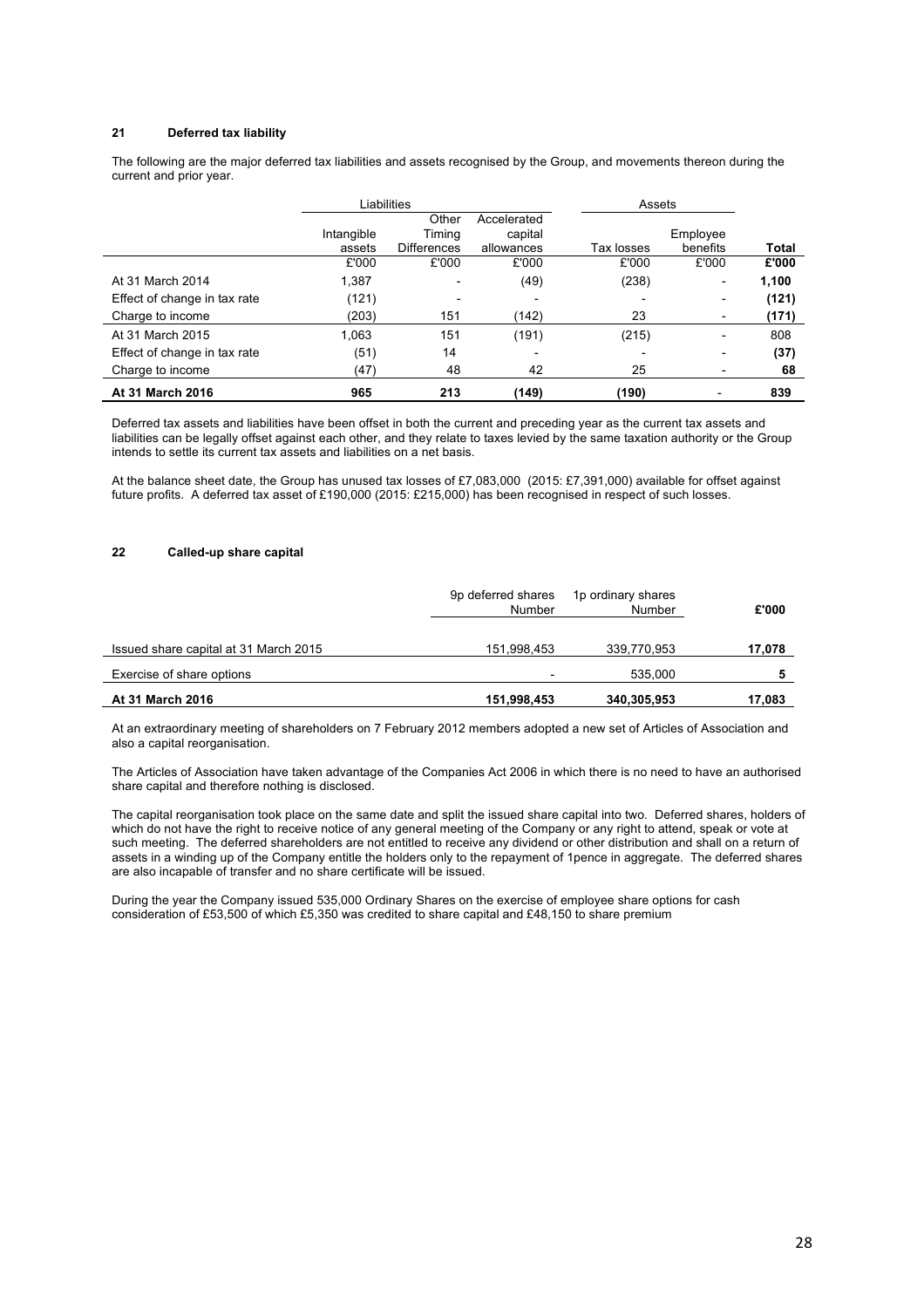## **23 Operating lease arrangements**

Total commitments under non-cancellable leases are as follows:

|                                                                   | Year ended                | Year ended         |
|-------------------------------------------------------------------|---------------------------|--------------------|
|                                                                   | 31 Mar 2016               | 31 Mar 2015        |
|                                                                   | <b>Land and Buildings</b> | Land and buildings |
|                                                                   | £'000                     | £'000              |
| Expiry date:<br>- within one year<br>- between two and five years | 194<br>269                | 312<br>280         |
| - after five years                                                | ۰                         | 30                 |
|                                                                   | 463                       | 622                |

## **24 Reconciliation of net cash**

|                          | 5,908            | 3,176     | 11'                  | 9,083            |
|--------------------------|------------------|-----------|----------------------|------------------|
| Cash at bank and in hand | 5,908            | 3,176     | (1)                  | 9,083            |
|                          | £'000            | £'000     | £'000                | £'000            |
|                          | At 31 March 2015 | Cash flow | Exchange<br>movement | At 31 March 2016 |

## **25 Share based payments**

### **Executive Share Option Scheme**

The Company operates an Unapproved Executive Share Option Scheme under which share options are granted to selected Group employees. All options are settled by physical delivery of shares in exchange for payment of the aggregated option price. The contractual life of each grant is 10 years. No more awards are being made under this scheme.<br>Grant date Coutstanding options Lapsed Exercised Outstanding options at 1 April 2015 Lapsed Exercised **Outstanding options at 31 March 2016** 6 May 2009 700,000 (150,000) (200,000) **350,000** 4 November 2010 920,000 (150,000) (335,000) **435,000**

Total 1,620,000 (300,000) (535,000) **785,000** All options granted are discretionary (as determined by the Remuneration Committee) and carry a pre-exercise performance

condition, requiring the Company's Earnings Per Share achievement during any rolling three year financial performance period to exceed the retail/consumer price index by at least 3%, in aggregate, during the same period. No consideration is received for an award and no grants can be made at an option exercise price per share which is less than the market price at the time of grant.

## **EMI Share Option Scheme**

| Grant date  | Outstanding options<br>at 1 April 2015 | Lapsed      | <b>Outstanding options</b><br>at 31 March 2016 |
|-------------|----------------------------------------|-------------|------------------------------------------------|
| 22 May 2013 | 4.000.000                              | (3,000,000) | 1.000.000                                      |
| Total       | 4,000,000                              | (3,000,000) | 1,000,000                                      |

The options granted on 22 May 2013 were awarded under an EMI scheme. To become exercisable the share price of the Company's share price must be a minimum of 8.5 pence.

Details of the share options outstanding during the period are as follows: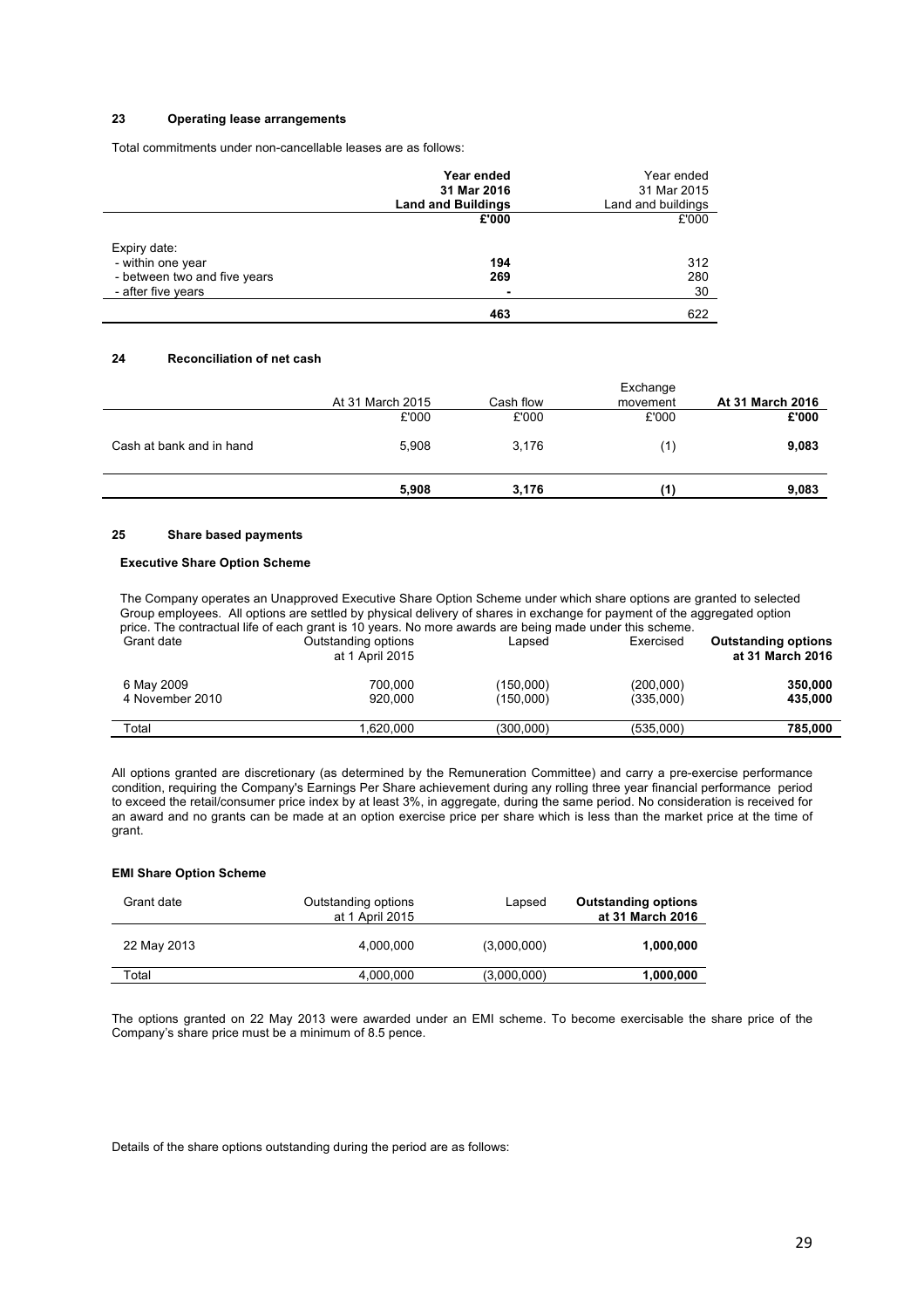|                           | Number of<br>Ordinary shares | Weighted average<br>exercise price |
|---------------------------|------------------------------|------------------------------------|
|                           |                              |                                    |
| At 31 March 2014          | 10,044,075                   | 5.8p                               |
| Lapsed during the year    | (4,424,075)                  | 8.0p                               |
| At 31 March 2015          | 5,620,000                    | 6.8p                               |
| Lapsed during the year    | (3,300,000)                  | 5.9 <sub>p</sub>                   |
| Exercised during the year | (535,000)                    | 10.0p                              |
| At 31 March 2016          | 1,785,000                    | 7.8p                               |

The following options were outstanding under the Company's Executive Share Option Scheme and EMI scheme as at 31 March 2016:

|                                                | Number of       |                                  | Exercise Period      |
|------------------------------------------------|-----------------|----------------------------------|----------------------|
| Granted                                        | Ordinary shares | Exercise price per share (pence) |                      |
| <b>Executive Share Option</b><br><b>Scheme</b> |                 |                                  |                      |
| 6 May 2009                                     | 350,000         | 10.0 <sub>p</sub>                | May 2012 - 2019      |
| 4 November 2010                                | 435,000         | 10.0 <sub>p</sub>                | November 2013 - 2020 |
|                                                | 785,000         |                                  |                      |
| <b>EMI Share Option</b><br><b>Scheme</b>       |                 |                                  |                      |
| 22 May 2013                                    | 1.000.000       | 5.5p                             | May 2018 -2023       |
| At 31 March 2016                               | 1,785,000       |                                  |                      |

The options outstanding at the year-end have an exercise price of 5.5p and 10p and a weighted average contractual life of 6.3 years.

The income statement charge/(credit) in respect of the EMI Share Option Scheme for the year was £(3,000) (2015: £6,000).

## **26 Related Party Transactions**

Non-executive Chairman Cheryl Jones is also a director of CC Jones Consulting Ltd, who provided strategic consultancy services to Dods (Group) PLC to the value of £162,500 for the year ended 31 March 2016. (also refer to note 6 detailing directors remuneration)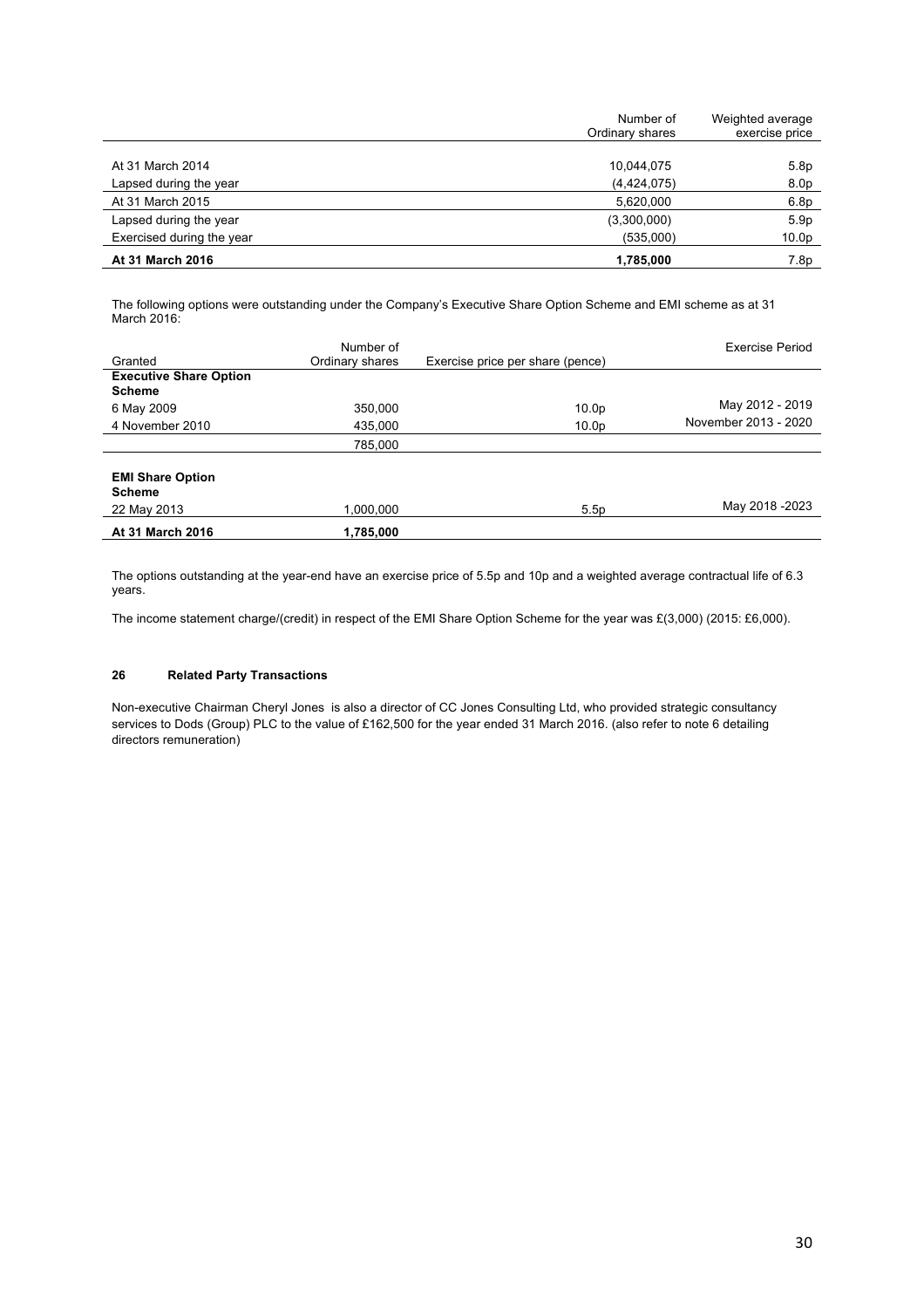## **COMPANY STATEMENT OF FINANCIAL POSITION**

# **at 31 March 2016**

|                                                                   | <b>Note</b> | Year ended<br>31 March 2016 | Year ended<br>31 March 2015 |
|-------------------------------------------------------------------|-------------|-----------------------------|-----------------------------|
|                                                                   |             | £'000                       | £'000                       |
| <b>Fixed assets</b>                                               |             |                             |                             |
| Intangible assets                                                 | 29          | 1,289                       | 1,357                       |
| Tangible fixed assets                                             | 30          | 17                          | 23                          |
| Investments                                                       | 31          | 20,511                      | 20,511                      |
|                                                                   |             | 21,817                      | 21,891                      |
| <b>Current assets</b>                                             |             |                             |                             |
| Debtors                                                           | 32          | 6,305                       | 6,885                       |
| Cash                                                              | 33          | 4,238                       | 3,483                       |
|                                                                   |             | 10,543                      | 10,368                      |
| <b>Creditors:</b> Amounts falling due within one year             | 34          | (2, 236)                    | (1,989)                     |
| <b>Net current assets</b>                                         |             | 8,307                       | 8,379                       |
| <b>Total assets less current liabilities</b>                      |             | 30,124                      | 30,270                      |
| <b>Creditors:</b> Amounts falling due after more than<br>one year | 35          | (376)                       | (376)                       |
| <b>Net assets</b>                                                 |             | 29,748                      | 29,894                      |
| <b>Capital and reserves</b>                                       |             |                             |                             |
| Called-up share capital                                           | 36          | 17,083                      | 17,078                      |
| Share premium account                                             | 37          | 8,058                       | 8,009                       |
| Merger reserve                                                    | 37          | 409                         | 409                         |
| Profit and loss account                                           | 37          | 4,198                       | 4,398                       |
| <b>Equity shareholders' funds</b>                                 | 37          | 29,748                      | 29,894                      |

The accompanying notes form an integral part of this statement of financial position.

These financial statements were approved by the Board of directors and were signed on its behalf by:

**Cheryl C. Jones** Chairman

23 May 2016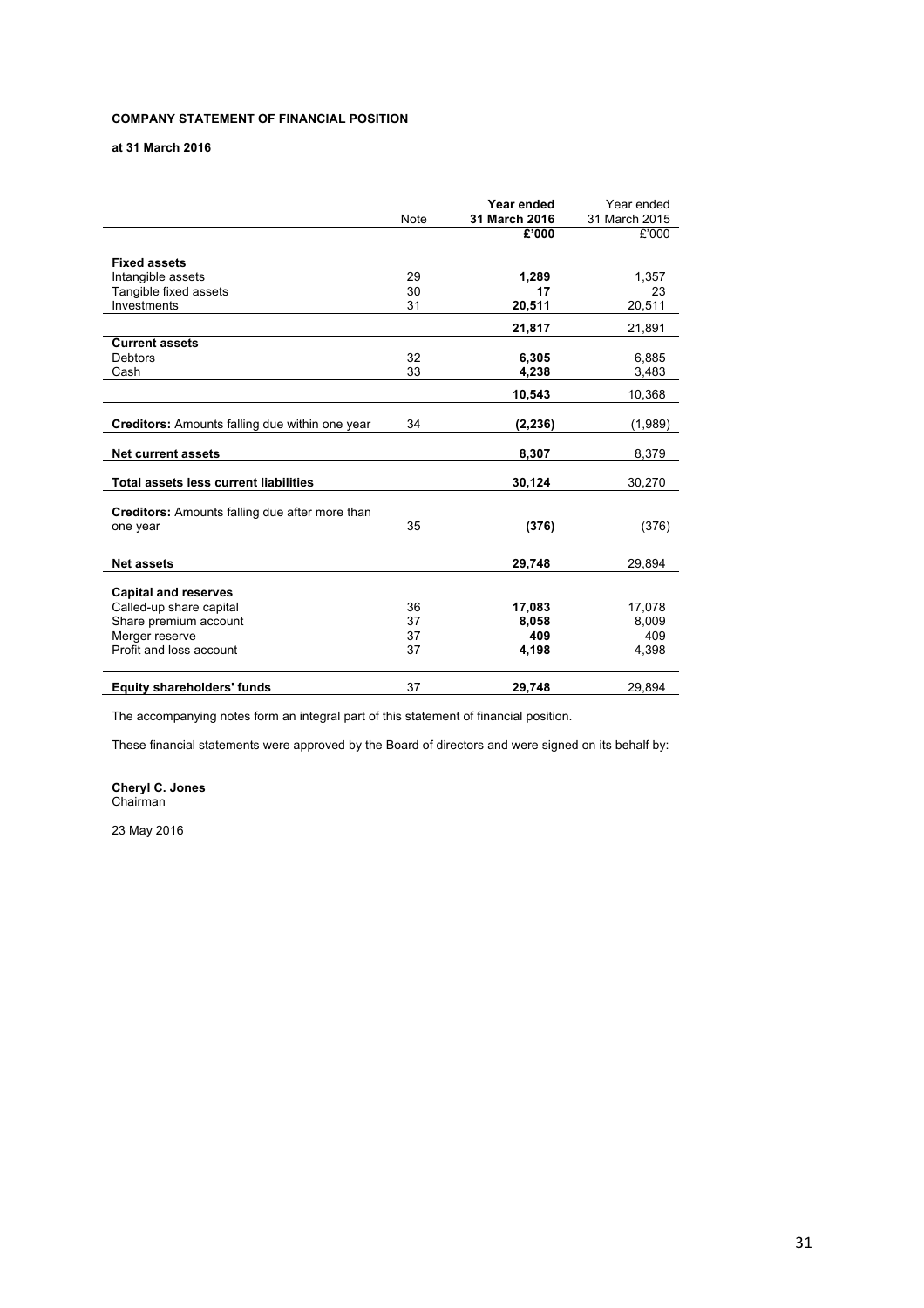## **NOTES TO THE PARENT COMPANY FINANCIAL STATEMENTS**

## **27 Accounting Policies**

The following accounting policies have been applied consistently in dealing with items which are considered material in relation to the Company's financial statements.

#### **Basis of accounting**

The financial statements have been prepared in accordance with United Kingdom applicable accounting standards, including Financial Reporting Standard 102, and with the Companies Act 2006. The financial statements have been prepared on the historical cost basis.

This is the first year in which the financial statements have been prepared under FRS 102. No restatement to comparative prior year amounts were necessary.

Under section 408 of the Companies Act 2006, the company is exempt from the requirement to present its own profit and loss account. Dods (Group) PLC loss for the year was £203,000 (2015: Loss £1,323,000)

The individual accounts of FRS 102 Limited have also adopted the following disclosure exemptions:

- the requirement to present a statement of cash flows and related notes

- financial instrument disclosures, including: categories of financial instruments, items of income, expenses, gains or losses relating to financial instruments, and exposure to and management of financial risks.

### **Transition to FRS 102**

Intangible assets are now amortised over their useful economic life.

Holiday balances accrued as a result of services rendered in the current period but not taken by employees are now accounted for. The accrual this year is £3,000 (2015: £2,000).

### **Share based payments**

The Company operates a number of equity-settled, share based compensation plans. The fair value of the employee services received in exchange for the grant of the options is recognised as an expense with a corresponding increase in equity. The total amount to be expensed over the vesting period is determined by reference to the fair value of the options granted, excluding the impact of any non-market vesting conditions. Non-market vesting conditions are included in assumptions about the number of options that are expected to vest. At each balance sheet date, the Company revises its estimates of the number of options that are expected to vest. It recognises the impact of the revision to original estimates, if any, in the income statement, with a corresponding adjustment to equity.

Deferred tax is recognised where it is likely that tax relief will be available on the difference between exercise price and market price at the balance sheet date.

Where the Company grants options over its own shares to the employees of its subsidiaries, it recognises a movement in the cost of investment in its subsidiaries equivalent to the equity-settled share based payment charge recognised in its subsidiary's financial statements, with the corresponding movement being recognised directly in equity.

### **Leases**

Operating lease rentals are charged to the profit and loss account on a straight line basis over the period of the lease.

#### **Post retirement benefits - defined contribution**

The Company contributes to independent defined contribution pension schemes. The assets of the schemes are held separately from those of the Company in independently administered funds. The amount charged to the profit and loss account represents the contributions payable to the schemes in respect of the accounting period.

### **Dividends**

Dividends from subsidiary companies are accounted for when payable. Dividends payable to shareholders are recognised when they are approved by the shareholders at the Annual General Meeting. Unpaid dividends that do not meet these criteria are disclosed in the notes to the financial statements.

### **Tax**

The charge for taxation is based on the profit for the year. Deferred tax is recognised with discounting in respect of all timing differences between the treatment of certain items for taxation and accounting purposes which have arisen but not reversed by the balance sheet date, as allowed by Financial Reporting Standard 19:"Deferred tax".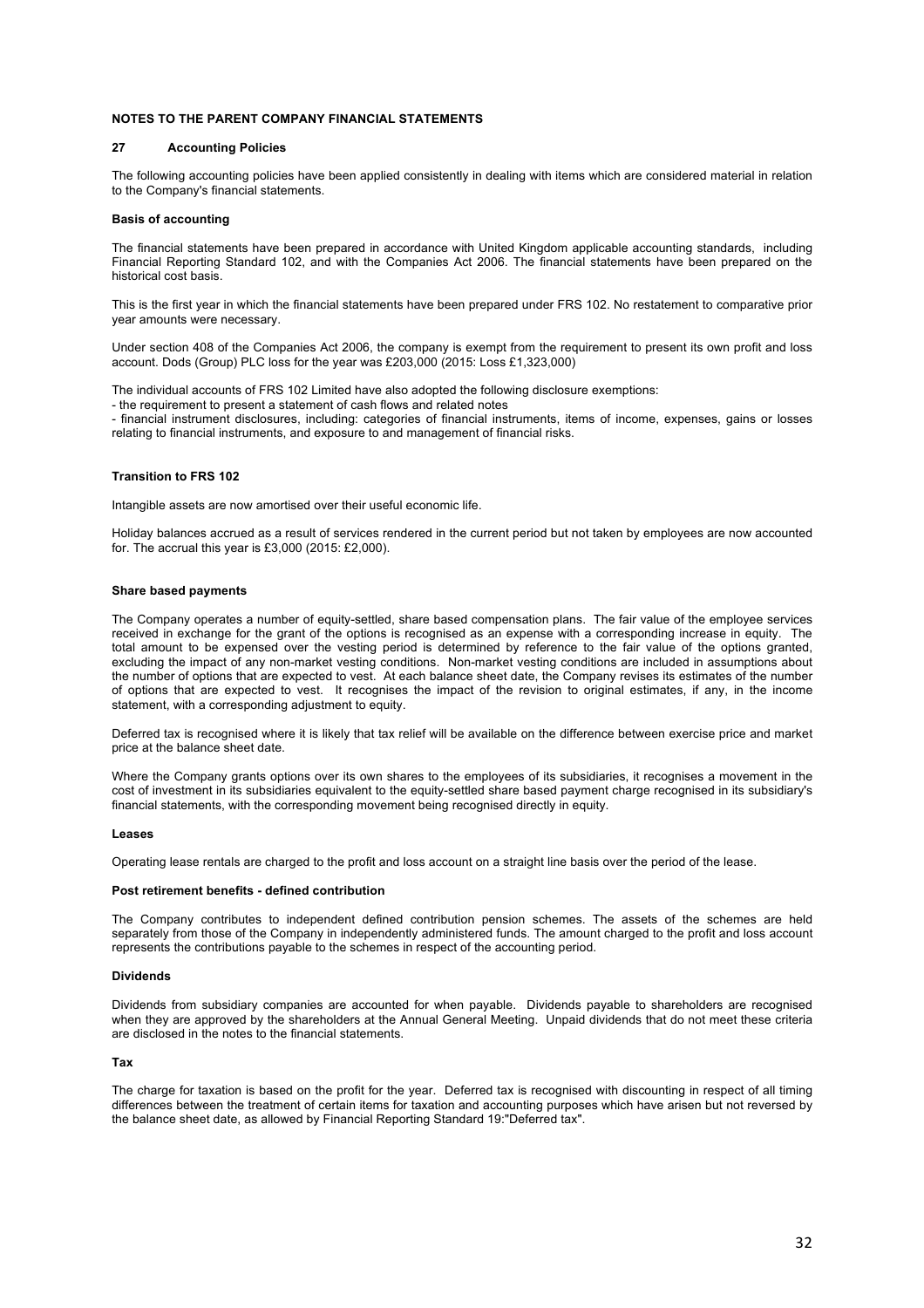## **Intangible assets**

Intangible assets represent publishing rights acquired by the Company. These are amortised over their useful economic life of 20 years.

### **Tangible fixed assets and depreciation**

Depreciation is provided to write off the cost less estimated residual value of tangible fixed assets by equal instalments over their estimated useful economic lives as follows:

Leasehold improvements<br>
Equipment, fixtures and fittings<br>
5 years Equipment, fixtures and fittings 5 years 5 years 5 years 5 years 5 years 5 years 5 years 5 years 5 years 5 years 5 years 5 years 5 years 5 years 5 years 5 years 5 years 5 years 5 years 5 years 5 years 5 years 5 years 5 yea IT systems 3 years 3 years 3 years 3 years 3 years 3 years 3 years 3 years 3 years 3 years 3 years 3 years 3 years 3 years 3 years 3 years 3 years 3 years 3 years 3 years 3 years 3 years 3 years 3 years 3 years 3 years 3 y

#### **Fixed asset investments**

In the Company's financial statements, investments in subsidiary undertakings and participating interests are stated at cost less any provisions for impairment.

### **Impairment of fixed assets and goodwill**

The carrying amounts of the Company's assets are reviewed for impairment when events or changes in circumstances indicate that the carrying amount of the fixed asset may not be recoverable. If any such indication exists, the asset's recoverable amount is estimated.

An impairment loss is recognised whenever the carrying amount of an asset or its income-generating unit exceeds its recoverable amount. Impairment losses are recognised in the profit and loss account unless it arises on a previously revalued fixed asset. An impairment loss on a revalued fixed asset is recognised in the profit and loss account if it is caused by a clear consumption of economic benefits. Otherwise impairments are recognised in the statement of total recognised gains and losses until the carrying amount reaches the asset's depreciated historic cost.

Impairment losses recognised in respect of income-generating units are allocated first to reduce the carrying amount of any goodwill allocated to income-generating units, then to any capitalised intangible asset and finally to the carrying amount of the tangible assets in the unit on a pro rata or more appropriate basis. An income generating unit is the smallest identifiable group of assets that generates income that is largely independent of the income streams from other assets or groups of assets.

#### *Calculation of recoverable amount*

The recoverable amount of fixed assets is the greater of their net realisable value and value in use. In assessing value in use, the expected future cash flows are discounted to their present value using a pre-tax discount rate that reflects current market assessments of the rate of return expected on an equally risky investment. For an asset that does not generate largely independent income streams, the recoverable amount is determined for the income-generating unit to which the asset belongs.

#### *Reversals of impairment*

An impairment loss is reversed on intangible assets and goodwill only if subsequent external events reverse the effect of the original event which caused the recognition of the impairment or the loss arose on an intangible asset with a readily ascertainable market value and that market value has increased above the impaired carrying amount.

For other fixed assets where the recoverable amount increases as a result of a change in economic conditions or in the expected use of the asset then the resultant reversal of the impairment loss should be recognised in the current period.

An impairment loss is reversed only to the extent that the asset's carrying amount does not exceed the carrying amount that would have been determined, net of depreciation or amortisation, if no impairment loss had been recognised.

#### **Financial liabilities and equity instruments**

Financial assets and financial transactions are recognised on the Company's balance sheet when the Company becomes a party to the contractual provisions of the instrument.

Financial liabilities and equity instruments are classified according to the substance of the contractual arrangements entered into. An equity instrument is any contract that evidences a residual interest in the assets of the Company after deducting all of its liabilities, and includes no contractual obligations upon the Company to deliver cash or other financial assets or to exchange financial assets or financial liabilities with another party under conditions that are potentially unfavourable to the Company, or, where the instrument will or may be settled in the Company's own equity instruments, it is either a non-derivative that includes no obligation to deliver a variable number of the Company's own equity instruments or is a derivative that will be settled by the Company exchanging a fixed amount of cash or other financial assets for a fixed number of its own equity instruments.

Equity instruments issued by the Company are recorded at the proceeds received, net of direct issue costs.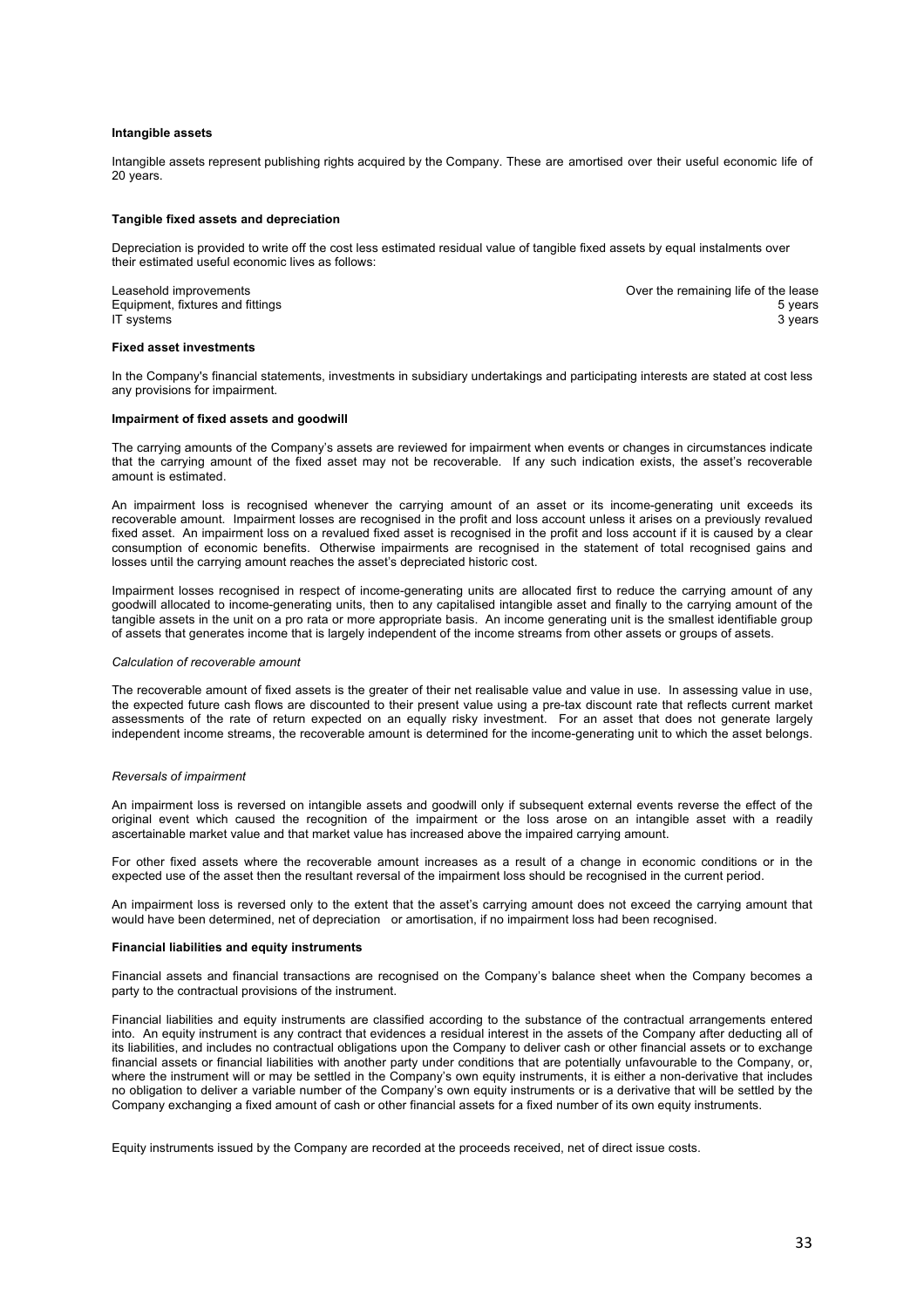## **28 Staff costs**

The average number of persons employed by the Company (including executive directors) during the year within each category was:

|                                     | Year ended  | Year ended  |
|-------------------------------------|-------------|-------------|
|                                     | 31 Mar 2016 | 31 Mar 2015 |
|                                     |             |             |
| Managerial and administration staff |             |             |

The aggregate payroll costs in respect of these employees (including executive directors) were:

|                                     | Year ended<br>31 Mar 2016 | Year ended<br>31 Mar 2015 |
|-------------------------------------|---------------------------|---------------------------|
|                                     | £'000                     | £'000                     |
| Wages and salaries                  | 707                       | 868                       |
| Social security costs               | 50                        | 112                       |
| Pension and other costs             | 11                        | 4                         |
| Share based payment charge/(credit) | (3)                       | 6                         |
|                                     | 765                       | 990                       |

Detailed disclosures on Directors' emoluments are given in note 6.

## **29 Intangible assets**

| <b>Publishing rights</b>            | Total |
|-------------------------------------|-------|
|                                     | £'000 |
| Cost                                |       |
| At 31 March 2015                    | 1,357 |
| At 31 March 2016                    | 1,357 |
| Amortisation                        |       |
| At 31 March 2015<br>Charged in year | 68    |
| At 31 March 2016                    | 68    |
|                                     |       |
| Net book value                      |       |
| At 31 March 2015                    | 1,357 |
| At 31 March 2016                    | 1,289 |

## **30 Tangible fixed assets**

|                       | Leasehold     |          |              |
|-----------------------|---------------|----------|--------------|
|                       | improvements  | Software |              |
|                       | and equipment |          | <b>Total</b> |
|                       | £'000         | £'000    | £'000        |
| Cost                  |               |          |              |
| At 1 April 2015       | 74            | 15       | 89           |
| Additions             | 27            |          | 27           |
| Disposal              |               |          |              |
| At 31 March 2016      | 101           | 15       | 116          |
|                       |               |          |              |
| Depreciation          |               |          |              |
| At 1 April 2015       | 56            | 10       | 66           |
| Charge for the period | 28            | 5        | 33           |
| Disposals             |               |          |              |
| At 31 March 2016      | 84            | 15       | 99           |
|                       |               |          |              |
| Net book value        |               |          |              |
| At 1 April 2015       | 18            | 5        | 23           |
| At 31 March 2016      | 17            |          | 17           |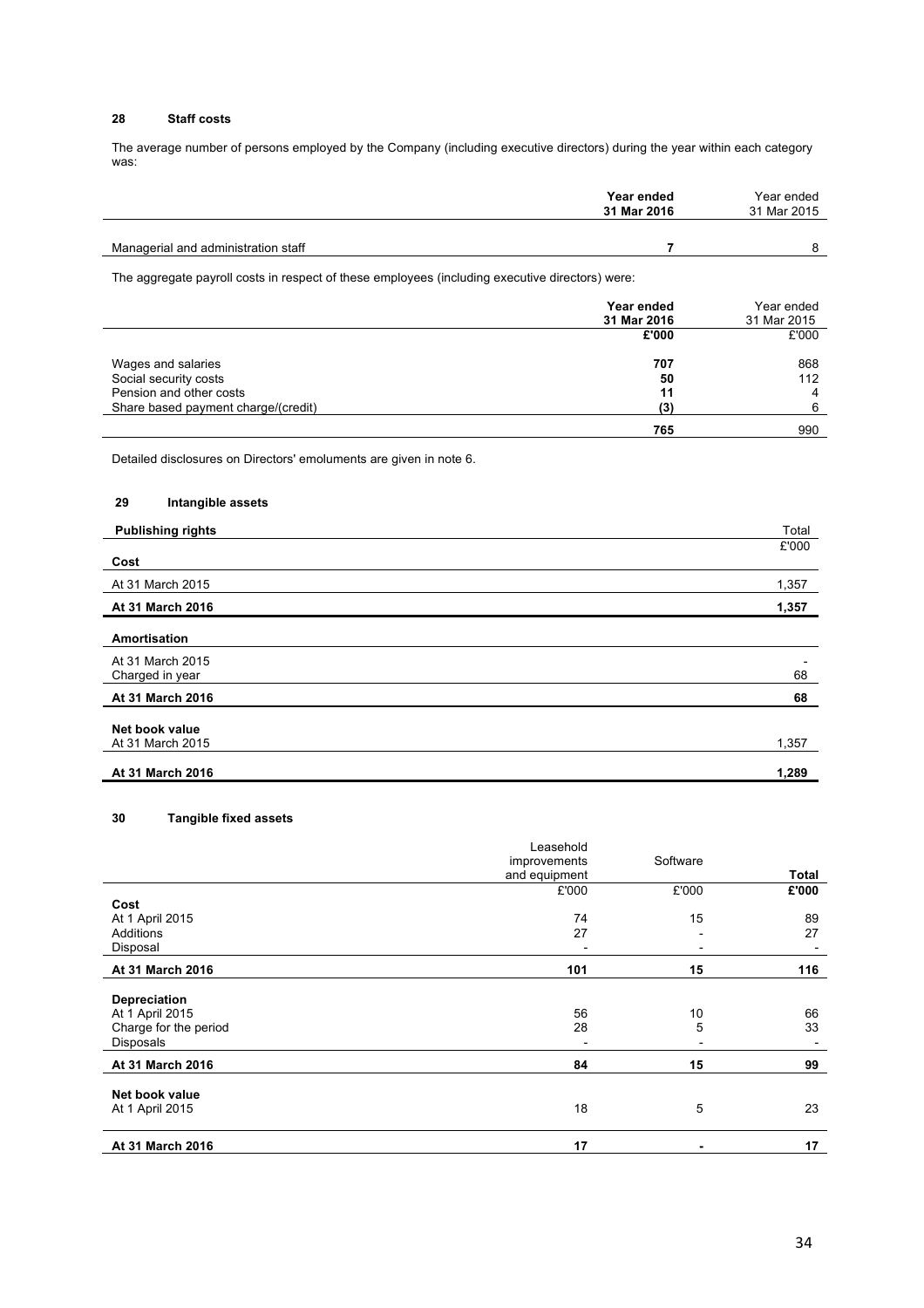# **31 Fixed asset investments**

|                  | Subsidiary   |        |
|------------------|--------------|--------|
|                  | undertakings | Total  |
| Cost             | £'000        | £'000  |
| At 1 April 2015  | 20.511       | 20,511 |
| At 31 March 2016 | 20.511       | 20,511 |

Detailed disclosures on subsidiary undertakings are given in note 15..

## **32 Debtors**

|                                    | Year ended<br>31 Mar 2016 | Year ended<br>31 Mar 2015 |
|------------------------------------|---------------------------|---------------------------|
|                                    | £'000                     | £'000                     |
| Amounts owed by group undertakings | 6,413                     | 6,690                     |
| Deferred tax asset/(liability)     | (153)                     | 179                       |
| Prepayments and accrued income     | 44                        | 16                        |
|                                    | 6,305                     | 6,885                     |

The elements of deferred tax are as follows:

|                                | Year ended  | Year ended               |
|--------------------------------|-------------|--------------------------|
|                                | 31 Mar 2016 | 31 Mar 2015              |
|                                | £'000       | £'000                    |
| Accelerated capital allowances | 4           | (2)                      |
| Other timing differences       | (157)       | $\overline{\phantom{0}}$ |
| Tax losses                     |             | 181                      |
| Deferred tax asset/(liability) | (153)       | 179                      |

Movements in deferred tax for the year are set out below:

|                                       | £'000 |  |
|---------------------------------------|-------|--|
| At 1 April 2015                       | 179   |  |
| Charge to the profit and loss account | (332) |  |
| At 31 March 2016                      | (153) |  |

## **33 Cash and cash equivalents**

|                           | Year ended<br>31 Mar 2016 | Year ended<br>31 Mar 2015 |
|---------------------------|---------------------------|---------------------------|
|                           | £'000                     | £'000                     |
| Cash and cash equivalents | 4.238                     | 3,483                     |

# **34 Creditors: Amounts falling due within one year**

|                                                   | Year ended<br>31 Mar 2016 | Year ended<br>31 Mar 2015 |
|---------------------------------------------------|---------------------------|---------------------------|
|                                                   | £'000                     | £'000                     |
| Trade creditors                                   |                           | 143                       |
| Amounts owed to group undertakings                | 1,686                     | 1,692                     |
| Other creditors including tax and social security | 56                        | (95)                      |
| Accruals and deferred income                      | 494                       | 249                       |
|                                                   | 2,235                     | 1,989                     |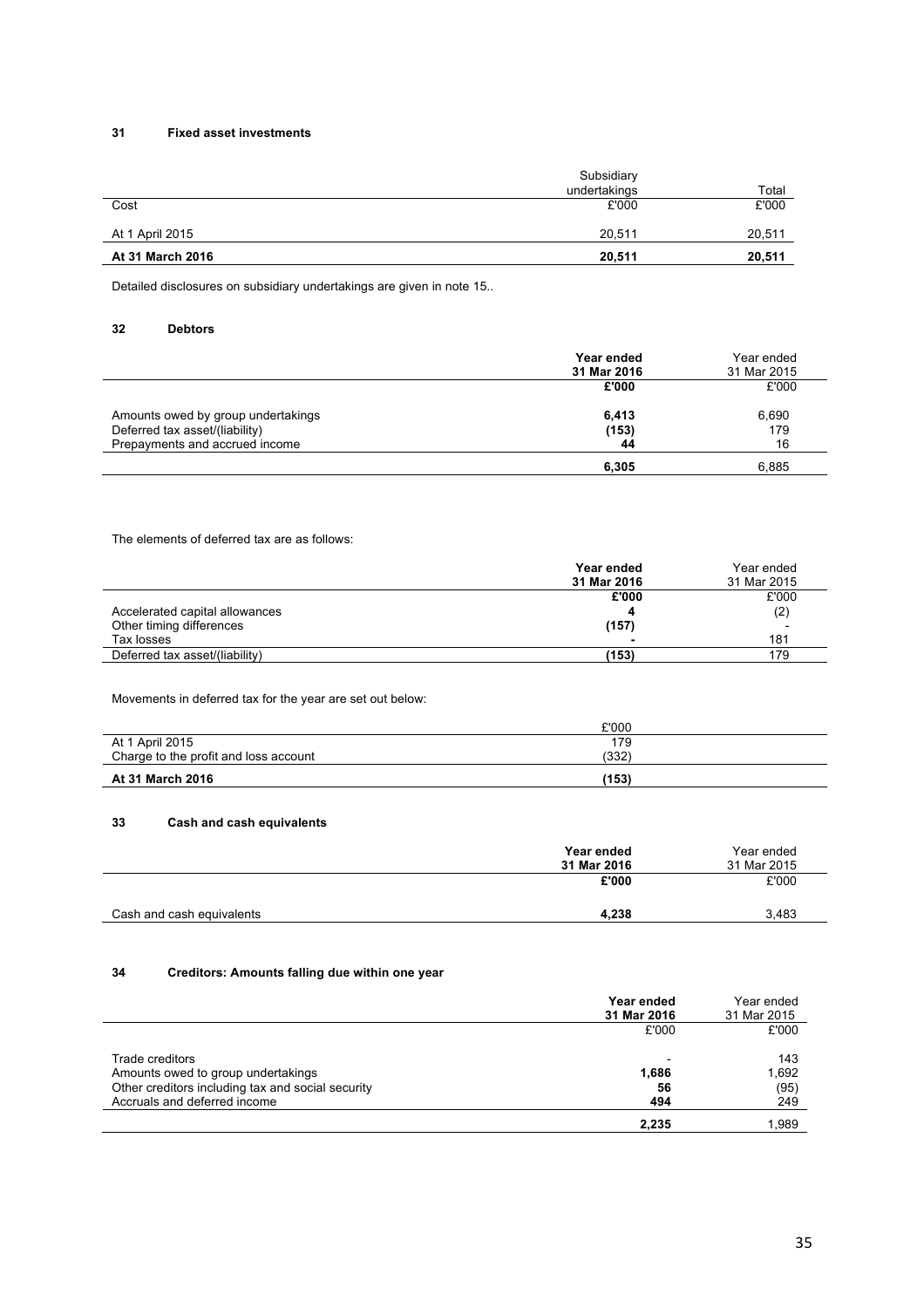## **35 Creditors: Amounts falling due after more than one year**

|                                    | Year ended<br>31 Mar 2016 | Year ended<br>31 Mar 2015 |
|------------------------------------|---------------------------|---------------------------|
|                                    | £'000                     | £'000                     |
| Amounts owed to group undertakings | 376                       | 376                       |

## **36 Share capital**

| <b>At 31 March 2016</b>               | 151,998,453                  | 340,305,953                  | 17,083 |
|---------------------------------------|------------------------------|------------------------------|--------|
| Exercise of share options             | $\overline{\phantom{0}}$     | 535,000                      | 5      |
| Issued share capital at 31 March 2015 | 151.998.453                  | 339.770.953                  | 17,078 |
|                                       | 9p deferred shares<br>Number | 1p ordinary shares<br>Number | £'000  |

During the year the Company issued 535,000 Ordinary Shares on the exercise of employee share options for cash consideration of £53,500 of which £5,350 was credited to share capital and £48,150 to share premium

## **37 Reconciliation of movement in shareholders' funds**

| Company |  |
|---------|--|
|         |  |

|                                        | Share<br>Capital         | Share<br>premium | Merger<br>reserve | Profit and loss<br>account | <b>Total</b> |
|----------------------------------------|--------------------------|------------------|-------------------|----------------------------|--------------|
|                                        | £'000                    | £'000            | £'000             | £'000                      | £'000        |
| At 1 April 2015                        | 17.078                   | 8.009            | 409               | 4,398                      | 29,894       |
| Profit/(loss) for the year             | $\overline{\phantom{0}}$ | -                |                   | (203)                      | (203)        |
| Issue of ordinary shares               | 5                        | 49               |                   | $\overline{\phantom{0}}$   | 54           |
| Share based payment<br>(charge)/credit | $\overline{\phantom{0}}$ |                  |                   | 3                          |              |
| At 31 March 2016                       | 17.083                   | 8,058            | 409               | 4,198                      | 29,748       |

## **38 Operating lease arrangements**

Total commitments under non-cancellable leases are as follows:

|                                                                   | Year ended<br>31 Mar 2016<br><b>Land and</b><br>buildings | Year ended<br>31 Mar 2015<br>Land and<br>buildings |  |
|-------------------------------------------------------------------|-----------------------------------------------------------|----------------------------------------------------|--|
|                                                                   | £'000                                                     | £'000                                              |  |
| Expiry date:<br>- within one year<br>- between two and five years | 119                                                       | 240<br>120                                         |  |
|                                                                   | 119                                                       | 360                                                |  |